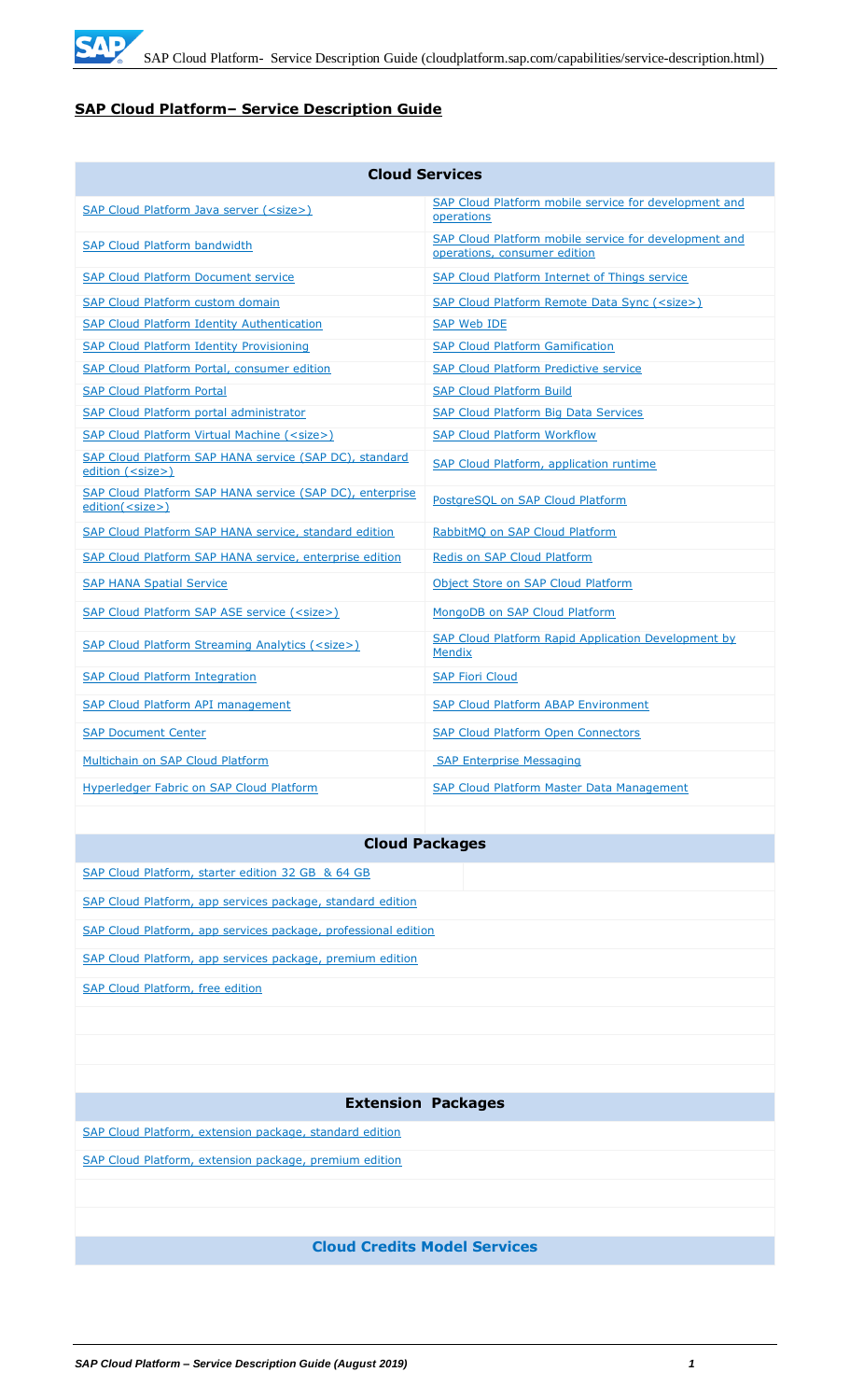#### **Service Level Agreement and Support**

The **Service Level Agreement for SAP Cloud Services** applies to the Cloud Services described in this Service Description Guide, provided, however, the System Availability SLA for all Cloud Services is 99.9% per month. Any deviations from the 99.9% System Availability SLA or any aspect of the standard **Service Level Agreement for SAP Cloud Services** are noted in the applicable Cloud Service terms in this Service Description Guide. The **Service Level Agreement for SAP Cloud Services** can be found at: [http://go.sap.com/about/agreements/cloud-services.html?search=Service Level Agreement](http://go.sap.com/about/agreements/cloud-services.html?search=Service%20Level%20Agreement) (also available from SAP upon request).

Maintenance Windows for all Cloud Services are set forth in the **Service Level Agreement for SAP Cloud Services**.

#### **Disaster Recovery**

#### **Disaster**

A disaster is only declared by SAP when there is a loss of utilities and services and uncertainty on whether utilities and services can be restored within a reasonable period of time. As long as the production site has power and is connected to the Internet, it will not be considered a disaster. Emergency incidents are assessed by SAP Cloud Platform and SAP Corporate Infrastructure Services. An SAP management member with proper authorization must officially declare a disaster in order to initiate a Disaster Recovery plan. Operations from the "Disaster Recovery site" could last anywhere from a few weeks to many months. Initiation of the failback plan is at SAP's sole discretion.

#### **Standard Disaster Recovery**

SAP Cloud Platform standard subscription fees (for services provisioned on the Neo environment) include standard disaster recovery service with the following capabilities (i) offsite database backups to disk (i.e. full data backup once per day/ log backup every 30 min/ replication of backups and log files to offsite storage array several times per day); and (ii) commercially reasonable efforts to restore productive tenants from backups as soon as practicable in case of a disaster resulting in loss of the production data center.

#### **Enhanced Disaster Recovery (EDR) Service**

For certain SAP Cloud Platform services specified in the Documentation, SAP shall provide EDR service in the following production data centers: EU1 (St. Leon-Rot, Germany), US1 (Ashburn, Virginia, USA), US2 (Phoenix, Arizona, USA), US3 (Sterling, Virginia, USA), and AP1 (Sydney, Australia).

EDR service includes (i) Recovery Point Objective (RPO): target age of data is no more than 30 minutes and (ii) Recovery Time Objective (RTO): full restoration of SAP Cloud Platform EDR enabled services within 4 hours (time required for declaration of a disaster is included). SAP will perform annual EDR testing with select customers once per year. EDR enabled SAP Cloud Platform services along with corresponding Customer Data and configurations are mirrored to a disaster recovery site. In case of disaster, the EDRenabled SAP Cloud Platform services in the disaster recovery site replace those in the primary data center.

Customer will receive SAP Cloud Platform EDR service for a Platform Application(s) when Customer has allocated to EDR via SAP Cloud Platform provisioning self-service a duplicate set of all SAP Cloud Platform services utilized by the Platform Application. The duplicate SAP Cloud Platform services allocated to EDR require separate subscriptions (and associated fees).

#### **High Availability**

#### **High Availability option for HANA and ASE Service in SAP's data centers**

SAP shall provide High Availability for SAP Cloud Platform, HANA service or SAP Cloud Platform ASE service with an availability SLA of 99.95% per month if Customer has allocated to High Availability via SAP Cloud Platform provisioning self-service a duplicate of SAP Cloud Platform, HANA service or SAP Cloud Platform ASE service, as applicable. The duplicate SAP Cloud Platform services allocated to High Availability require separate subscriptions (and associated fees). In all other respects, the Service Level Agreement for SAP Cloud Services referenced in the Order Form applies to the applicable SAP Cloud Platform services.

#### **Support Services**

SAP Enterprise Support, cloud edition applies to the Cloud Services, with any deviations noted in the applicable Cloud Service terms in this Service Description Guide. The terms of SAP Enterprise Support, cloud edition can be found at: [http://go.sap.com/about/agreements/cloud](http://go.sap.com/about/agreements/cloud-services.html?search=Support%20cloud)[services.html?search=Support%20cloud](http://go.sap.com/about/agreements/cloud-services.html?search=Support%20cloud) (also available from SAP upon request).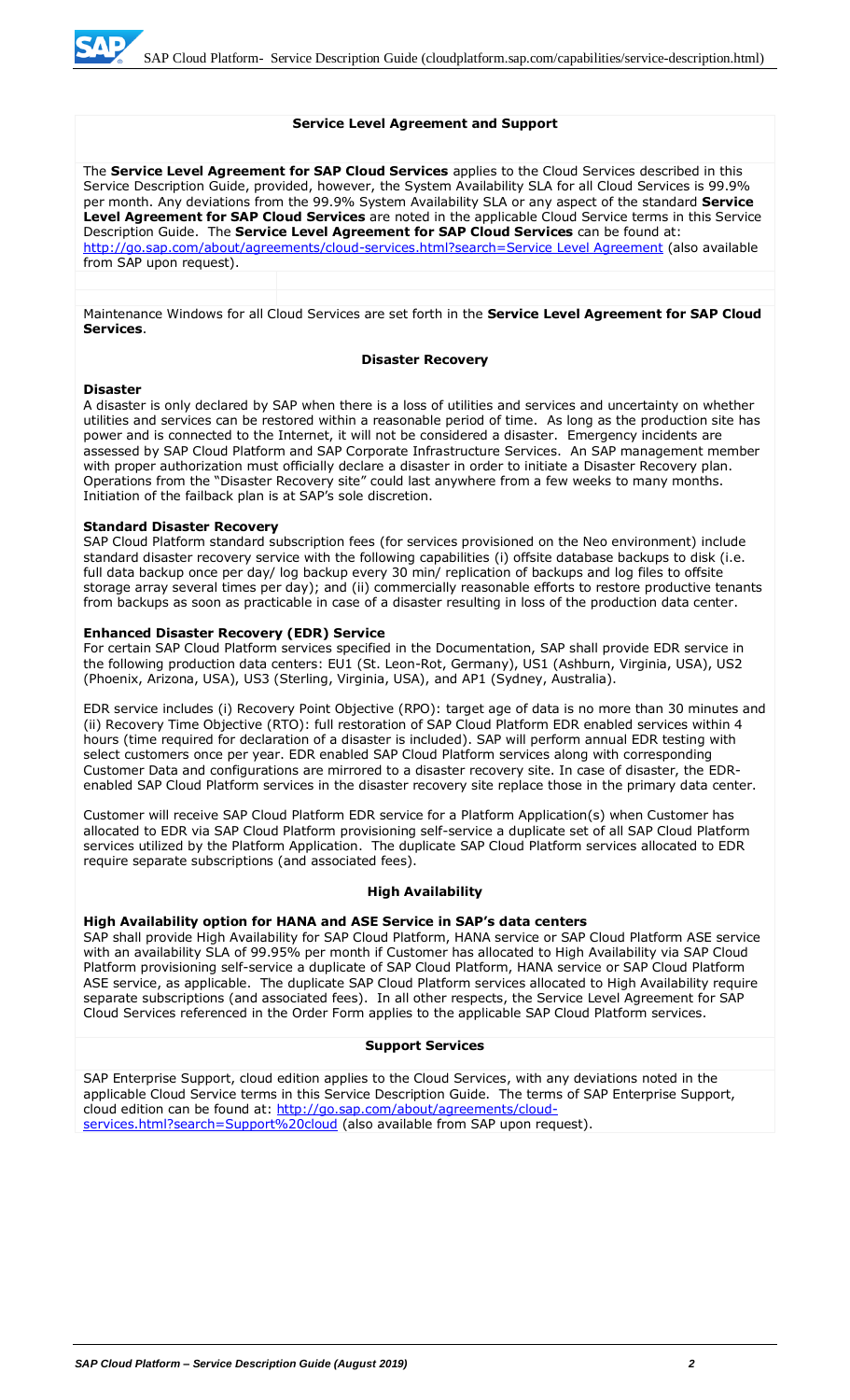# **Cloud Services**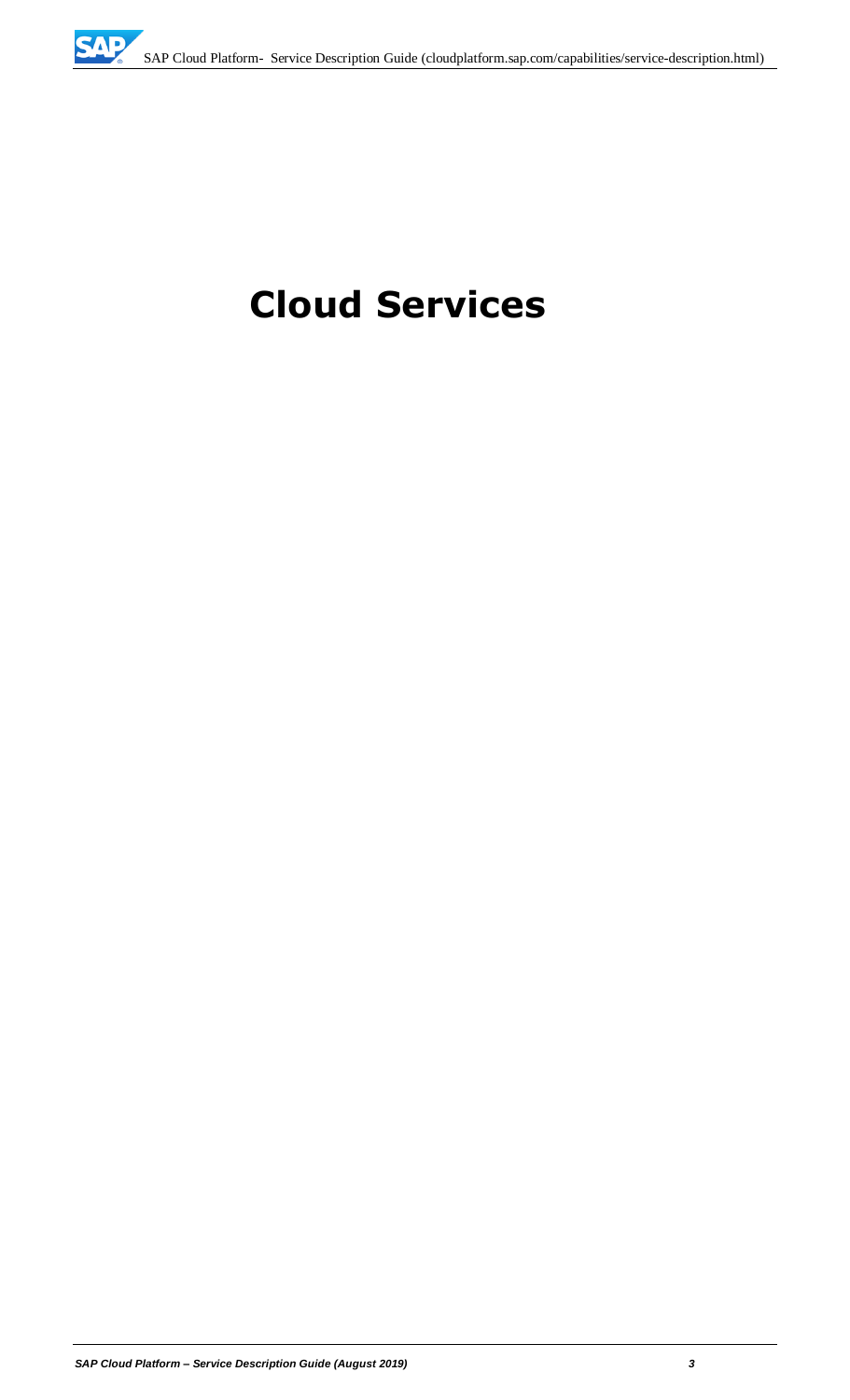WE

|                                              |                        | <b>SAP Cloud Platform Java server</b>                                                                                                                                                                           |                                                                 |        |  |
|----------------------------------------------|------------------------|-----------------------------------------------------------------------------------------------------------------------------------------------------------------------------------------------------------------|-----------------------------------------------------------------|--------|--|
| <b>Cloud Service Description</b>             |                        | Java server means a virtualized hardware resource used by Java-based<br>Platform Applications.                                                                                                                  |                                                                 |        |  |
|                                              |                        |                                                                                                                                                                                                                 |                                                                 |        |  |
|                                              |                        |                                                                                                                                                                                                                 |                                                                 |        |  |
| <b>Usage Metric</b>                          |                        | Monthly Flat Fee per Piece                                                                                                                                                                                      |                                                                 |        |  |
| <b>Explanation of Usage</b><br><b>Metric</b> |                        | Flat Fee means fixed monthly subscription fees                                                                                                                                                                  |                                                                 |        |  |
| <b>Piece Size</b>                            |                        | 1 Java server $=$ 1 Piece                                                                                                                                                                                       |                                                                 |        |  |
|                                              |                        |                                                                                                                                                                                                                 |                                                                 |        |  |
| <b>Available T-Shirt Sizes</b>               |                        |                                                                                                                                                                                                                 |                                                                 |        |  |
|                                              |                        |                                                                                                                                                                                                                 |                                                                 |        |  |
| <b>Size</b>                                  | x-small                | small                                                                                                                                                                                                           | medium                                                          | large  |  |
| Cores                                        | 1                      | $\mathcal{P}$                                                                                                                                                                                                   | 4                                                               | 8      |  |
| Memory (MB)                                  | 2,048                  | 4,096                                                                                                                                                                                                           | 8,192                                                           | 16,384 |  |
|                                              |                        |                                                                                                                                                                                                                 |                                                                 |        |  |
| <b>Service Availability "SLA"</b>            | $\bullet$<br>$\bullet$ | Precondition to System Availability SLA:<br>Java Platform Applications need to run with minimum 2 application<br>processes/nodes<br>Java Platform Applications need to have an availability check<br>configured |                                                                 |        |  |
|                                              |                        |                                                                                                                                                                                                                 |                                                                 |        |  |
| Previously referred to as                    |                        | Platform, compute unit lite                                                                                                                                                                                     | SAP HANA Cloud Platform, Java server (x-small) = SAP HANA Cloud |        |  |
|                                              |                        | SAP HANA Cloud Platform, Java server (small) = SAP HANA Cloud Platform,<br>compute professional                                                                                                                 |                                                                 |        |  |
|                                              |                        | SAP HANA Cloud Platform, Java server (medium) = SAP HANA Cloud<br>Platform, compute premium                                                                                                                     |                                                                 |        |  |
|                                              |                        | SAP HANA Cloud Platform, Java server (large) = SAP HANA Cloud Platform,<br>compute premium plus                                                                                                                 |                                                                 |        |  |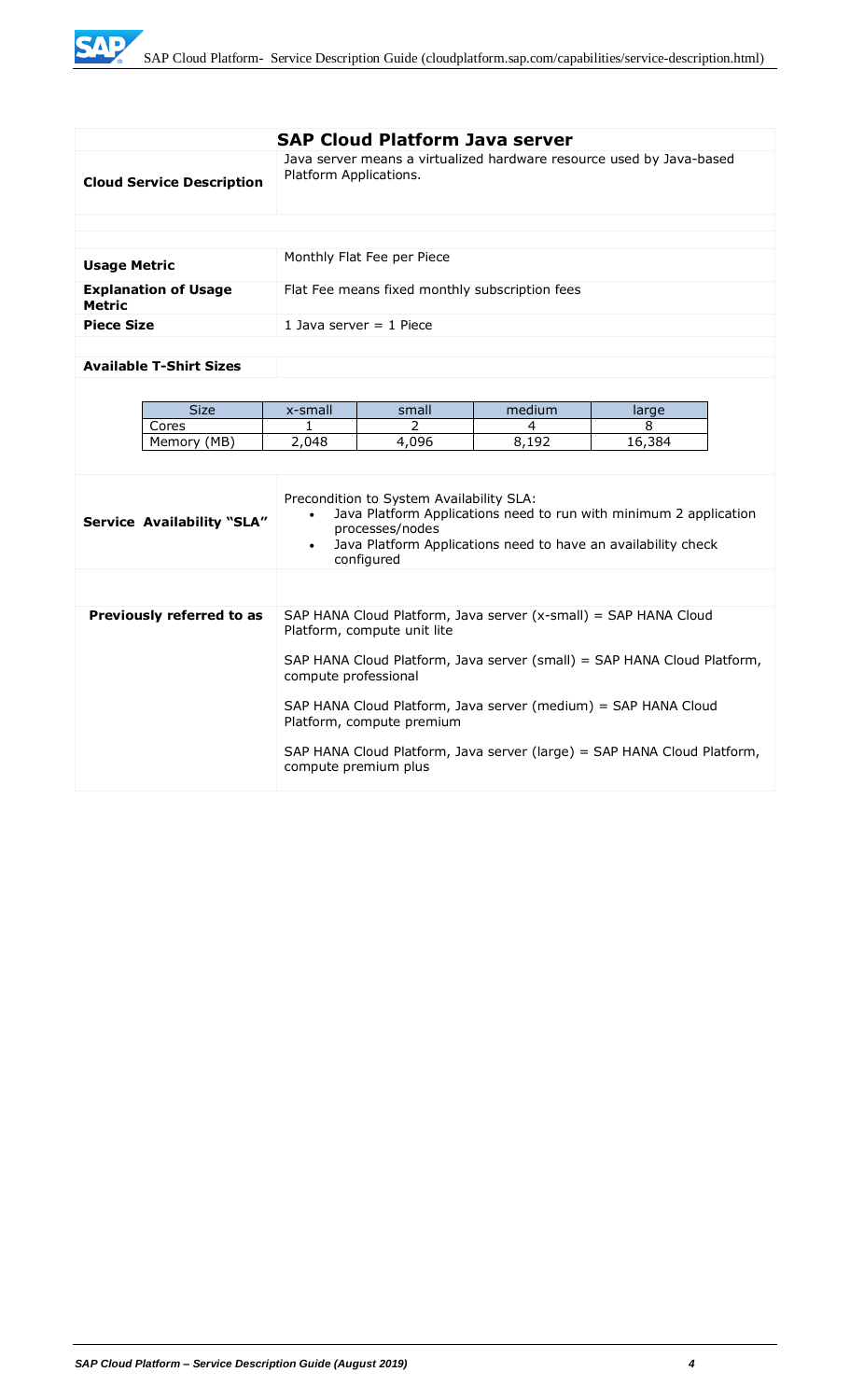| <b>SAP Cloud Platform Virtual Machine</b> |              |                                                                                                                                                            |                                                                                          |                                                                                                                                                                                                                                                                                                                                        |                                                                                                                                                                                                                                                                                                                                                                                                                                                                                                                                                                                                                                                                      |
|-------------------------------------------|--------------|------------------------------------------------------------------------------------------------------------------------------------------------------------|------------------------------------------------------------------------------------------|----------------------------------------------------------------------------------------------------------------------------------------------------------------------------------------------------------------------------------------------------------------------------------------------------------------------------------------|----------------------------------------------------------------------------------------------------------------------------------------------------------------------------------------------------------------------------------------------------------------------------------------------------------------------------------------------------------------------------------------------------------------------------------------------------------------------------------------------------------------------------------------------------------------------------------------------------------------------------------------------------------------------|
| <b>Cloud Service Description</b>          |              | SAP Cloud Platform Virtual Machine is a virtualized infrastructure-as-a-service<br>hardware resource used to host and run SAP or third-party applications. |                                                                                          |                                                                                                                                                                                                                                                                                                                                        |                                                                                                                                                                                                                                                                                                                                                                                                                                                                                                                                                                                                                                                                      |
| <b>Usage Metric</b>                       |              | Monthly Flat Fee per Piece                                                                                                                                 |                                                                                          |                                                                                                                                                                                                                                                                                                                                        |                                                                                                                                                                                                                                                                                                                                                                                                                                                                                                                                                                                                                                                                      |
|                                           |              | <b>Explanation of Usage Metric</b> Flat Fee means fixed monthly subscription fees                                                                          |                                                                                          |                                                                                                                                                                                                                                                                                                                                        |                                                                                                                                                                                                                                                                                                                                                                                                                                                                                                                                                                                                                                                                      |
| <b>Piece Size</b>                         |              | 1 virtual machine server $=$ 1 Piece                                                                                                                       |                                                                                          |                                                                                                                                                                                                                                                                                                                                        |                                                                                                                                                                                                                                                                                                                                                                                                                                                                                                                                                                                                                                                                      |
| <b>Available T-Shirt Sizes</b>            |              |                                                                                                                                                            |                                                                                          |                                                                                                                                                                                                                                                                                                                                        |                                                                                                                                                                                                                                                                                                                                                                                                                                                                                                                                                                                                                                                                      |
| <b>Size</b>                               | x-small      | small                                                                                                                                                      | medium                                                                                   | large                                                                                                                                                                                                                                                                                                                                  | x-large                                                                                                                                                                                                                                                                                                                                                                                                                                                                                                                                                                                                                                                              |
| Cores                                     | $\mathbf{1}$ | 2                                                                                                                                                          | 4                                                                                        | 8                                                                                                                                                                                                                                                                                                                                      | 16                                                                                                                                                                                                                                                                                                                                                                                                                                                                                                                                                                                                                                                                   |
| Storage (GB)                              | 20           | 40                                                                                                                                                         | 80                                                                                       | 160                                                                                                                                                                                                                                                                                                                                    | 320                                                                                                                                                                                                                                                                                                                                                                                                                                                                                                                                                                                                                                                                  |
| Memory (MB)<br>2,048                      |              | 4,096                                                                                                                                                      | 8,192                                                                                    | 16,384                                                                                                                                                                                                                                                                                                                                 | 32,768                                                                                                                                                                                                                                                                                                                                                                                                                                                                                                                                                                                                                                                               |
|                                           |              |                                                                                                                                                            |                                                                                          |                                                                                                                                                                                                                                                                                                                                        |                                                                                                                                                                                                                                                                                                                                                                                                                                                                                                                                                                                                                                                                      |
| <b>Additional Terms</b>                   |              | $\bullet$<br>$\bullet$<br>the Cloud Service.<br>$\bullet$<br>$\bullet$<br>$\bullet$<br>$\bullet$<br>the third party.                                       | licensed SAP or third-party applications.<br>services are included in the Cloud Service. | Customer may use the Cloud Service to host and run separately<br>Customer is solely responsible for the security, maintenance,<br>Customer is solely responsible for managing and updating the OS<br>recent security patches made available by the OS vendor.<br>Service virtual machine infringes or otherwise violates the rights of | management and support of the applications installed by Customer on<br>Customer is responsible for back up of Customer Data - no back up<br>The Cloud Service is provided through a single data center. As such,<br>no redundant data center is included for disaster recovery services.<br>layer of the Cloud Service, including patching the OS with the most<br>Customer shall fully compensate SAP (without effect of any limitations<br>on liability in the GTCs) for any damages or expenses incurred by SAP<br>as a result of a claim by a third party that any Customer or third party<br>software or other technology hosted or run on the Customer's Cloud |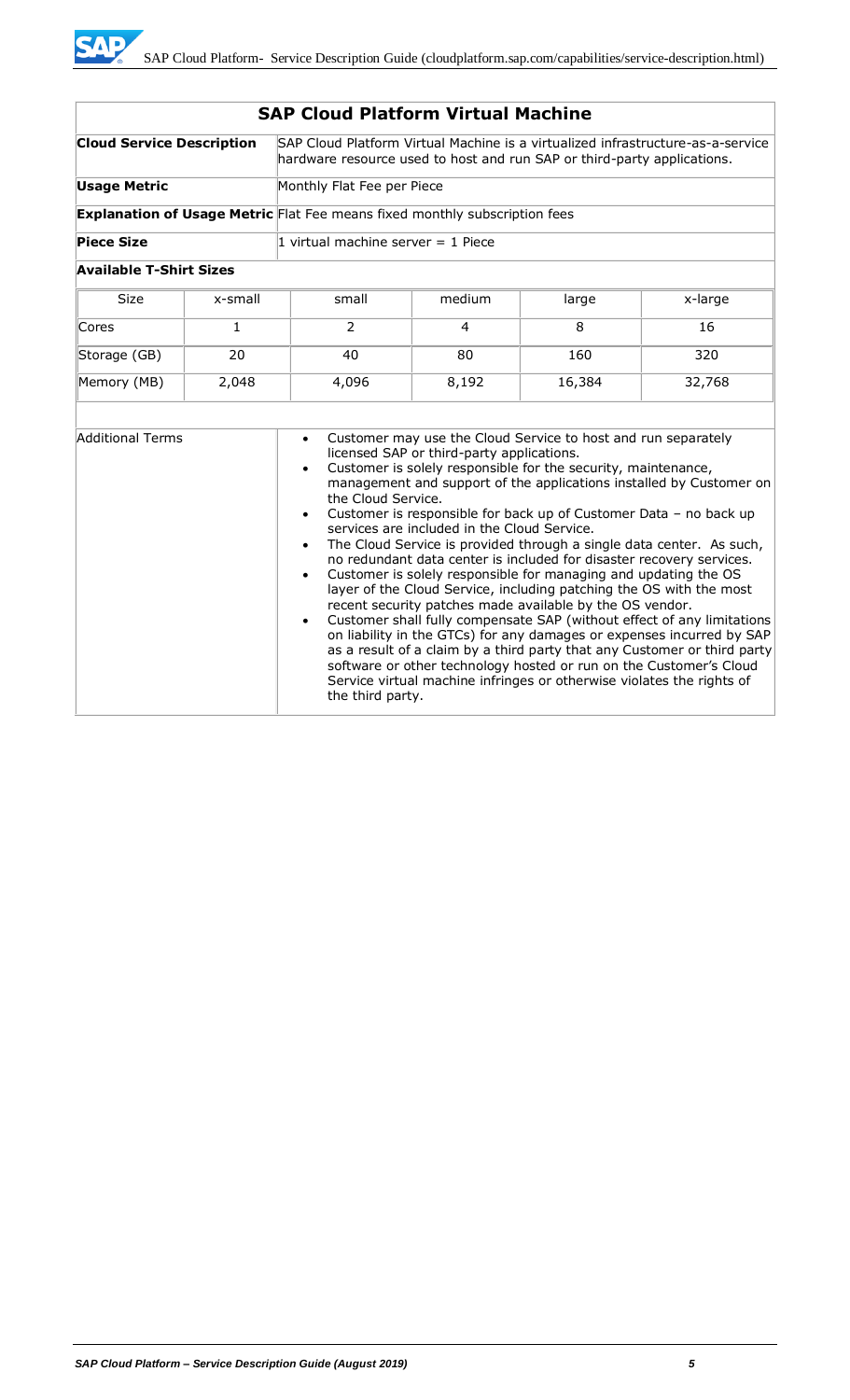| <b>SAP Cloud Platform bandwidth</b>          |                                                                                                                                  |  |
|----------------------------------------------|----------------------------------------------------------------------------------------------------------------------------------|--|
| <b>Cloud Service Description</b>             | Bandwidth means the amount of data traffic that leaves SAP data centers<br>from Cloud Services to which Customer has subscribed. |  |
|                                              |                                                                                                                                  |  |
| <b>Usage Metric</b>                          | Monthly Flat Fee per Piece                                                                                                       |  |
| <b>Explanation of Usage</b><br><b>Metric</b> | Flat Fee means fixed monthly subscription fees.                                                                                  |  |
| <b>Piece Size</b>                            | 1 Piece $=$ 10 GB of Bandwidth                                                                                                   |  |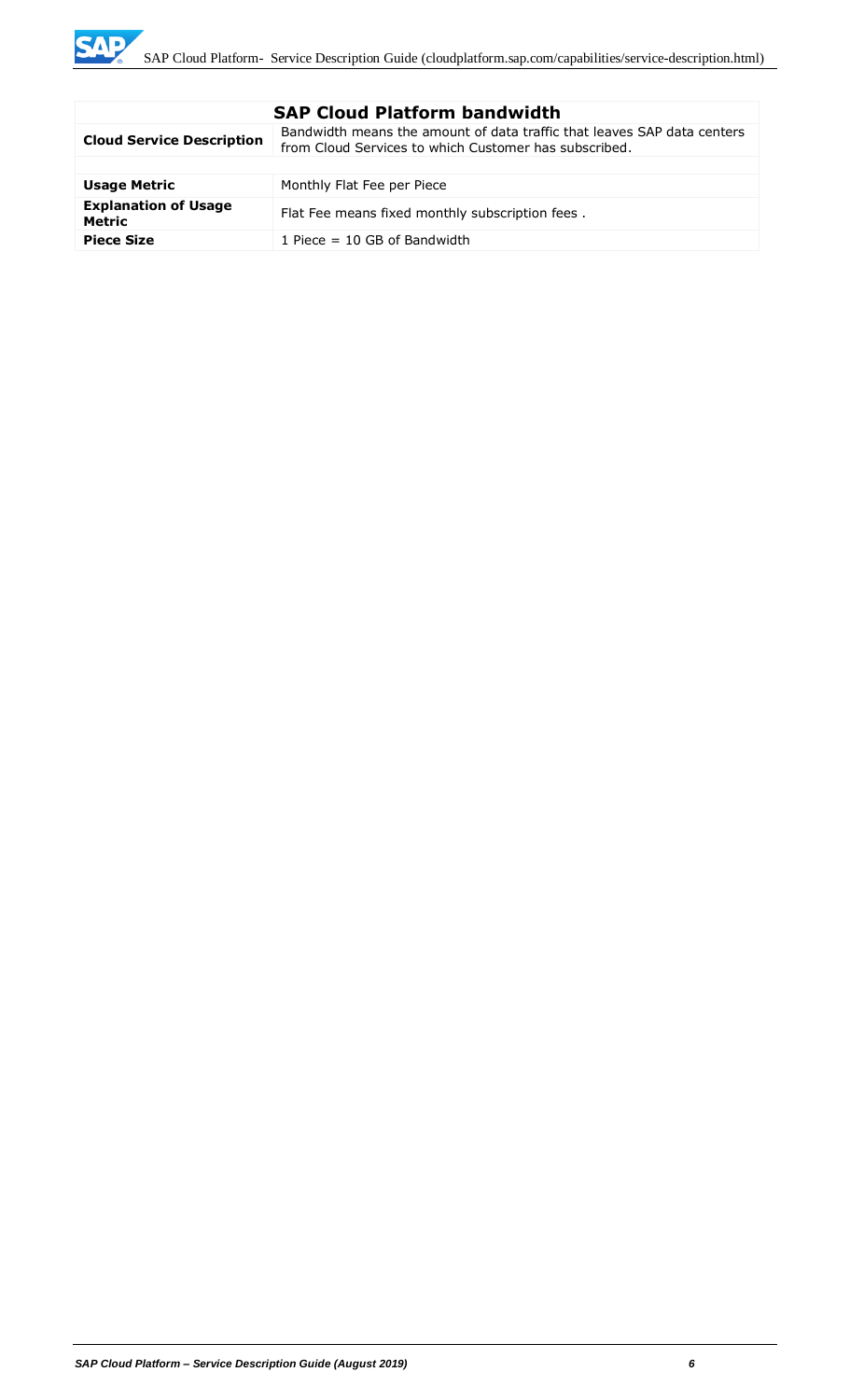

|                                       | <b>SAP Cloud Platform Document service</b>                                                                                                                                                                                                                                  |
|---------------------------------------|-----------------------------------------------------------------------------------------------------------------------------------------------------------------------------------------------------------------------------------------------------------------------------|
| <b>Cloud Service Description</b>      | Unstructured storage means:<br>an on-demand repository for the storage of unstructured or semi-<br>structured data;<br>a Git Service to store and version source code of Platform<br>Applications; and<br>private workspaces to users of SAP Document service.<br>$\bullet$ |
| <b>Usage Metric</b>                   | Monthly Flat Fee per Piece                                                                                                                                                                                                                                                  |
| <b>Explanation of Usage</b><br>Metric | Flat fee means fixed monthly subscription fees                                                                                                                                                                                                                              |
| <b>Piece Size</b>                     | 1 Piece $= 10$ GB of unstructured storage                                                                                                                                                                                                                                   |
| Previously referred to as             | SAP HANA Cloud Platform, unstructured storage                                                                                                                                                                                                                               |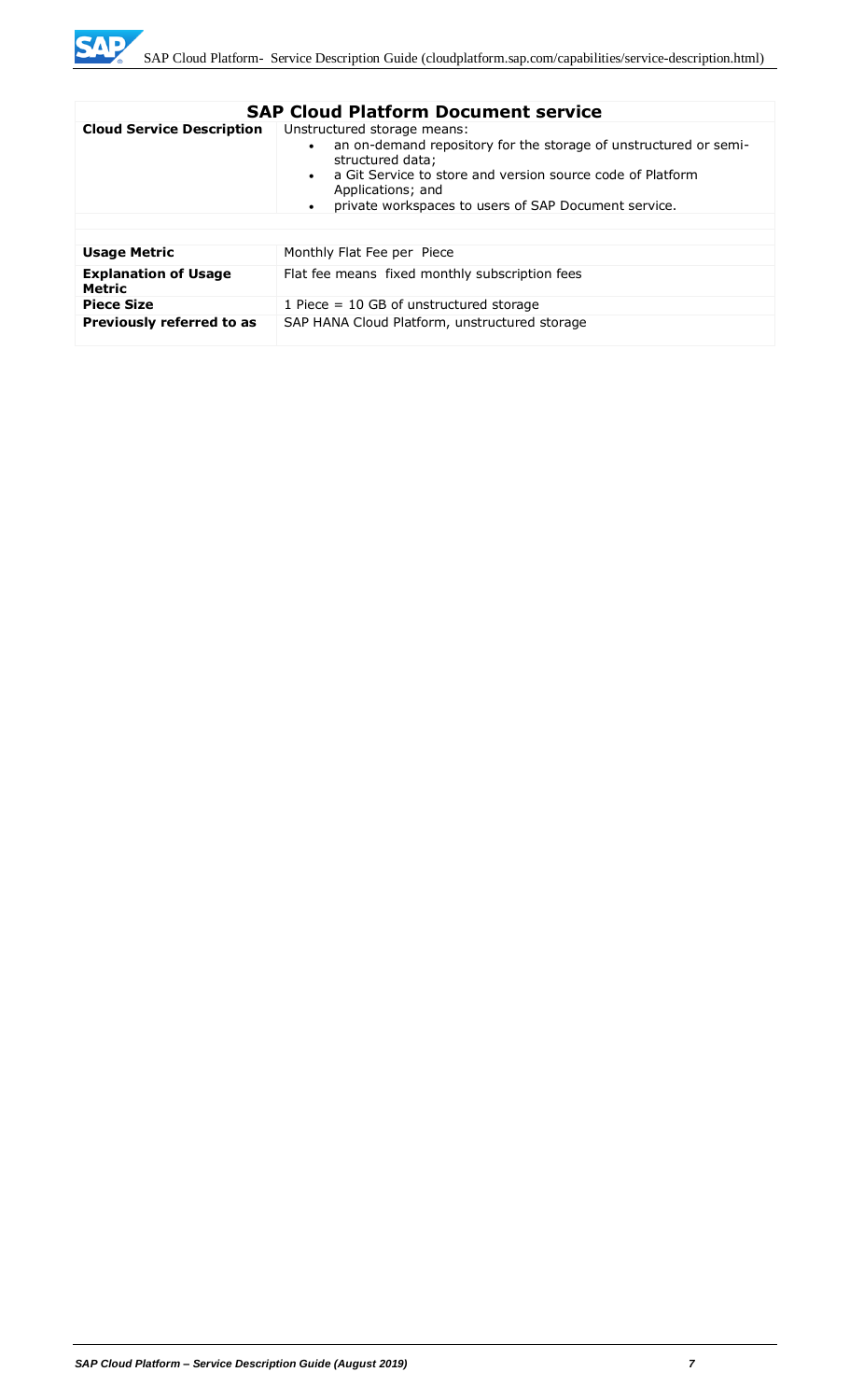

| <b>Cloud Service Description</b><br>Custom Domain means a domain requested and configured by Customer for<br>Platform Applications, instead of the default hana.ondemand.com<br>subdomain.<br><b>Usage Metric</b><br>Monthly Flat Fee per Piece<br><b>Explanation of Usage</b><br>Flat fee means fixed monthly subscription fees<br>Metric<br><b>Piece Size</b><br>1 Piece $= 1$ Custom Domain | элг сючч гасгонн счэсэн чэнгэш |  |  |
|------------------------------------------------------------------------------------------------------------------------------------------------------------------------------------------------------------------------------------------------------------------------------------------------------------------------------------------------------------------------------------------------|--------------------------------|--|--|
|                                                                                                                                                                                                                                                                                                                                                                                                |                                |  |  |
|                                                                                                                                                                                                                                                                                                                                                                                                |                                |  |  |
|                                                                                                                                                                                                                                                                                                                                                                                                |                                |  |  |
|                                                                                                                                                                                                                                                                                                                                                                                                |                                |  |  |
|                                                                                                                                                                                                                                                                                                                                                                                                |                                |  |  |
|                                                                                                                                                                                                                                                                                                                                                                                                |                                |  |  |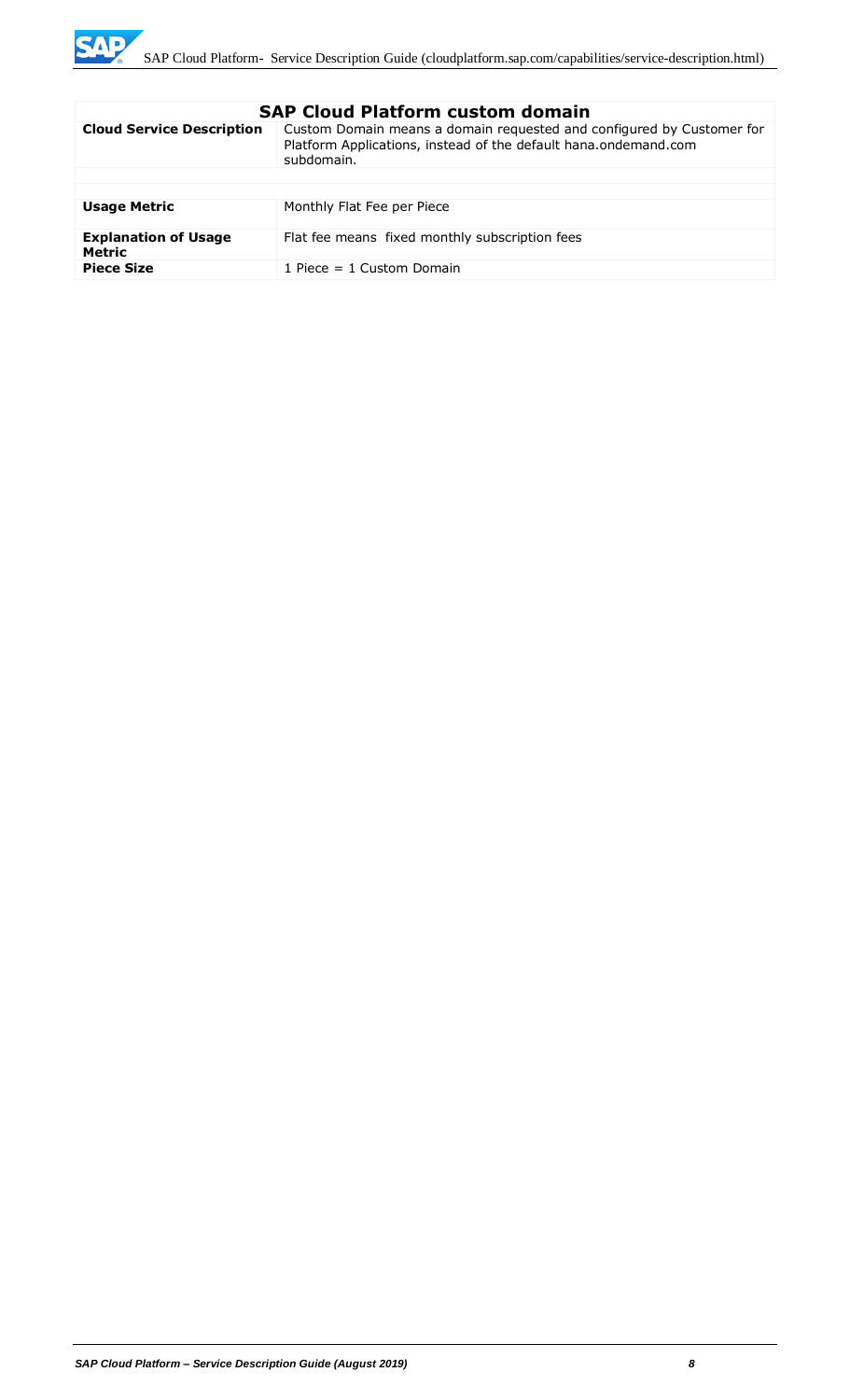| SAP Cloud Platform Identity Authentication         |                                                                                                                                                                                                                                                                                                                                                                                                                    |  |
|----------------------------------------------------|--------------------------------------------------------------------------------------------------------------------------------------------------------------------------------------------------------------------------------------------------------------------------------------------------------------------------------------------------------------------------------------------------------------------|--|
| <b>Cloud Service Description</b>                   | SAP Cloud Platform Identity Authentication provides secure authentication<br>and single sign-on for users in the cloud.                                                                                                                                                                                                                                                                                            |  |
|                                                    |                                                                                                                                                                                                                                                                                                                                                                                                                    |  |
| <b>Usage Metric</b>                                | Logon Reguests per Month                                                                                                                                                                                                                                                                                                                                                                                           |  |
| <b>Explanation of Usage</b><br>Metric              | A Logon Request is a single authentication request managed via SAP Cloud<br>Platform identity Authentication. Multiple authentication requests by the<br>same user in a single day are counted as a single logon request.                                                                                                                                                                                          |  |
| <b>Piece Size</b>                                  | 1 Piece = $100$ Logon Requests                                                                                                                                                                                                                                                                                                                                                                                     |  |
| <b>Additional Terms &amp;</b><br><b>Conditions</b> | SAP Cloud Platform, Identity Authentication provides one tenant. If<br>$\bullet$<br>Customer has a subscription for a productive instance of SAP Cloud<br>Platform, Identity Authentication, then Customer can request a<br>second tenant (for testing purposes) which will be provided upon<br>request for no additional cost. Additional production or test tenants<br>beyond this must be purchased separately. |  |
| Previously referred to as                          | <b>SAP Cloud Identity</b><br>SAP HANA Cloud Platform, identity management                                                                                                                                                                                                                                                                                                                                          |  |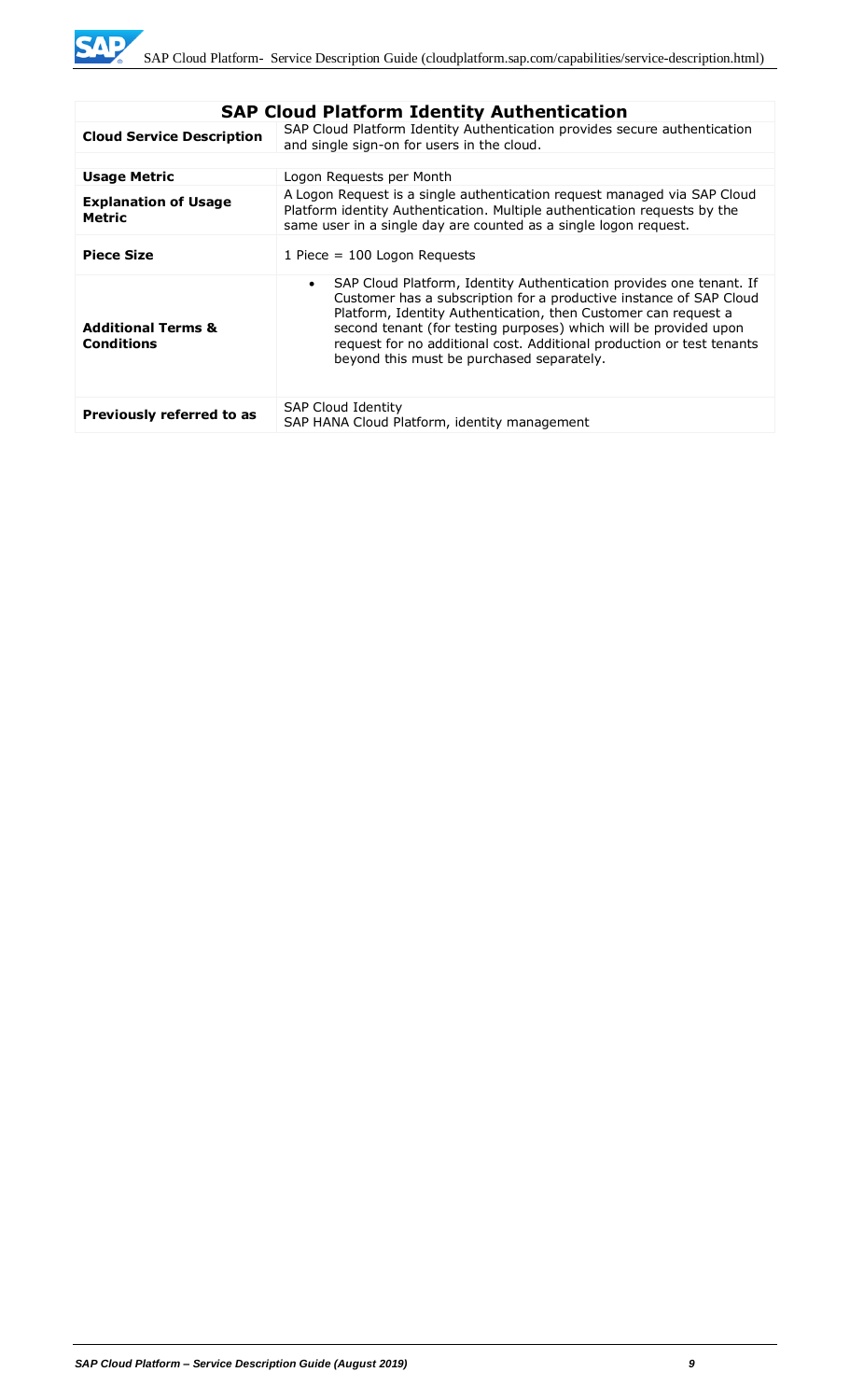

| <b>Cloud Service Description</b>                   |                 | SAP Cloud Platform Identity Provisioning offers identity management<br>functionality such as user and role assignment provisioning from a cloud based<br>repository to cloud and on-premise business systems.                                                                                                                                                                                              |
|----------------------------------------------------|-----------------|------------------------------------------------------------------------------------------------------------------------------------------------------------------------------------------------------------------------------------------------------------------------------------------------------------------------------------------------------------------------------------------------------------|
| <b>Usage Metric</b>                                | Monitored Users |                                                                                                                                                                                                                                                                                                                                                                                                            |
| <b>Explanation of Usage</b><br>Metric              | Service.        | Monitored Users are individuals whose information or credentials are<br>monitored by the Cloud Service or who use the reporting console of the Cloud                                                                                                                                                                                                                                                       |
| <b>Additional Terms &amp;</b><br><b>Conditions</b> | ٠               | SAP Cloud Platform Identity Authentication is included in the<br>subscription to the Cloud Service.                                                                                                                                                                                                                                                                                                        |
|                                                    | п               | Unless otherwise noted, use of SAP Cloud Platform Identity<br>Authentication is limited to use in connection with the Cloud Service.                                                                                                                                                                                                                                                                       |
|                                                    | $\circ$         | Customer must download and deploy the SAP Cloud Platform, cloud<br>connector to connect on-premise SAP systems to the Cloud Service.<br>The cloud connector is part of the Cloud Service, but the System<br>Availability SLA does not apply to the Cloud Connector.                                                                                                                                        |
|                                                    | $\circ$         | The Cloud Service includes specific integration points to peer systems<br>which are described in the Documentation. These integration points<br>may be changed or deprecated by SAP upon reasonable notice to<br>Customer, and it is Customer's responsibility to ensure that it<br>maintains the integration with connected peer systems upon SAP's<br>change to or deprecation of any integration point. |

# **SAP Cloud Platform Identity Provisioning**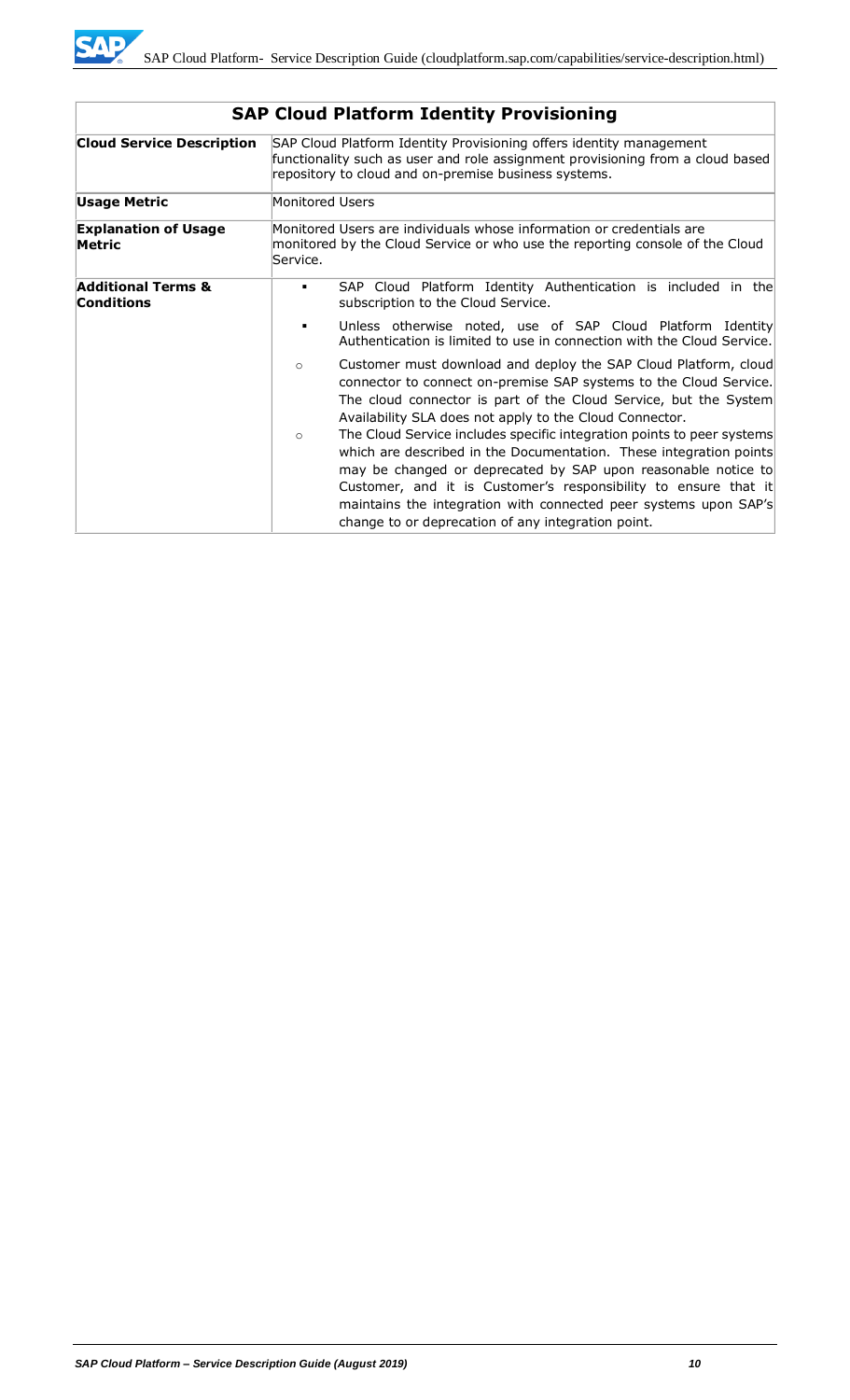| <b>SAP Cloud Platform Portal</b>             |                                                                                                                                                                                                                                                                                                                                 |  |
|----------------------------------------------|---------------------------------------------------------------------------------------------------------------------------------------------------------------------------------------------------------------------------------------------------------------------------------------------------------------------------------|--|
| <b>Cloud Service Description</b>             | SAP Cloud Platform Portal is a flexible environment that allows Customer to<br>create and extend business websites.                                                                                                                                                                                                             |  |
|                                              |                                                                                                                                                                                                                                                                                                                                 |  |
| <b>Usage Metric</b>                          | Per User per month                                                                                                                                                                                                                                                                                                              |  |
| <b>Explanation of Usage</b><br><b>Metric</b> | A User is an individual authorized to access Customer's SAP Cloud Platform<br>Portal.                                                                                                                                                                                                                                           |  |
| <b>Pre-requisite</b>                         | At least one (1) SAP Cloud Platform portal administrator                                                                                                                                                                                                                                                                        |  |
|                                              |                                                                                                                                                                                                                                                                                                                                 |  |
| <b>Additional Terms</b>                      | SAP Cloud Platform Portal is limited to access by individuals within<br>$\bullet$<br>the Customer's organization, including employees and contractors.<br>Each SAP Cloud Platform Portal subscription also includes:<br>$\bullet$<br>30 logons of SAP Cloud Platform Identity Authentication per<br>$\Omega$<br>User, per month |  |
| <b>Previously referred as</b>                | SAP HANA Cloud Platform, portal service<br><b>SAP HANA Cloud Portal</b>                                                                                                                                                                                                                                                         |  |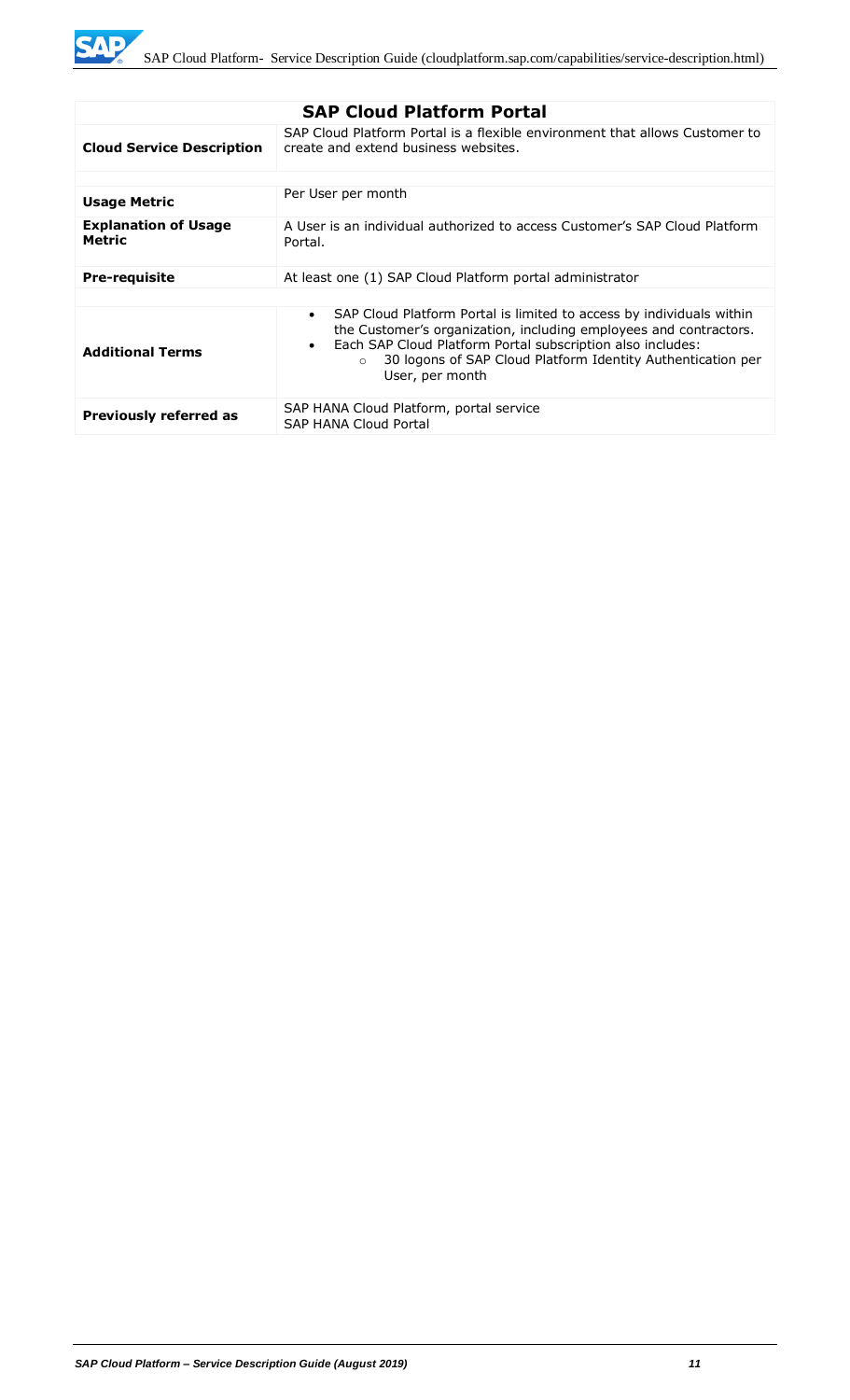| <b>SAP Cloud Platform Portal, consumer edition</b> |                                                                                                                                                                                                                                                                                                                                                                                                                                                                |  |
|----------------------------------------------------|----------------------------------------------------------------------------------------------------------------------------------------------------------------------------------------------------------------------------------------------------------------------------------------------------------------------------------------------------------------------------------------------------------------------------------------------------------------|--|
| <b>Cloud Service Description</b>                   | SAP Cloud Platform Portal is a flexible environment that allows Customer to<br>create and extend business websites.                                                                                                                                                                                                                                                                                                                                            |  |
|                                                    |                                                                                                                                                                                                                                                                                                                                                                                                                                                                |  |
| <b>Usage Metric</b>                                | Site Visits per month                                                                                                                                                                                                                                                                                                                                                                                                                                          |  |
| <b>Explanation of Usage</b><br><b>Metric</b>       | A Site Visit is an individual visit (user session) to Customer's SAP Cloud<br>Platform Portal, by a User. Within a single Site Visit the User can browse an<br>unlimited number of pages belonging to that site.                                                                                                                                                                                                                                               |  |
| <b>Piece Size</b>                                  | 1 Piece = 1000 Site Visits per month                                                                                                                                                                                                                                                                                                                                                                                                                           |  |
| <b>Pre-requisite</b>                               | At least one (1) SAP Cloud Platform portal administrator                                                                                                                                                                                                                                                                                                                                                                                                       |  |
|                                                    |                                                                                                                                                                                                                                                                                                                                                                                                                                                                |  |
| <b>Additional Terms</b>                            | SAP Cloud Platform Portal, consumer edition is limited to access by<br>$\bullet$<br>individuals other than employees and contractors within the<br>Customer's organization, except as included in the following<br>packages:<br>SAP Cloud Platform, app services package, standard edition<br>$\circ$<br>SAP Cloud Platform, app services package, professional<br>$\Omega$<br>edition<br>SAP Cloud Platform, app services package, premium edition<br>$\circ$ |  |
| <b>Previously referred as</b>                      | SAP HANA Cloud Platform, portal service<br><b>SAP HANA Cloud Portal</b>                                                                                                                                                                                                                                                                                                                                                                                        |  |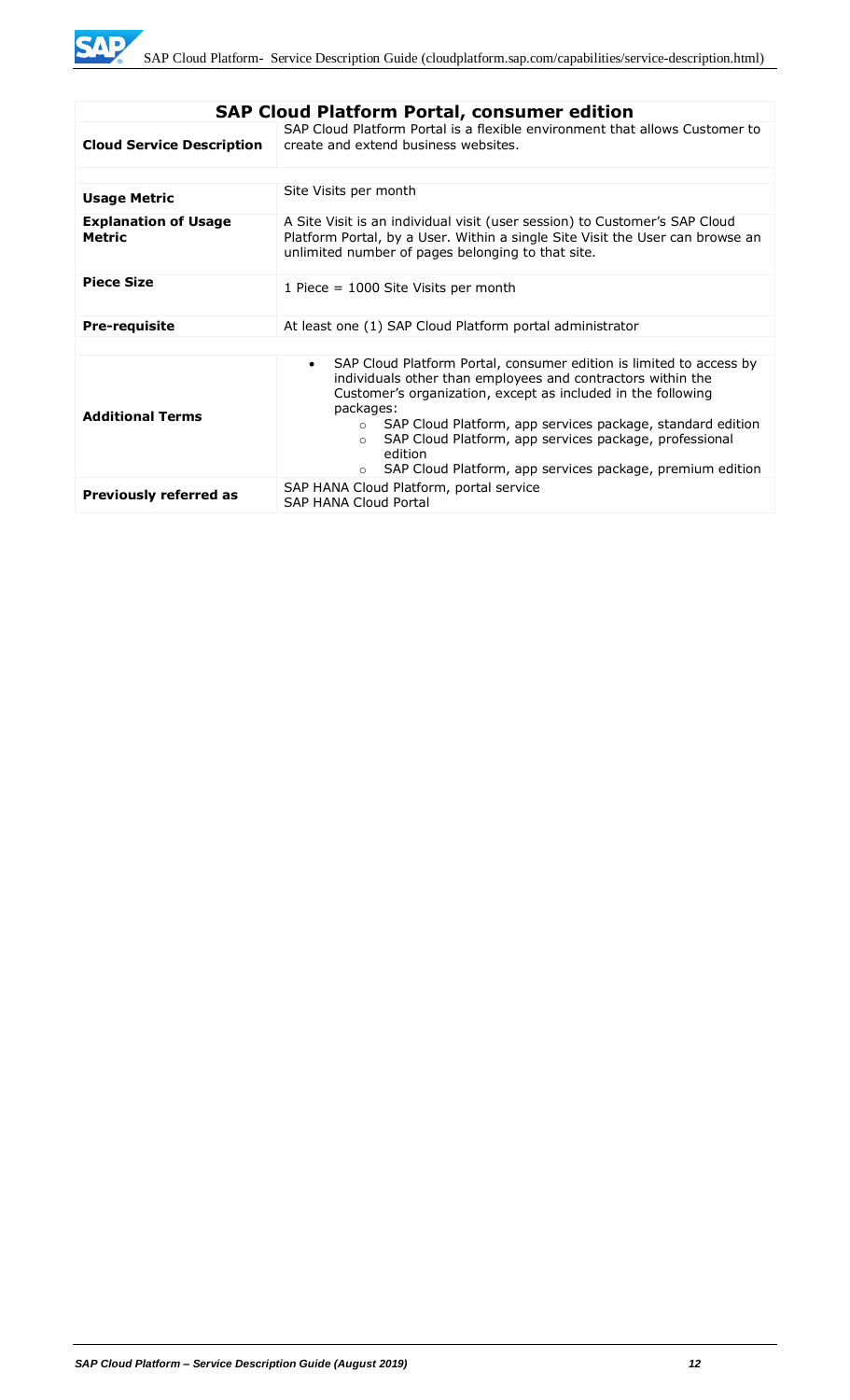| <b>SAP Cloud Platform, portal administrator</b> |                                                                                                                                                                                                                    |  |
|-------------------------------------------------|--------------------------------------------------------------------------------------------------------------------------------------------------------------------------------------------------------------------|--|
| <b>Cloud Service Description</b>                | SAP Cloud Platform, portal administrator is an administrator user that<br>manages the SAP Cloud Platform, portal service instance ranging from<br>content and access rights to the content deployed on the portal. |  |
|                                                 |                                                                                                                                                                                                                    |  |
| <b>Usage Metric</b>                             | Per User per month                                                                                                                                                                                                 |  |
| <b>Explanation of Usage</b><br><b>Metric</b>    | Users are individuals authorized to access the Cloud Service to perform<br>administrative functions.                                                                                                               |  |
|                                                 |                                                                                                                                                                                                                    |  |
| Previously referred to as                       | SAP HANA Cloud Platform, portal administrator<br>SAP HANA Cloud Portal, administrator                                                                                                                              |  |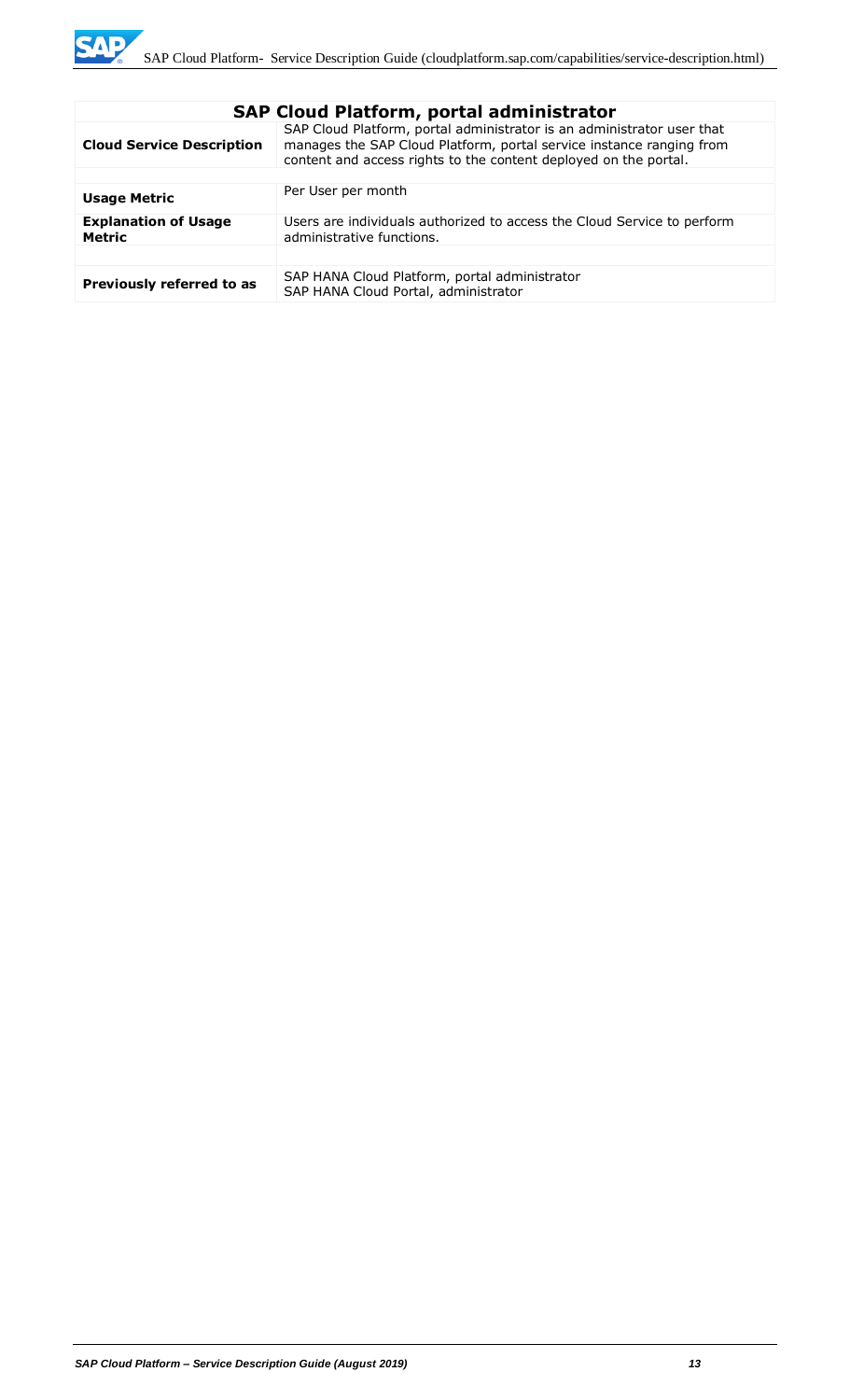

# **SAP Cloud Platform SAP HANA service (SAP DC), standard edition**

| <b>Cloud Service Description</b>   | SAP Cloud Platform SAP HANA service (SAP<br>DC), standard edition allows Customer to<br>develop, test and run Platform Applications-<br>with a fully provisioned HANA environment<br>including subscription-based SAP HANA<br>database base edition instance. |
|------------------------------------|---------------------------------------------------------------------------------------------------------------------------------------------------------------------------------------------------------------------------------------------------------------|
| <b>Usage Metric</b>                | Monthly Flat Fee per Piece                                                                                                                                                                                                                                    |
| <b>Explanation of Usage Metric</b> | Flat fee means fixed monthly subscription fees                                                                                                                                                                                                                |
| <b>Piece Size</b>                  | 1 Piece $=$ 1 instance of a particular T-Shirt size                                                                                                                                                                                                           |

#### **Available T-Shirt sizes in Neo environment:**

| <b>Size</b>        | 64 GB    | 128 GB       | 256 GB   | 512 GB     | $1$ TB   |
|--------------------|----------|--------------|----------|------------|----------|
| Cores              | 12 Cores | 24 Cores     | 32 Cores | 40 Cores   | 80 Cores |
| <b>HANA Memory</b> | 64 GB    | 128 GB       | 256 GB   | 512 GB     | 1 TB     |
| Disk Space         | 640 GB   | 1280 GB      | 2560 GB  | 5120 GB    | 10 TB    |
| <b>Bandwidth</b>   |          | 512 GB/Month |          | 1 TB/Month |          |

### **Available T-Shirts in Microsoft Azure environment:**

| <b>Size</b>        | 256 GB          | 512 GB  | 1 TB        | 2 TB |
|--------------------|-----------------|---------|-------------|------|
| Cores              | 32              | 64      | 64          | 128  |
| <b>HANA Memory</b> | 256 GB          | 512 GB  | 1 TB        | 2 TB |
| Disk Space         | 2.05 TB         | 2.56 TB | 4.5 TB      | 8 TB |
| <b>Bandwidth</b>   | 512GB<br>/Month |         | 1TB / Month |      |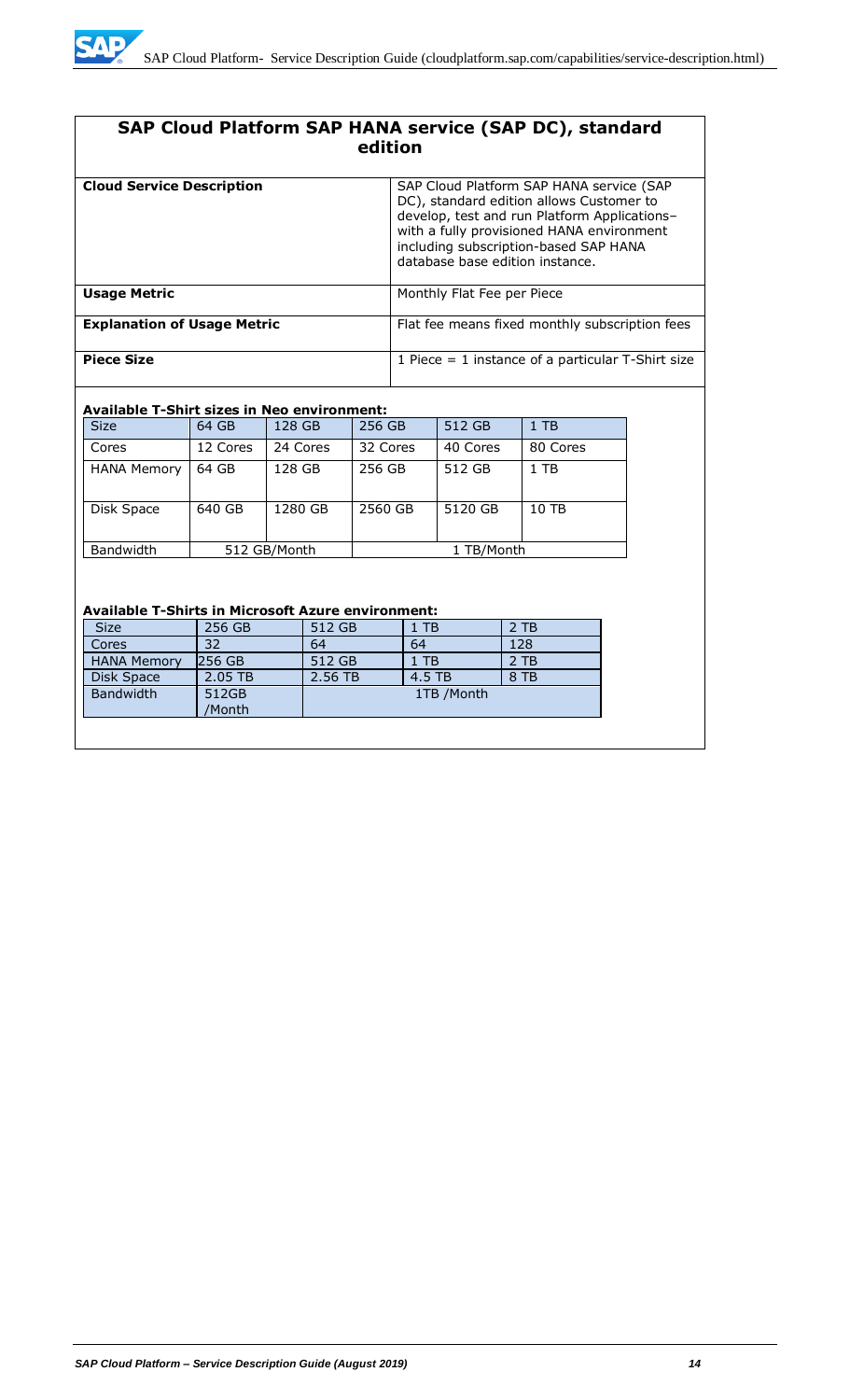| SAP Cloud Platform SAP HANA service (SAP DC), enterprise |                                                                                                                                                                                                                                                                     |  |  |
|----------------------------------------------------------|---------------------------------------------------------------------------------------------------------------------------------------------------------------------------------------------------------------------------------------------------------------------|--|--|
|                                                          | edition                                                                                                                                                                                                                                                             |  |  |
| <b>Cloud Service Description</b>                         | SAP Cloud Platform SAP HANA service (SAP DC),<br>enterprise edition allows Customer to develop, test<br>and run Platform Applications- with a fully<br>provisioned HANA environment including<br>subscription-based SAP HANA database platform<br>edition instance. |  |  |
| <b>Usage Metric</b>                                      | Monthly Flat Fee per Piece                                                                                                                                                                                                                                          |  |  |
| <b>Explanation of Usage Metric</b>                       | Flat fee means fixed monthly subscription fees                                                                                                                                                                                                                      |  |  |
| <b>Piece Size</b>                                        | 1 Piece $=$ 1 instance of a particular T-Shirt size                                                                                                                                                                                                                 |  |  |

## **Available T-Shirt sizes in Neo environment:**

| <b>Size</b>        | 64 GB    | 128 GB       | 256 GB   | 512 GB     | $1$ TB   |
|--------------------|----------|--------------|----------|------------|----------|
| Cores              | 12 Cores | 24 Cores     | 32 Cores | 40 Cores   | 80 Cores |
| <b>HANA Memory</b> | 64 GB    | 128 GB       | 256 GB   | 512 GB     | 1 TB     |
| Disk Space         | 640 GB   | 1280 GB      | 2560 GB  | 5120 GB    | 10 TB    |
| Bandwidth          |          | 512 GB/Month |          | 1 TB/Month |          |

## **Available T-Shirts in Microsoft Azure environment:**

| <b>Size</b>        | 256 GB          | 512 GB  | $1$ TB     | 2 TB |
|--------------------|-----------------|---------|------------|------|
| Cores              | 32              | 64      | 64         | 128  |
| <b>HANA Memory</b> | 256 GB          | 512 GB  | $1$ TB     | 2 TB |
| Disk Space         | 2.05 TB         | 2.56 TB | 4.5 TB     | 8 TB |
| Bandwidth          | 512GB<br>/Month |         | 1TB /Month |      |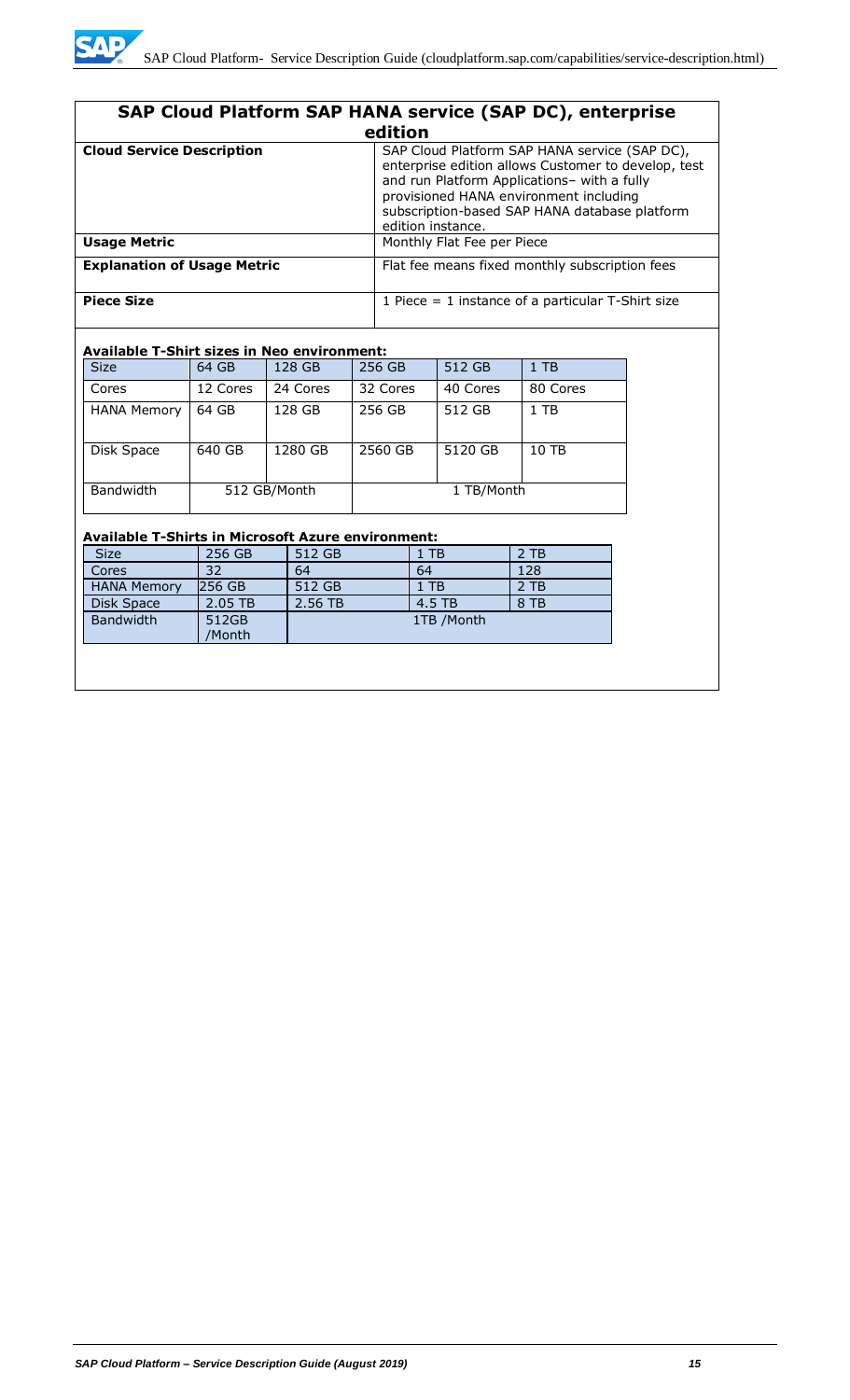|                                    | <b>SAP Cloud Platform SAP HANA service, standard edition</b>                                                                                                                                                                                                 |
|------------------------------------|--------------------------------------------------------------------------------------------------------------------------------------------------------------------------------------------------------------------------------------------------------------|
| <b>Cloud Service Description</b>   | SAP Cloud Platform SAP HANA service,<br>standard edition allows Customer to develop,<br>test and run Platform Applications- with a fully<br>provisioned SAP HANA environment including<br>subscription-based SAP HANA database<br>standard edition instance. |
| <b>Usage Metric</b>                | GB                                                                                                                                                                                                                                                           |
| <b>Explanation of Usage Metric</b> | Subscription: 1 Piece = approximately 16<br>Gigabyte of Memory, 264 Gigabyte of storage<br>and 128 Gigyabyte of Bandwidth per Month<br>Consumption: 1 Piece = approximately 16<br>Gigabyte of Memory per hour<br>1 Piece = $1$ Gigabyte of Storage per hour  |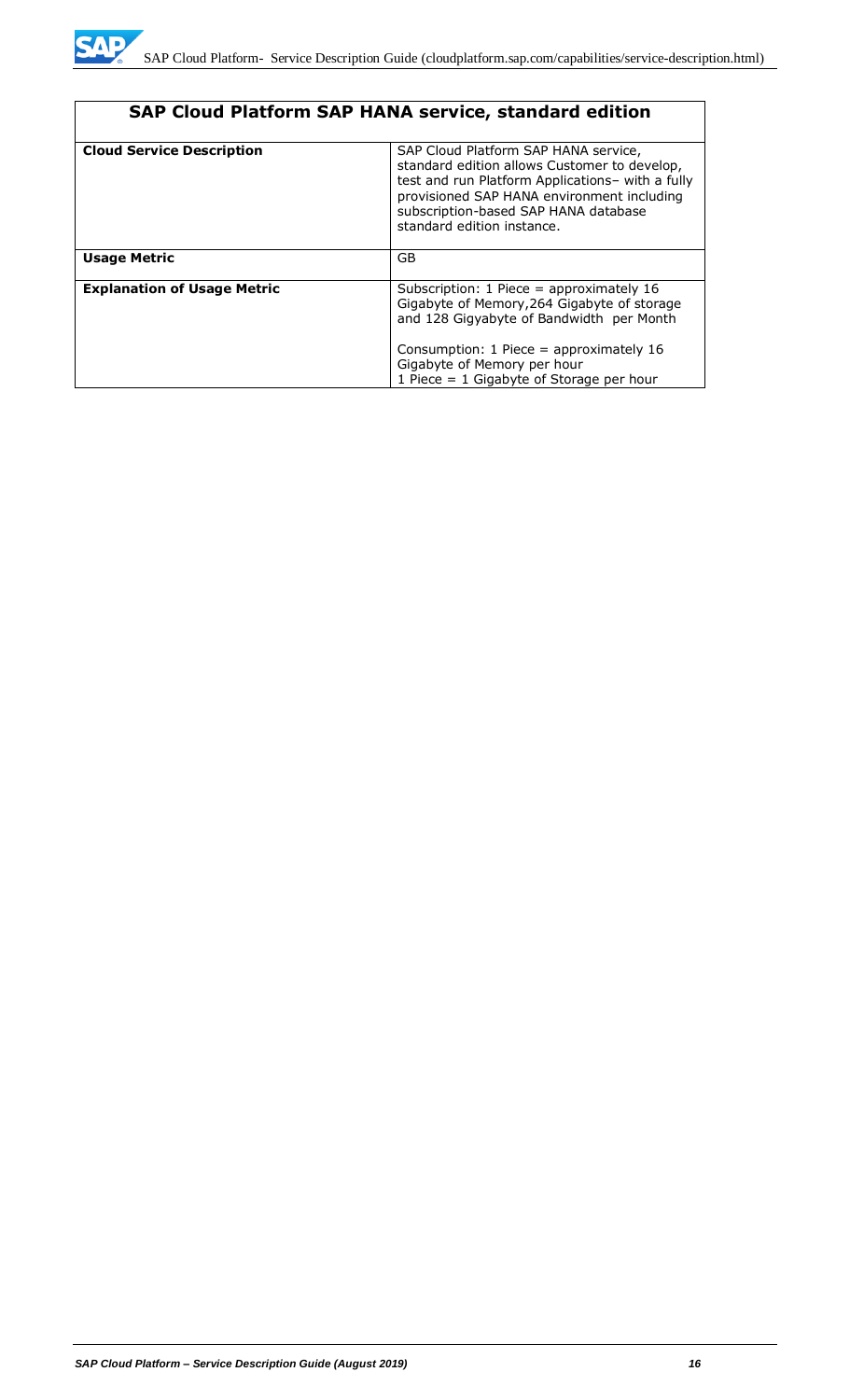

| SAP Cloud Platform SAP HANA service, enterprise edition |                                                                                                                                                                                                                                                                |
|---------------------------------------------------------|----------------------------------------------------------------------------------------------------------------------------------------------------------------------------------------------------------------------------------------------------------------|
| <b>Cloud Service Description</b>                        | SAP Cloud Platform SAP HANA service,<br>enterprise edition allows Customer to develop,<br>test and run Platform Applications- with a fully<br>provisioned SAP HANA environment including<br>subscription-based SAP HANA database<br>standard edition instance. |
| <b>Usage Metric</b>                                     | GB                                                                                                                                                                                                                                                             |
| <b>Explanation of Usage Metric</b>                      | Subscription: $1$ Piece = approximately $16$<br>Gigabyte of Memory, 264 Gigabyte of storage<br>and 128 Gigyabyte of Bandwidth per Month<br>Consumption: $1$ Piece = approximately $16$<br>Gigabyte Memory per hour<br>1 Piece $= 1$ Gigabyte Storage per hour  |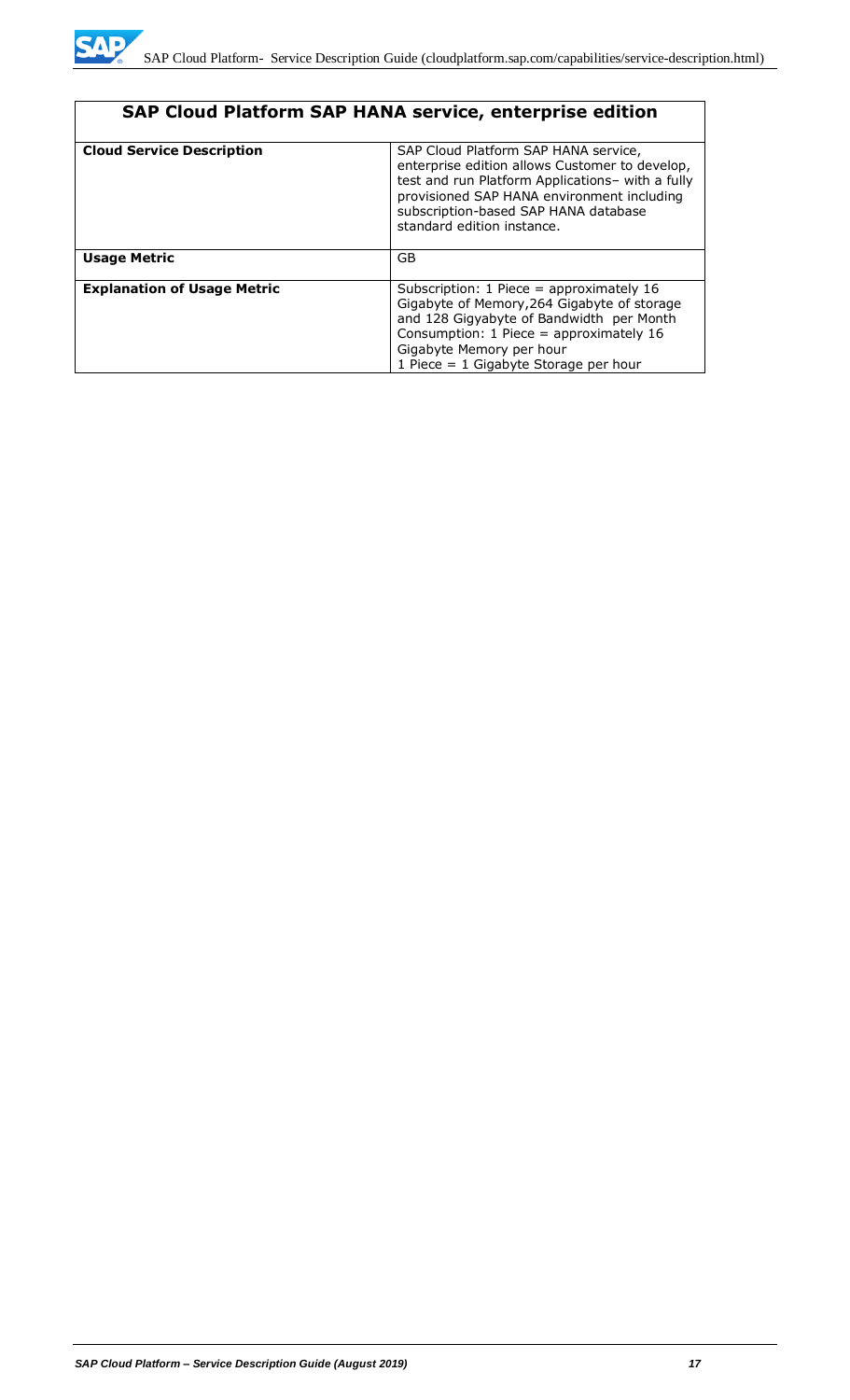|                                            | <b>SAP HANA spatial service</b>                                                                                                                                                                                                                                                                                                                                                                                                                               |
|--------------------------------------------|---------------------------------------------------------------------------------------------------------------------------------------------------------------------------------------------------------------------------------------------------------------------------------------------------------------------------------------------------------------------------------------------------------------------------------------------------------------|
| <b>Cloud Service</b><br><b>Description</b> | SAP HANA spatial services support business processes which require<br>spatial data processing and analysis from multiple sources, such as<br>Earth observation images, weather information, and business data.                                                                                                                                                                                                                                                |
| <b>Usage Metric</b>                        | Monthly Flat Fee per Piece                                                                                                                                                                                                                                                                                                                                                                                                                                    |
| <b>Explanation of Usage</b><br>Metric      | Flat Fee means fixed monthly subscription fees per Piece<br>1 Piece = 1 block of Starter Package or 1 block of Professional<br>Package<br>Starter Package block includes 8,500 Transactions and 25GB of disk<br>space storage<br>Professional Package block includes 67,000 Transactions and 150GB<br>of disk space storage<br>1 Transaction = 100 Basic API calls or 1 Advanced API call<br>Basic and Advanced API calls are specified in the Documentation. |
|                                            |                                                                                                                                                                                                                                                                                                                                                                                                                                                               |
| <b>Additional Terms</b>                    | The Cloud Service should not be used to process or store<br>personal data.<br>Publicly available geo reference data accessible through the<br>Cloud Service may only be used in the context of the Cloud<br>Service, and Customer is responsible for ensuring the<br>accuracy and completeness of such data. SAP is not<br>responsible for any harm caused by such data.<br>The EU Access option is not available for the Cloud Service.                      |

MD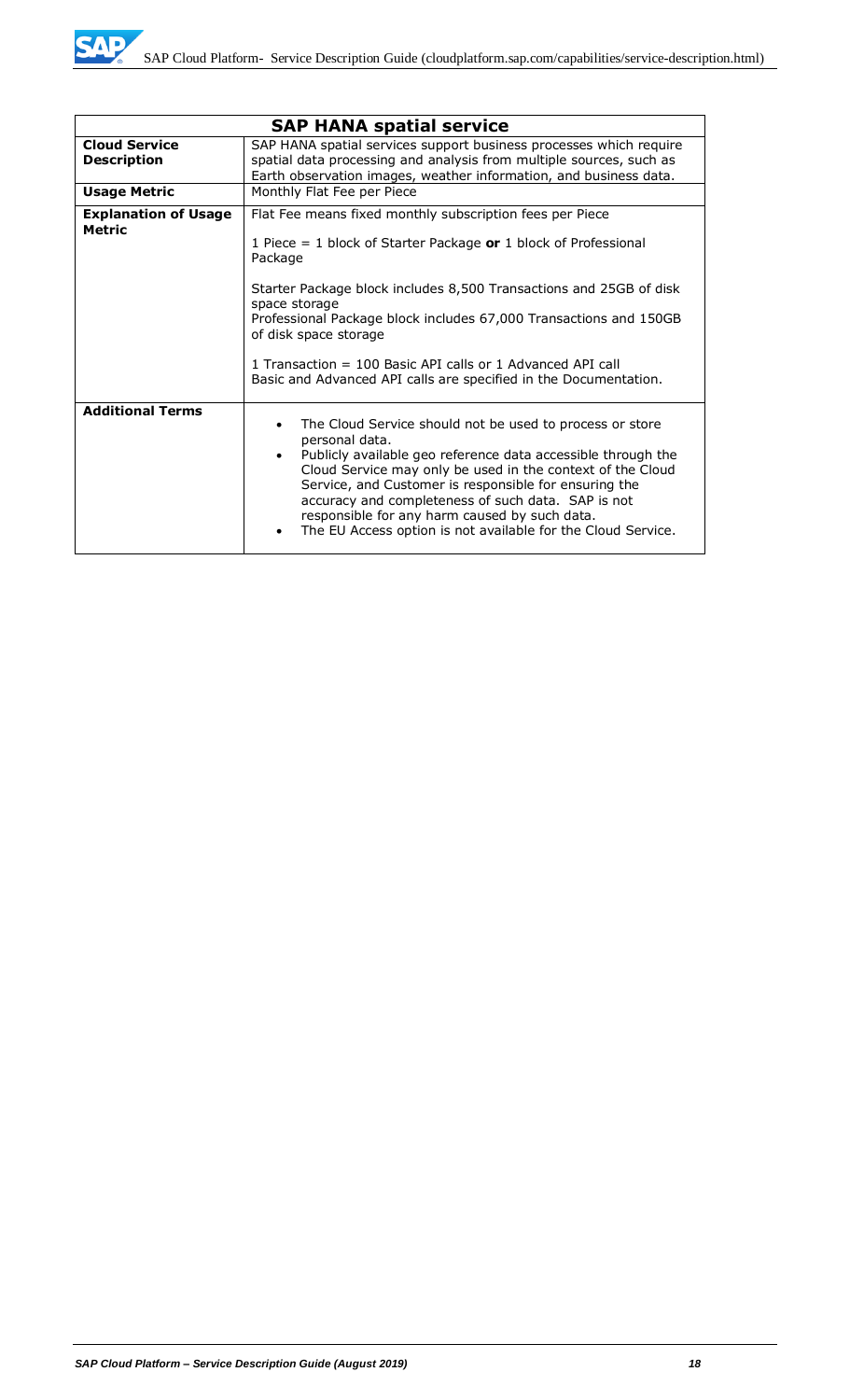# **SAP Cloud Platform SAP ASE service**

| <b>Cloud Service Description</b>      | Allows Customer to develop, test and run Platform Applications- with a fully<br>provisioned ASE database environment including subscription-based SAP<br>ASE instances. |
|---------------------------------------|-------------------------------------------------------------------------------------------------------------------------------------------------------------------------|
|                                       |                                                                                                                                                                         |
| <b>Usage Metric</b>                   | Monthly Flat Fee per Piece                                                                                                                                              |
| <b>Explanation of Usage</b><br>Metric | Flat fee means fixed monthly subscription fees                                                                                                                          |
| <b>Piece Size</b>                     | 1 Piece $=$ 1 instance of a particular T-shirt size                                                                                                                     |

#### **Available T-Shirt Sizes**

| <b>Size</b>    | X-Small | Small        | <b>Medium</b> | Large   | X-Large  |
|----------------|---------|--------------|---------------|---------|----------|
| Cores          | 1 cores | 2 cores      | 4 cores       | 8 cores | 16 cores |
| Memory         | 4 GB    | 8 GB         | 16 GB         | 32 GB   | 64 GB    |
| Disk Space     | 40 GB   | 80 GB        | 160 GB        | 320 GB  | 640 GB   |
| bandwidth(out) |         | 512 GB/month |               |         | month    |

| <b>Additional Terms &amp;</b><br><b>Conditions</b> | SAP ASE service includes use of the SAP ASE Platform Edition and<br>$\bullet$<br>includes the required infrastructure for the relevant T-shirt size.<br>The SAP ASE database may only be used as a runtime database with SAP<br>$\bullet$<br>ASE service and Platform Applications. Customer may not use the SAP<br>ASE database as a persistence data layer for any other solution.<br>Use of the SAP ASE service instance must conform to sizing information<br>$\bullet$<br>in the Documentation. |
|----------------------------------------------------|------------------------------------------------------------------------------------------------------------------------------------------------------------------------------------------------------------------------------------------------------------------------------------------------------------------------------------------------------------------------------------------------------------------------------------------------------------------------------------------------------|
|                                                    |                                                                                                                                                                                                                                                                                                                                                                                                                                                                                                      |
| Previously referred to as                          | SAP HANA Cloud Platform, SAP ASE service                                                                                                                                                                                                                                                                                                                                                                                                                                                             |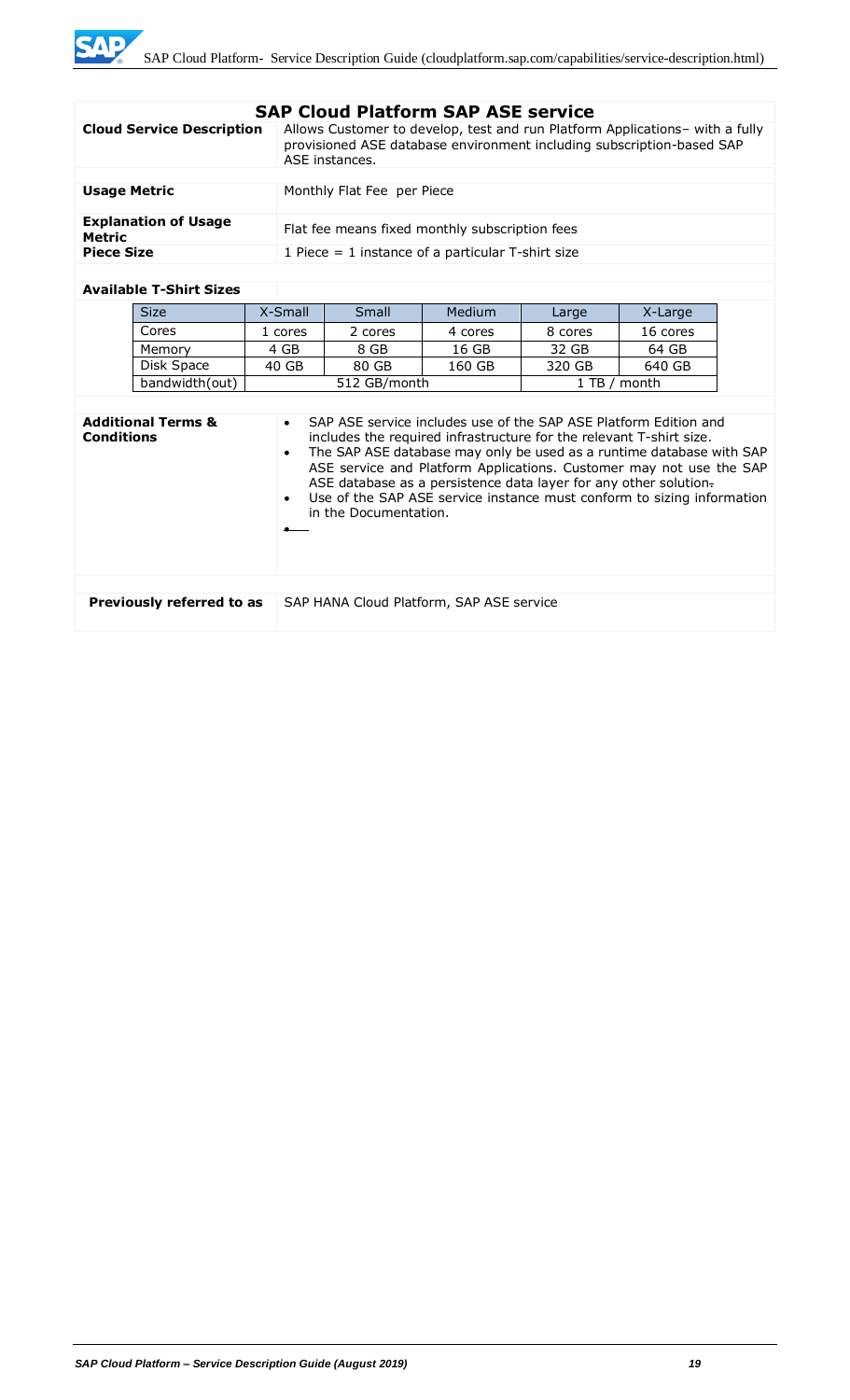|                                                   | <b>SAP Cloud Platform Integration for SAP cloud applications</b>                                                                                                                                                                                                                                                                                                                                                                                                                                                                                                                                                                                                                                                                                                                                                                                                                                                                                                                                                                                                                                                                          |  |  |
|---------------------------------------------------|-------------------------------------------------------------------------------------------------------------------------------------------------------------------------------------------------------------------------------------------------------------------------------------------------------------------------------------------------------------------------------------------------------------------------------------------------------------------------------------------------------------------------------------------------------------------------------------------------------------------------------------------------------------------------------------------------------------------------------------------------------------------------------------------------------------------------------------------------------------------------------------------------------------------------------------------------------------------------------------------------------------------------------------------------------------------------------------------------------------------------------------------|--|--|
| <b>Cloud Service</b><br><b>Description</b>        | SAP Cloud Platform Integration for SAP cloud applications integrates processes and<br>data between associated SAP cloud applications on one end and third party, cloud<br>applications and on-premise solutions on the other end. SAP Cloud Platform<br>Integration is an open, flexible, on-demand integration system running as a core<br>service on SAP Cloud Platform.                                                                                                                                                                                                                                                                                                                                                                                                                                                                                                                                                                                                                                                                                                                                                                |  |  |
|                                                   |                                                                                                                                                                                                                                                                                                                                                                                                                                                                                                                                                                                                                                                                                                                                                                                                                                                                                                                                                                                                                                                                                                                                           |  |  |
| <b>Usage Metric</b>                               | Percentage of SAP cloud application service subscription fee                                                                                                                                                                                                                                                                                                                                                                                                                                                                                                                                                                                                                                                                                                                                                                                                                                                                                                                                                                                                                                                                              |  |  |
| <b>Explanation of</b><br><b>Usage Metric</b>      | Fees for SAP Cloud Platform Integration for SAP cloud applications are based on a<br>percentage of the SAP cloud service subscription fee for the SAP cloud service<br>integrated using SAP Cloud Platform Integration for SAP cloud applications. Fees may<br>increase as fees for the integrated SAP cloud service increase. A separate fee is due<br>for each SAP cloud service integrated using SAP Cloud Platform Integration for SAP<br>cloud applications and each such SAP cloud service may be connected to an unlimited<br>number of systems using SAP Cloud Platform Integration for SAP cloud applications.                                                                                                                                                                                                                                                                                                                                                                                                                                                                                                                   |  |  |
|                                                   |                                                                                                                                                                                                                                                                                                                                                                                                                                                                                                                                                                                                                                                                                                                                                                                                                                                                                                                                                                                                                                                                                                                                           |  |  |
| <b>Included</b>                                   | Included<br>Data Integration                                                                                                                                                                                                                                                                                                                                                                                                                                                                                                                                                                                                                                                                                                                                                                                                                                                                                                                                                                                                                                                                                                              |  |  |
| <b>Components</b>                                 | Process<br>Included<br>Integration                                                                                                                                                                                                                                                                                                                                                                                                                                                                                                                                                                                                                                                                                                                                                                                                                                                                                                                                                                                                                                                                                                        |  |  |
|                                                   | connections<br>Unlimited                                                                                                                                                                                                                                                                                                                                                                                                                                                                                                                                                                                                                                                                                                                                                                                                                                                                                                                                                                                                                                                                                                                  |  |  |
|                                                   | bandwidth(out)<br>Unlimited                                                                                                                                                                                                                                                                                                                                                                                                                                                                                                                                                                                                                                                                                                                                                                                                                                                                                                                                                                                                                                                                                                               |  |  |
| <b>Additional</b><br>Terms &<br><b>Conditions</b> | Each Piece includes one tenant for production usage and one tenant for non-<br>$\bullet$<br>production use of the data integration and process integration capabilities.<br>٠<br>Customer shall ensure that it has all necessary license rights for any SAP<br>$\bullet$<br>and/or third-party solutions integrated using the Cloud Service.<br>SAP shall make available for download by Customer the SAP Cloud Platform<br>$\bullet$<br>Integration- Data Services Agent (the "Integration Component") which is the<br>prerequisite for integration of SAP cloud solutions with SAP on-premise<br>solutions. The use of the Integration Component is limited to use with the Cloud<br>Service and Customer may not use the Integration Component for any other<br>The Integration Component is part of the Cloud Service and<br>purpose.<br>Customer's use is limited to use by Authorized Users and only for the term of<br>the Agreement. The Integration Component may not be modified or altered in<br>any way except by SAP. Customer shall utilize the most current version of the<br>Integration Component made available by SAP. |  |  |
| <b>Previously</b><br>referred to as               | SAP HANA Cloud Platform, integration service for SAP cloud applications<br>SAP HANA Cloud Integration, application edition                                                                                                                                                                                                                                                                                                                                                                                                                                                                                                                                                                                                                                                                                                                                                                                                                                                                                                                                                                                                                |  |  |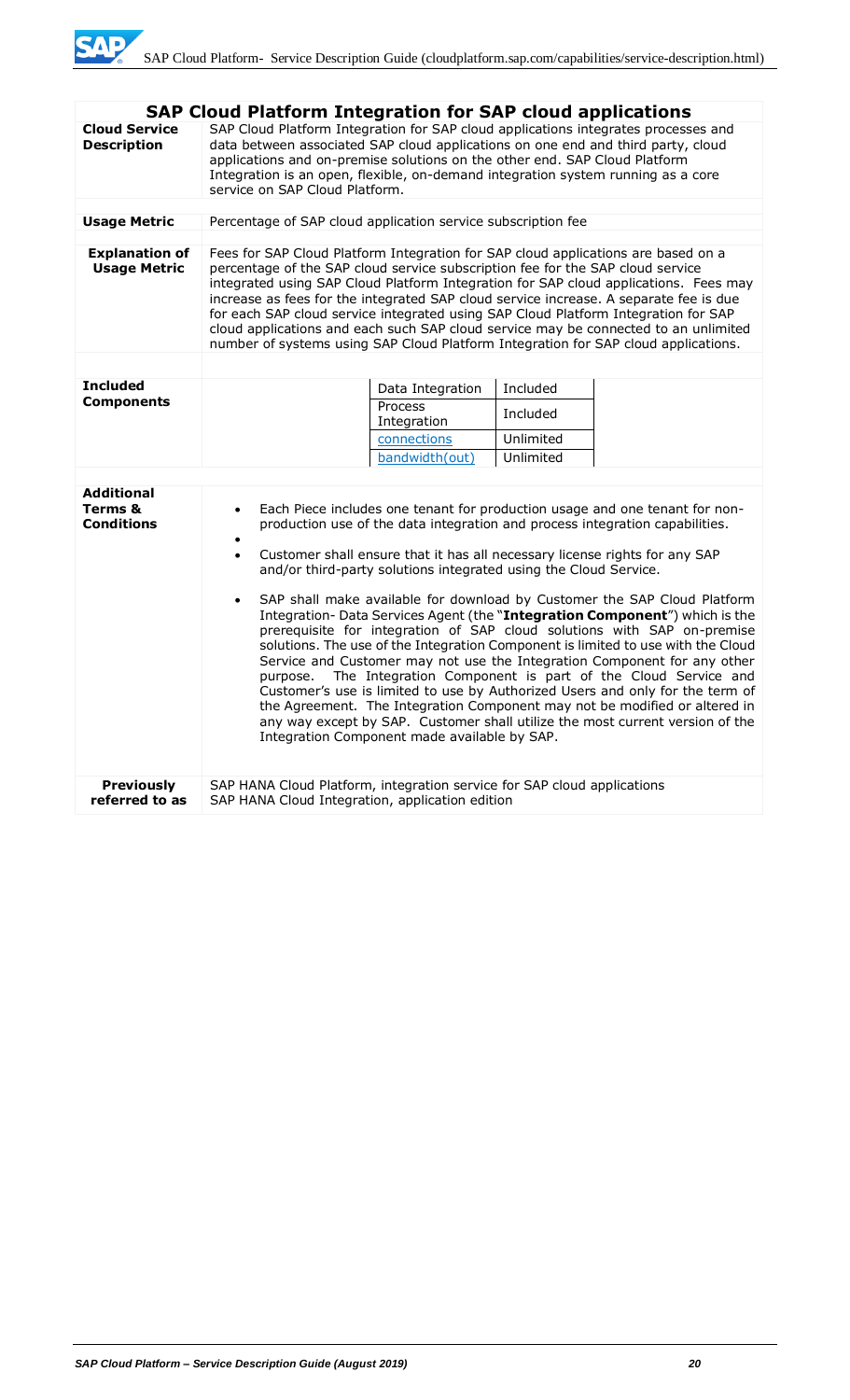ZЕ

| <b>SAP Cloud Platform Integration, DI edition</b> |                                                                                                                                                                                                                                                                                           |            |  |  |
|---------------------------------------------------|-------------------------------------------------------------------------------------------------------------------------------------------------------------------------------------------------------------------------------------------------------------------------------------------|------------|--|--|
| <b>Cloud Service Description</b>                  | SAP Cloud Platform Integration, DI edition integrates data between SAP<br>cloud applications, third party applications and on-premise solutions. SAP<br>Cloud Platform Integration is an open, flexible, on-demand integration<br>system running as a core service on SAP Cloud Platform. |            |  |  |
|                                                   |                                                                                                                                                                                                                                                                                           |            |  |  |
| <b>Usage Metric</b>                               | Monthly Flat Fee per Piece                                                                                                                                                                                                                                                                |            |  |  |
| <b>Explanation of Usage</b><br>Metric             | Flat fee means fixed monthly subscription fees                                                                                                                                                                                                                                            |            |  |  |
| <b>Piece Size</b>                                 | 1 Piece $=$ 1 instance of SAP Cloud Platform Integration, DI edition                                                                                                                                                                                                                      |            |  |  |
|                                                   |                                                                                                                                                                                                                                                                                           |            |  |  |
| <b>Included Resources</b>                         |                                                                                                                                                                                                                                                                                           |            |  |  |
|                                                   |                                                                                                                                                                                                                                                                                           | DI edition |  |  |
|                                                   | Data Integration                                                                                                                                                                                                                                                                          | Included   |  |  |
|                                                   | Not Included<br>Process Integration                                                                                                                                                                                                                                                       |            |  |  |
|                                                   | connoctions                                                                                                                                                                                                                                                                               | ∍          |  |  |

|                                                    | connections                                              | 3                                |                                                                                                                                                                                                                                                                                                                                                                                                                                                                                                                                                                                                                                                            |
|----------------------------------------------------|----------------------------------------------------------|----------------------------------|------------------------------------------------------------------------------------------------------------------------------------------------------------------------------------------------------------------------------------------------------------------------------------------------------------------------------------------------------------------------------------------------------------------------------------------------------------------------------------------------------------------------------------------------------------------------------------------------------------------------------------------------------------|
|                                                    | bandwidth (out)                                          | 10 GB / month                    |                                                                                                                                                                                                                                                                                                                                                                                                                                                                                                                                                                                                                                                            |
|                                                    |                                                          |                                  |                                                                                                                                                                                                                                                                                                                                                                                                                                                                                                                                                                                                                                                            |
| <b>Additional Terms &amp;</b><br><b>Conditions</b> | $\bullet$                                                | Component made available by SAP. | Customer shall ensure that it has all necessary license rights for any<br>SAP and/or third-party solutions integrated using the Cloud Service.<br>• SAP shall make available for download by Customer the SAP Cloud<br>Platform Integration- Data Services Agent (the "Integration<br><b>Component</b> ") which is the prerequisite for integration of SAP cloud<br>solutions with SAP on-premise solutions. The use of the Integration<br>Component is limited to use with the Cloud Service. The Integration<br>Component may not be modified or altered in any way except by SAP.<br>Customer shall utilize the most current version of the Integration |
| Previously referred to as                          | SAP HANA Cloud Platform, integration service, DI edition |                                  |                                                                                                                                                                                                                                                                                                                                                                                                                                                                                                                                                                                                                                                            |

#### *SAP Cloud Platform – Service Description Guide (August 2019) 21*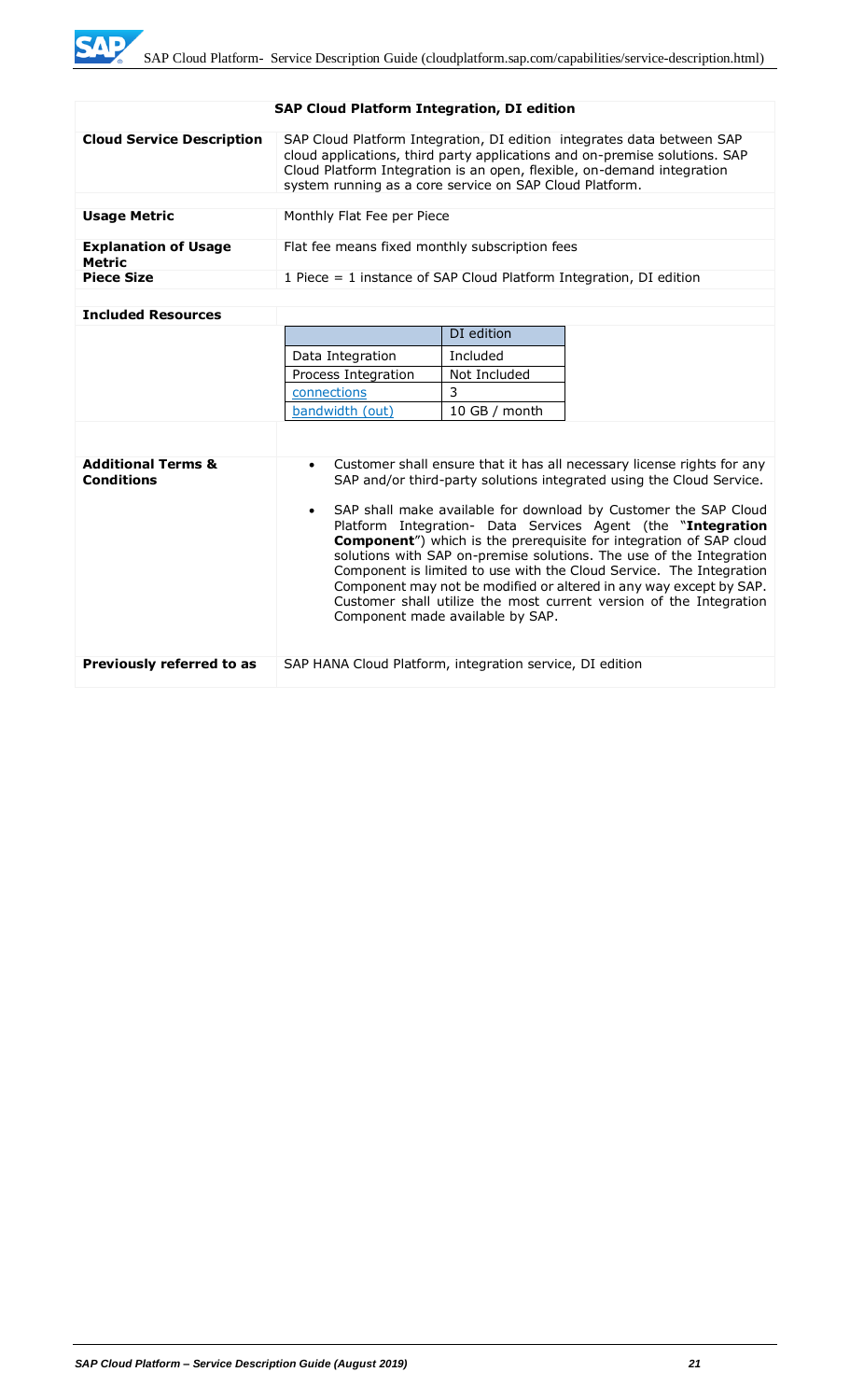# **SAP Cloud Platform Integration, PI edition**

| <b>Cloud Service Description</b>      | SAP Cloud Platform Integration, PI edition integrates processes between<br>SAP cloud applications, third party applications and on-premise solutions.<br>SAP Cloud Platform Integration is an open, flexible, on-demand integration<br>system running as a core service on SAP Cloud Platform. |
|---------------------------------------|------------------------------------------------------------------------------------------------------------------------------------------------------------------------------------------------------------------------------------------------------------------------------------------------|
|                                       |                                                                                                                                                                                                                                                                                                |
| <b>Usage Metric</b>                   | Monthly Flat Fee per Piece                                                                                                                                                                                                                                                                     |
| <b>Explanation of Usage</b><br>Metric | Flat fee means fixed monthly subscription fees                                                                                                                                                                                                                                                 |
| <b>Piece Size</b>                     | 1 Piece $=$ 1 instance of SAP Cloud Platform Integration, PI edition                                                                                                                                                                                                                           |
|                                       |                                                                                                                                                                                                                                                                                                |

# **Included Resources**

|                                                    |                                                                                                                                                             | PI edition    |  |
|----------------------------------------------------|-------------------------------------------------------------------------------------------------------------------------------------------------------------|---------------|--|
|                                                    | Data Integration                                                                                                                                            | Not Included  |  |
|                                                    | Process Integration                                                                                                                                         | Included      |  |
|                                                    | connections                                                                                                                                                 | 3             |  |
|                                                    | bandwidth (out)                                                                                                                                             | 10 GB / month |  |
|                                                    |                                                                                                                                                             |               |  |
| <b>Additional Terms &amp;</b><br><b>Conditions</b> | Customer shall ensure that it has all necessary license rights for any<br>$\bullet$<br>SAP and/or third-party solutions integrated using the Cloud Service. |               |  |
| Previously referred to as                          | SAP HANA Cloud Platform, integration service, PI edition                                                                                                    |               |  |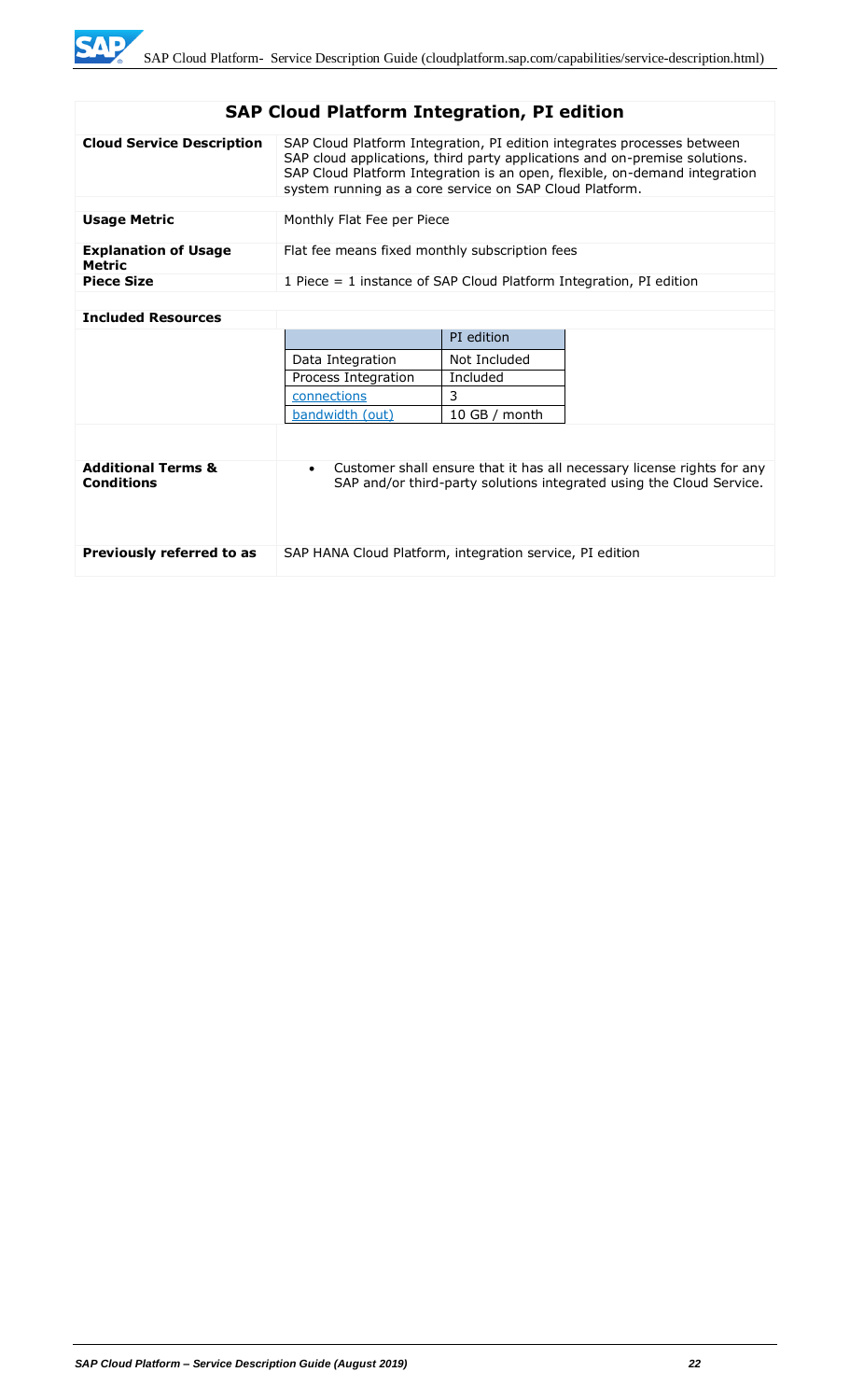|                                    | <b>SAP Cloud Platform Integration, enterprise edition</b>                                                                                                                                                                                                                                                                   |
|------------------------------------|-----------------------------------------------------------------------------------------------------------------------------------------------------------------------------------------------------------------------------------------------------------------------------------------------------------------------------|
| <b>Cloud Service Description</b>   | SAP Cloud Platform, integration service, enterprise edition integrates<br>processes and data between SAP cloud applications, third party applications<br>and on-premise solutions. SAP Cloud Platform Integration is an open,<br>flexible, on-demand integration system running as a core service on SAP<br>Cloud Platform. |
|                                    |                                                                                                                                                                                                                                                                                                                             |
| <b>Usage Metric</b>                | Monthly Flat Fee per Piece                                                                                                                                                                                                                                                                                                  |
| <b>Explanation of Usage Metric</b> | Flat fee means fixed monthly subscription fees                                                                                                                                                                                                                                                                              |
| <b>Piece Size</b>                  | 1 Piece $=$ 1 instance of SAP Cloud Platform Integration, enterprise edition                                                                                                                                                                                                                                                |
|                                    |                                                                                                                                                                                                                                                                                                                             |

# **Included Resources**

|                             | Enterprise edition             |
|-----------------------------|--------------------------------|
| Data Integration            | Included                       |
| Process Integration         | Included                       |
| connections                 | Unlimited                      |
| bandwidth (out)             | 1 TB / month                   |
| <b>API Management</b>       | 5 million API calls /<br>month |
| OData provisioning          | Included                       |
| <b>Enterprise Messaging</b> | 150 GB / month                 |

| <b>Additional Terms &amp; Conditions</b> | Customer shall ensure that it has all necessary license rights for any<br>SAP and/or third-party solutions integrated using the Cloud Service.<br>SAP shall make available for download by Customer the SAP Cloud<br>Platform Integration- Data Services Agent (the "Integration<br><b>Component</b> ") which is the prerequisite for integration of SAP cloud<br>solutions with SAP on-premise solutions. The use of the Integration<br>Component is limited to use with the Cloud Service. The Integration<br>Component may not be modified or altered in any way except by SAP.<br>Customer shall utilize the most current version of the Integration<br>Component made available by SAP.                                                                                                                                                                                                                                                                                                                                                                                                                                                                                                                                                                                                                                                                                                                                                                                                                                                                                                                                                                                                                                                                                         |
|------------------------------------------|--------------------------------------------------------------------------------------------------------------------------------------------------------------------------------------------------------------------------------------------------------------------------------------------------------------------------------------------------------------------------------------------------------------------------------------------------------------------------------------------------------------------------------------------------------------------------------------------------------------------------------------------------------------------------------------------------------------------------------------------------------------------------------------------------------------------------------------------------------------------------------------------------------------------------------------------------------------------------------------------------------------------------------------------------------------------------------------------------------------------------------------------------------------------------------------------------------------------------------------------------------------------------------------------------------------------------------------------------------------------------------------------------------------------------------------------------------------------------------------------------------------------------------------------------------------------------------------------------------------------------------------------------------------------------------------------------------------------------------------------------------------------------------------|
|                                          | Integration Advisor. The SAP Cloud Platform, integration service,<br>enterprise edition, includes the option to use the Integration Advisor.<br>Customer may elect to not use this feature by actively switching off<br>the feature flag within the Cloud Service. If Customer elects to use<br>this feature, SAP will use the Integration Advisor specific integration<br>content developed by Customer in whole or in part to build an index<br>that will be used to make suggestions to other customers of the Cloud<br>Service to help accelerate their integration content development<br>process. Any information that could be used to identify Customer as<br>the supplier of this content will be removed before being shared with<br>other customers as part of the index. If Customer chooses to not use<br>the Integration Advisor, its integration content will not be shared with<br>other customers, and Customer will not have access to similar<br>content from other customers included in the index created by SAP.<br>Customer may use indexed integration content solely for the purpose<br>of accelerating Customer's integration content development.<br>- In<br>addition, SAP may perform technical quality assurance and<br>consistency checks on the content Customer provides. SAP may<br>choose not add or remove Customer's content from the database.<br>Customer is responsible for ensuring the correctness and quality of<br>the suggestions and created integration content by other customers.<br>In case of termination of the Agreement, all anonymized and indexed<br>integration content will remain on the index server of the Integration<br>Advisor and SAP may continue to make such integration content<br>available to other customers. |
| Previously referred to as                | SAP HANA Cloud Platform, integration service, enterprise edition                                                                                                                                                                                                                                                                                                                                                                                                                                                                                                                                                                                                                                                                                                                                                                                                                                                                                                                                                                                                                                                                                                                                                                                                                                                                                                                                                                                                                                                                                                                                                                                                                                                                                                                     |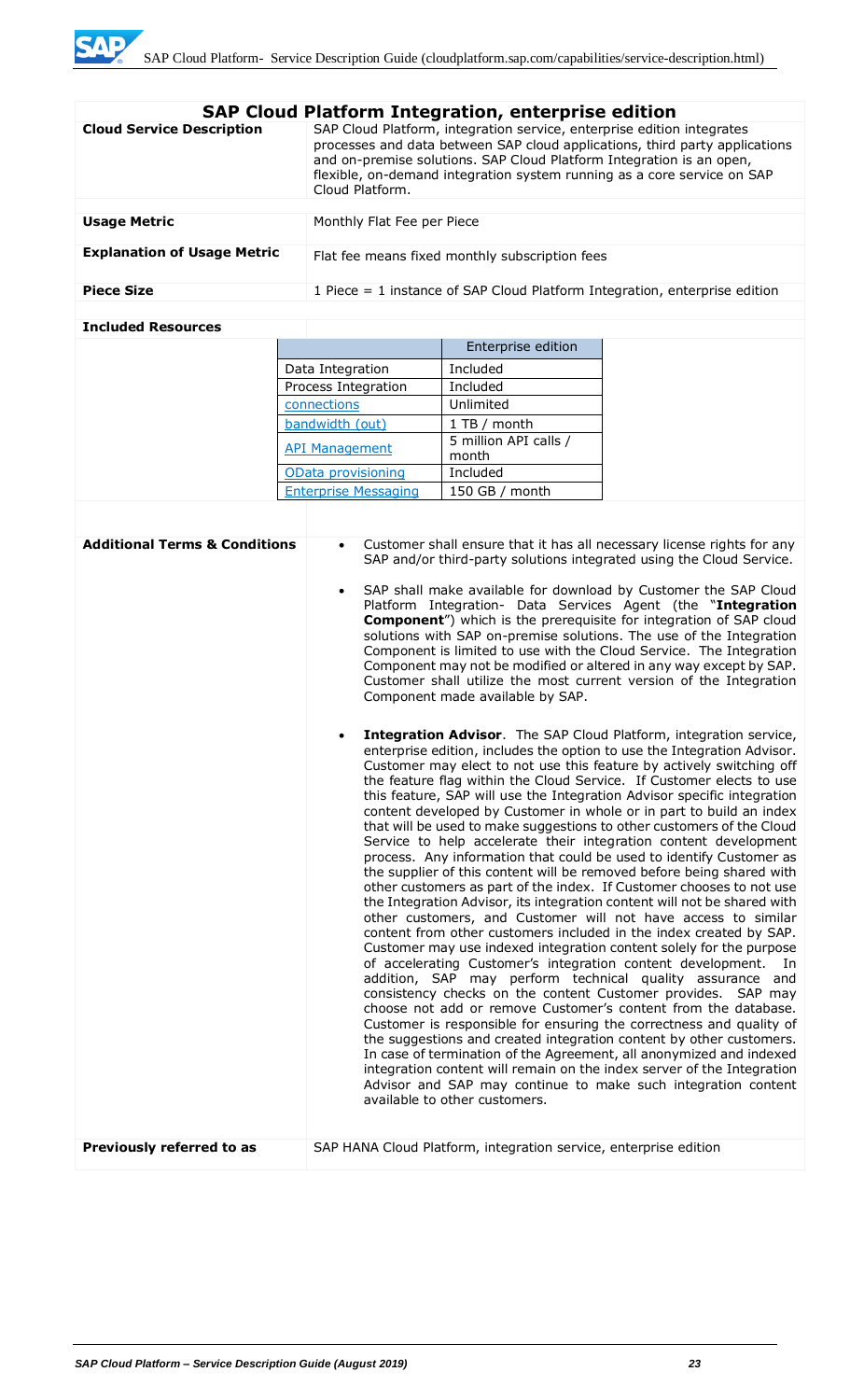

|                                                    | <b>SAP Cloud Platform Integration, additional connections</b>                                                                                                                                                                                                                                                                               |  |  |  |  |
|----------------------------------------------------|---------------------------------------------------------------------------------------------------------------------------------------------------------------------------------------------------------------------------------------------------------------------------------------------------------------------------------------------|--|--|--|--|
| <b>Cloud Service Description</b>                   | SAP Cloud Platform Integration, additional connections may be added to an<br>existing subscription of SAP Cloud Platform, integration service.                                                                                                                                                                                              |  |  |  |  |
| <b>Usage Metric</b>                                | Monthly Flat Fee per Piece                                                                                                                                                                                                                                                                                                                  |  |  |  |  |
|                                                    |                                                                                                                                                                                                                                                                                                                                             |  |  |  |  |
| <b>Explanation of Usage</b><br><b>Metric</b>       | Flat fee means fixed monthly subscription fees. A connection is an<br>association between two unique end points via the SAP Cloud Platform<br>Integration. A unique end point is a combination of the IP address and the<br>port. Non-production connections shall not be counted for purposes of<br>determining the number of connections. |  |  |  |  |
| <b>Piece Size</b>                                  | 1 connection $=$ 1 Piece                                                                                                                                                                                                                                                                                                                    |  |  |  |  |
| <b>Additional Terms &amp;</b><br><b>Conditions</b> | • Customer shall ensure that it has all necessary license rights for any SAP<br>and/or third-party solutions connected using the Cloud Service                                                                                                                                                                                              |  |  |  |  |
| Previously referred to as                          | SAP HANA Cloud Platform, integration service, additional connections                                                                                                                                                                                                                                                                        |  |  |  |  |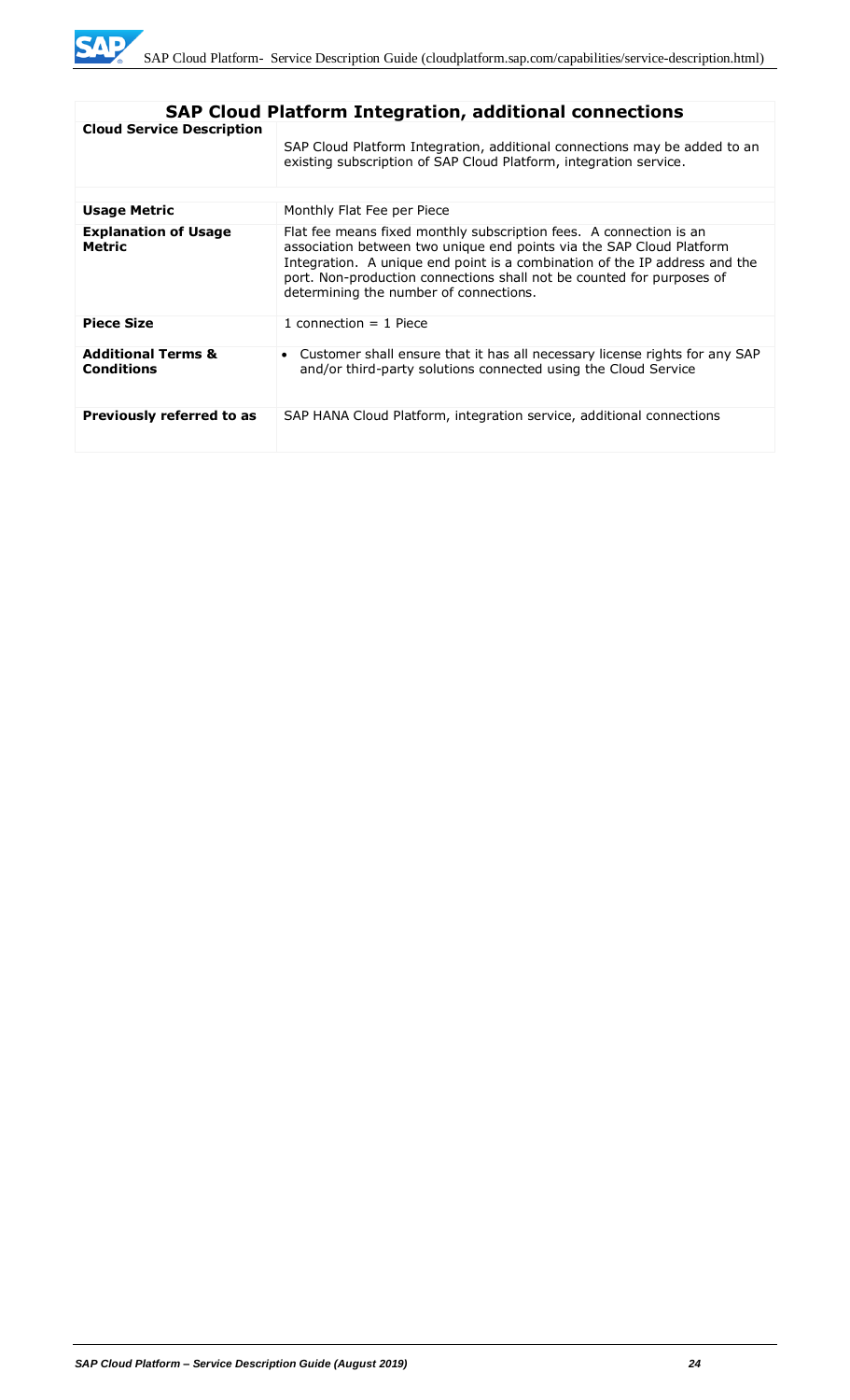|                                                                                                                                                                        |                       | <b>SAP Cloud Platform API Management</b>                                                                                                                                                                                                                                                                                                                                                                                                                                                                                                                                                                                                                                                                                                                    |  |  |
|------------------------------------------------------------------------------------------------------------------------------------------------------------------------|-----------------------|-------------------------------------------------------------------------------------------------------------------------------------------------------------------------------------------------------------------------------------------------------------------------------------------------------------------------------------------------------------------------------------------------------------------------------------------------------------------------------------------------------------------------------------------------------------------------------------------------------------------------------------------------------------------------------------------------------------------------------------------------------------|--|--|
| <b>Cloud Service</b><br><b>Description</b>                                                                                                                             |                       | Customer may use the Cloud Service to manage Application Programming<br>Interfaces (APIs), allow consumption of APIs by developers, and permit access to<br>APIs from applications (apps) provided by Customer to end users of such apps.                                                                                                                                                                                                                                                                                                                                                                                                                                                                                                                   |  |  |
| <b>Usage Metric</b><br>API Calls per month                                                                                                                             |                       |                                                                                                                                                                                                                                                                                                                                                                                                                                                                                                                                                                                                                                                                                                                                                             |  |  |
| An API Call means a single call made from an API managed with the Cloud<br><b>Explanation of</b><br>Service to Customer's back-end data source.<br><b>Usage Metric</b> |                       |                                                                                                                                                                                                                                                                                                                                                                                                                                                                                                                                                                                                                                                                                                                                                             |  |  |
| <b>Piece Size</b>                                                                                                                                                      |                       | 1 Piece $= 1$ Million API Calls                                                                                                                                                                                                                                                                                                                                                                                                                                                                                                                                                                                                                                                                                                                             |  |  |
|                                                                                                                                                                        |                       |                                                                                                                                                                                                                                                                                                                                                                                                                                                                                                                                                                                                                                                                                                                                                             |  |  |
| <b>Additional</b><br>Terms &<br><b>Conditions</b>                                                                                                                      | $\bullet$             | Each end user requires a key provided by Customer to access an API via an end user app.<br>Any end user accessing or sending data via an API managed with the Cloud Service is<br>deemed an Authorized User.                                                                                                                                                                                                                                                                                                                                                                                                                                                                                                                                                |  |  |
|                                                                                                                                                                        | $\bullet$<br>Service. | The Cloud Service includes a developer portal. The developer portal can be accessed by<br>developers granted access by Customer's administrative users. Customer is responsible<br>for issuing access credentials (or certificates) to developers and for any for the actions of<br>any individual using such credentials to access Customer's APIs managed with the Cloud                                                                                                                                                                                                                                                                                                                                                                                  |  |  |
|                                                                                                                                                                        |                       | Analytics Data is data generated by the Cloud Service based on developer and application<br>access to APIs managed with the Cloud Service. Analytics Data provides metrics on API<br>usage. The time period for retention of Analytics Data varies depending on how quickly<br>Analytics Data is created and the volume created. It is stored in the Cloud Service for a<br>minimum of six (6) months and not more than twelve (12) months, at which point the<br>Analytics Data is purged from the SAP systems as new Analytics Data is created and stored.<br>Analytics Data can be accessed by Customer at any time while such data is stored in the<br>Cloud Service.                                                                                   |  |  |
|                                                                                                                                                                        |                       | App Data is data called by an app from a Customer data source using an API managed with<br>the Cloud Service. App Data is not stored in the Cloud Service, and is merely passed through<br>the API between the app and the back-end data source. SAP does not provide for encryption<br>of App Data, which is the responsibility of Customer. Further, App Data cannot be accessed<br>by Customer from the Cloud Service during the term of the subscription except to the extent<br>such data is retrieved by an app through an API, or as such data is updated in Customer's<br>back-end data source through the API. Customer is responsible for user authentication for<br>end users of apps that make API requests to Customer's back-end data source. |  |  |
| <b>Previously</b><br>referred to<br>as                                                                                                                                 |                       | SAP HANA Cloud Platform, API management                                                                                                                                                                                                                                                                                                                                                                                                                                                                                                                                                                                                                                                                                                                     |  |  |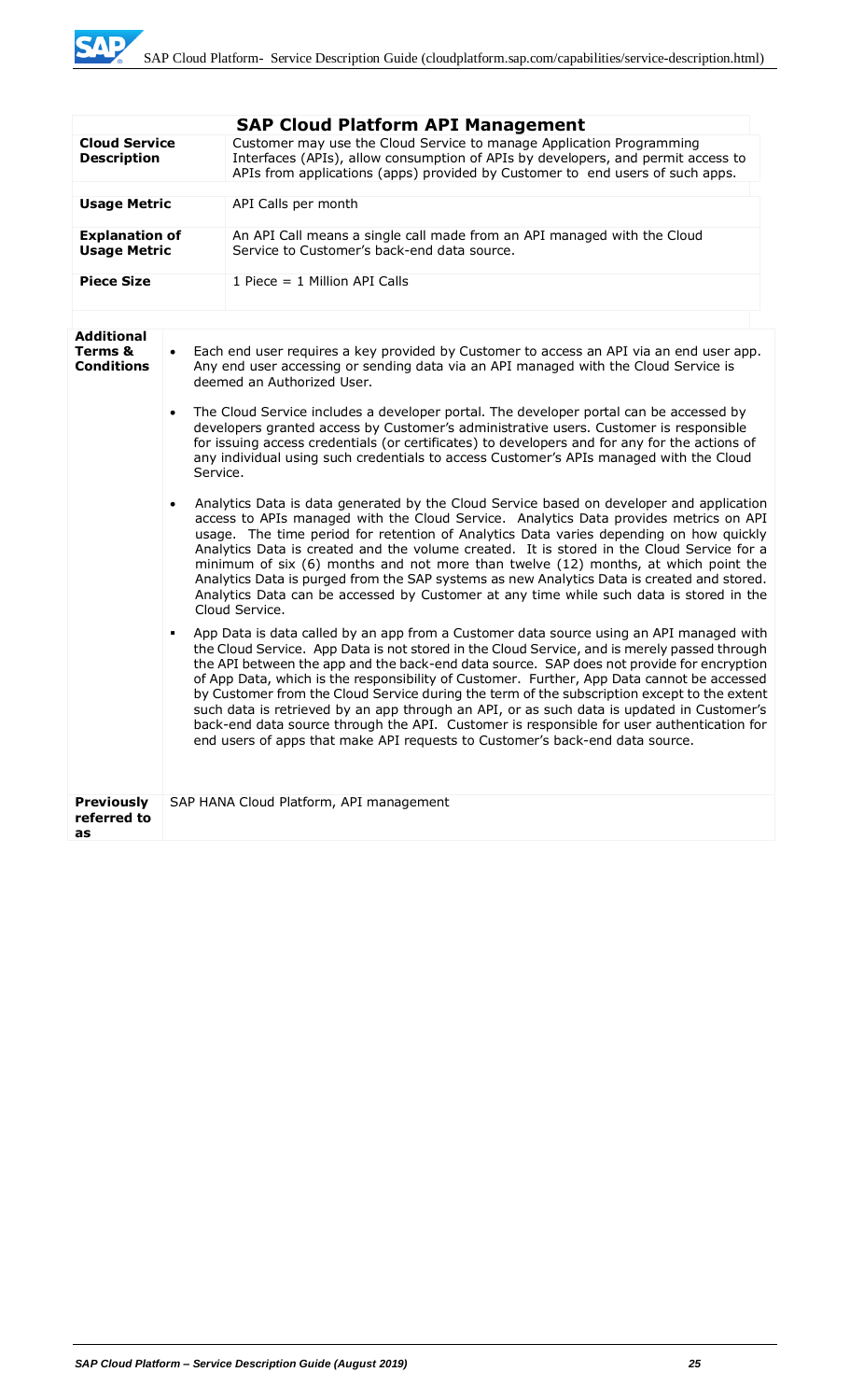| <b>Cloud</b>                         |                                                                                                                                          | <b>SAP Document Center, cloud edition</b><br>SAP Document Center cloud edition allows end users to securely access and share business content.                                                                                                                                                                                                                                                                                                                                |                                                                                                                  |                                                                                                                                                                                                             |                                                                                                                                                                                                                                                                  |
|--------------------------------------|------------------------------------------------------------------------------------------------------------------------------------------|-------------------------------------------------------------------------------------------------------------------------------------------------------------------------------------------------------------------------------------------------------------------------------------------------------------------------------------------------------------------------------------------------------------------------------------------------------------------------------|------------------------------------------------------------------------------------------------------------------|-------------------------------------------------------------------------------------------------------------------------------------------------------------------------------------------------------------|------------------------------------------------------------------------------------------------------------------------------------------------------------------------------------------------------------------------------------------------------------------|
| <b>Service</b><br><b>Description</b> |                                                                                                                                          |                                                                                                                                                                                                                                                                                                                                                                                                                                                                               |                                                                                                                  |                                                                                                                                                                                                             |                                                                                                                                                                                                                                                                  |
| <b>Usage</b><br><b>Metric</b>        |                                                                                                                                          | User per month and Cloud Storage                                                                                                                                                                                                                                                                                                                                                                                                                                              |                                                                                                                  |                                                                                                                                                                                                             |                                                                                                                                                                                                                                                                  |
| <b>Piece Size</b>                    |                                                                                                                                          | 1 Piece of Cloud Storage = 2GB of Cloud Storage per month                                                                                                                                                                                                                                                                                                                                                                                                                     |                                                                                                                  |                                                                                                                                                                                                             |                                                                                                                                                                                                                                                                  |
| Pre-<br>requisite                    | shared among Users.                                                                                                                      | Customer must purchase Cloud Storage in an initial minimum storage block of 100 GB that may be                                                                                                                                                                                                                                                                                                                                                                                |                                                                                                                  |                                                                                                                                                                                                             |                                                                                                                                                                                                                                                                  |
| <b>Support</b>                       |                                                                                                                                          | The following Support terms apply to SAP Document Center, cloud edition.                                                                                                                                                                                                                                                                                                                                                                                                      |                                                                                                                  |                                                                                                                                                                                                             |                                                                                                                                                                                                                                                                  |
|                                      | <b>Support for Malfunctions</b>                                                                                                          | SAP will offer support for all malfunctions related to the Cloud Service (each an "Incident").<br>Incidents must be reported by Customer via the help functionality made available by SAP (or any<br>other support channel introduced by SAP). In the event that SAP must access any of Customer's<br>systems remotely, e.g., via application sharing, Customer hereby grants to SAP the permission for<br>such remote access. The following Incident priorities shall apply: |                                                                                                                  |                                                                                                                                                                                                             |                                                                                                                                                                                                                                                                  |
|                                      | <b>Incident</b>                                                                                                                          | <b>Definition</b>                                                                                                                                                                                                                                                                                                                                                                                                                                                             | <b>Support</b>                                                                                                   | <b>Support</b>                                                                                                                                                                                              | <b>Initial</b>                                                                                                                                                                                                                                                   |
|                                      | <b>Priorities</b><br>Very High<br>High                                                                                                   | The problem has very serious<br>consequences for major business<br>transactions and<br>urgent work<br>cannot be performed. The Incident<br>immediate<br>requires<br>attention<br>because the malfunction can cause<br>serious losses.<br>A business transaction does not                                                                                                                                                                                                      | <b>Availability</b><br>24 hours,<br>$6:00$ am<br>Monday to<br>$6:00$ pm<br>Friday<br>Central<br>European<br>Time | Language<br>English                                                                                                                                                                                         | <b>Response Time</b><br>SAP initial<br>response within<br>1 day of<br>confirmation.*<br>SAP will attempt<br>to contact<br>customer within<br>the initial<br>response time to<br>clarify business<br>impact and<br>initiate resolution<br>process.<br>SAP initial |
|                                      |                                                                                                                                          | work and necessary tasks cannot be<br>performed. The Incident requires<br>prompt attention because<br>the<br>malfunction can disrupt the entire<br>productive business flow.                                                                                                                                                                                                                                                                                                  | Monday to<br>Friday from<br>$9:00$ am $-$<br>$5:00$ pm<br>English<br>Central<br>European<br>Time                 | response within<br>3 days of<br>confirmation.*<br>SAP will attempt<br>to contact<br>customer within<br>the initial<br>response time to<br>clarify business<br>impact and<br>initiate resolution<br>process. |                                                                                                                                                                                                                                                                  |
|                                      | Medium                                                                                                                                   | A business transaction does not<br>work as expected with minor<br>consequences for the productive<br>operation.                                                                                                                                                                                                                                                                                                                                                               |                                                                                                                  |                                                                                                                                                                                                             | Reasonable<br>response<br>time<br>based<br>the<br>on<br>incident (usually<br>within 4 days). $*$<br>SAP will attempt<br>contact<br>to<br>customer<br>to<br>business<br>clarify<br>impact<br>and<br>evaluate<br>incident.                                         |
|                                      | Low                                                                                                                                      | The malfunction has only few or no<br>effects on business transactions.                                                                                                                                                                                                                                                                                                                                                                                                       |                                                                                                                  |                                                                                                                                                                                                             | Reasonable<br>response<br>time<br>based on<br>the<br>incident.*                                                                                                                                                                                                  |
|                                      | *Incident receipt at SAP will be confirmed via SAP incident management system for all online<br>submitted incidents.<br>Software Changes |                                                                                                                                                                                                                                                                                                                                                                                                                                                                               |                                                                                                                  |                                                                                                                                                                                                             |                                                                                                                                                                                                                                                                  |
|                                      | advance.                                                                                                                                 | SAP will proactively apply software updates and patches during the defined maintenance windows.<br>In case a patch needs to be applied outside a maintenance window, SAP will notify Customer in                                                                                                                                                                                                                                                                              |                                                                                                                  |                                                                                                                                                                                                             |                                                                                                                                                                                                                                                                  |
|                                      |                                                                                                                                          | <b>Customer Obligations/Preconditions</b>                                                                                                                                                                                                                                                                                                                                                                                                                                     |                                                                                                                  |                                                                                                                                                                                                             |                                                                                                                                                                                                                                                                  |
|                                      |                                                                                                                                          | As a precondition to receive the support services as described in Section 2 above, Customer shall<br>fulfill the following obligations:                                                                                                                                                                                                                                                                                                                                       |                                                                                                                  |                                                                                                                                                                                                             |                                                                                                                                                                                                                                                                  |
|                                      | <b>Key Users</b>                                                                                                                         |                                                                                                                                                                                                                                                                                                                                                                                                                                                                               |                                                                                                                  |                                                                                                                                                                                                             |                                                                                                                                                                                                                                                                  |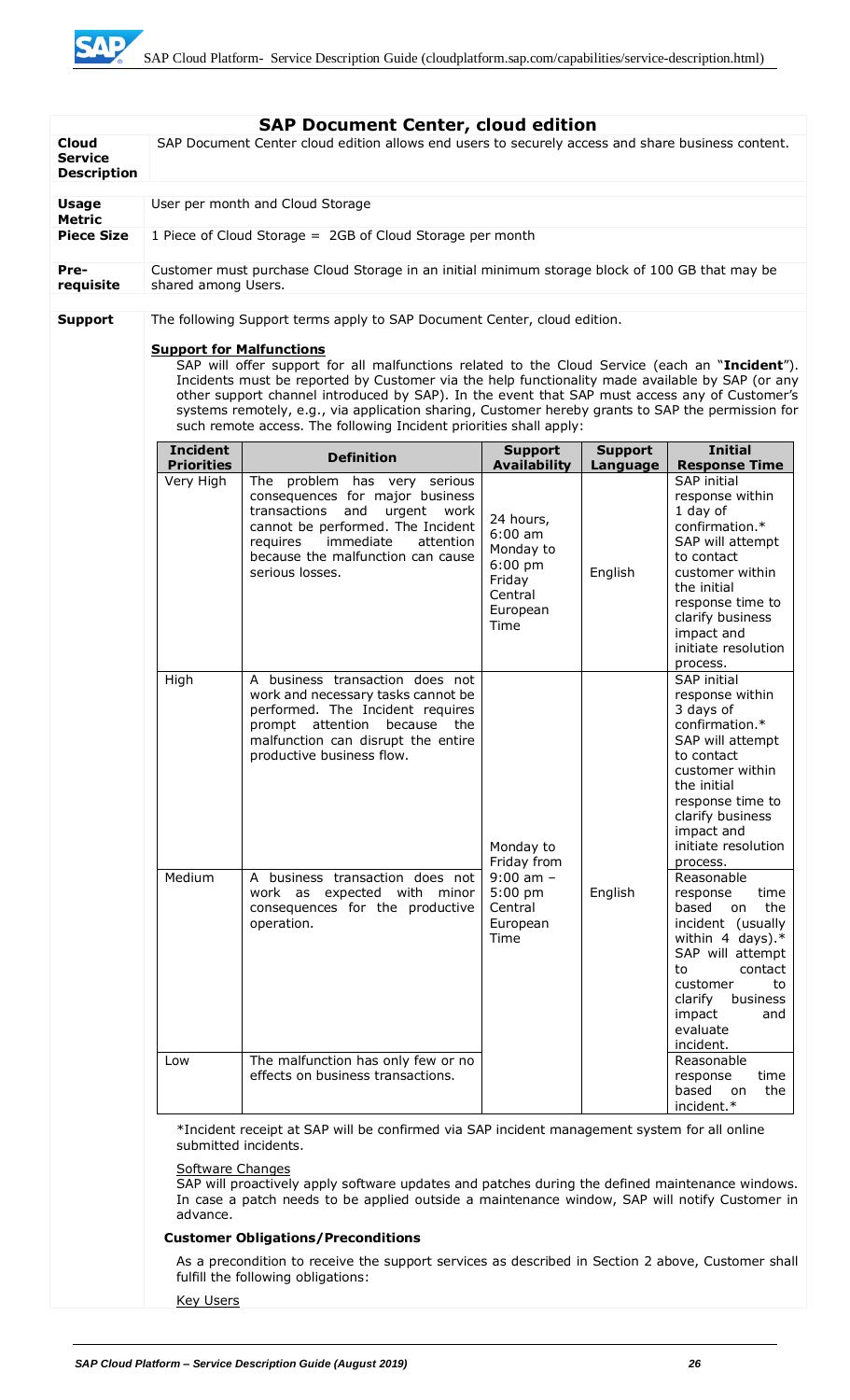

|                                                   |           | Customer shall identify at least one English-speaking Authorized user as a "Key User". The Key User<br>is responsible for managing all business related tasks of the Service related to Customer's business,<br>such as:<br>(i) Support end users and manage their Incidents. This includes searching for known solutions<br>in available documentation and liaising with SAP support in the event of new problems<br>(ii) Manage background jobs and the distribution of business tasks across users;<br>(iii) Manage and monitor connections to Customer's third party systems (if available), such as<br>e-mail, fax, printers;<br>(iv) Support the potential adaptation of the Service.<br><b>Exploration of self-help tools</b> |
|---------------------------------------------------|-----------|--------------------------------------------------------------------------------------------------------------------------------------------------------------------------------------------------------------------------------------------------------------------------------------------------------------------------------------------------------------------------------------------------------------------------------------------------------------------------------------------------------------------------------------------------------------------------------------------------------------------------------------------------------------------------------------------------------------------------------------|
|                                                   |           | In case of Incidents, Customer shall make reasonable effort to explore self-help tools to find already<br>documented solutions.                                                                                                                                                                                                                                                                                                                                                                                                                                                                                                                                                                                                      |
| <b>System</b><br><b>Availability</b><br>"SLA"     |           | System Availability is 99.5% per month.                                                                                                                                                                                                                                                                                                                                                                                                                                                                                                                                                                                                                                                                                              |
|                                                   |           |                                                                                                                                                                                                                                                                                                                                                                                                                                                                                                                                                                                                                                                                                                                                      |
| <b>Additional</b><br>Terms &<br><b>Conditions</b> | $\bullet$ | The Cloud Service supports some libraries of the Content Management Interoperability Services<br>(CMIS) standard implementation. SAP does not guarantee that the Cloud Service supports the<br>CMIS standards in their entirety. Customer optionally may use CMIS compliant APIs (not included<br>with the Service) to access the Cloud Service in accordance with the Agreement and to the extent<br>supported by SAP.                                                                                                                                                                                                                                                                                                              |
|                                                   |           | The use of the SAP Document Center, cloud edition KM Connector component is limited to allowing<br>a connection to an existing SAP Portal Knowledge Management instance to the Cloud Service. If<br>Customer wishes to connect to other non-CMIS enabled content management systems, Customer<br>must implement the APIs.                                                                                                                                                                                                                                                                                                                                                                                                            |
| Previously<br>Referred To<br>As                   |           | <b>SAP Mobile Documents</b>                                                                                                                                                                                                                                                                                                                                                                                                                                                                                                                                                                                                                                                                                                          |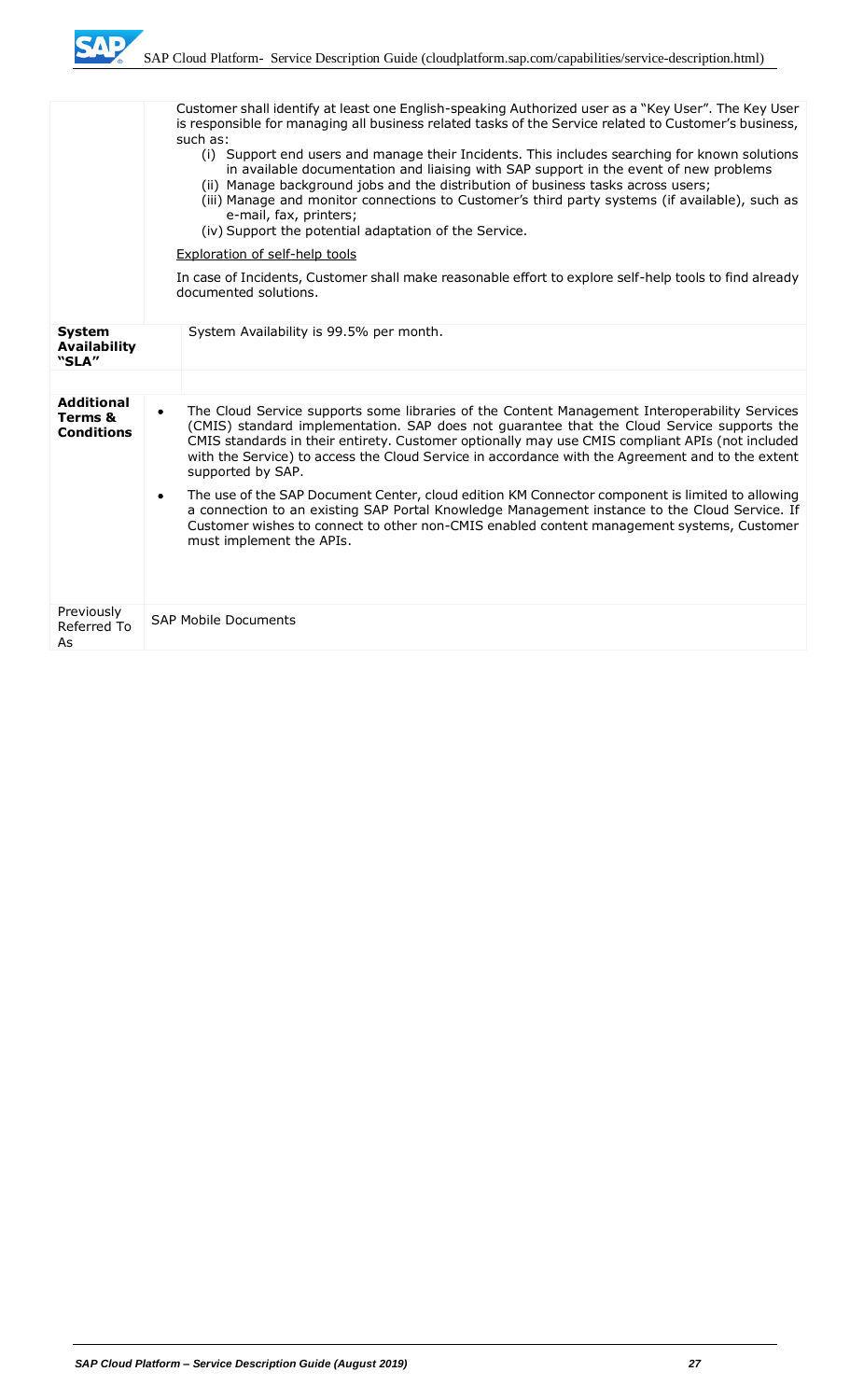

|                                                              |                                                                                                                                                                                                                                                                                                                                                                |                                                                                                                                                   | <b>Multichain on SAP Cloud Platform</b> |                          |  |
|--------------------------------------------------------------|----------------------------------------------------------------------------------------------------------------------------------------------------------------------------------------------------------------------------------------------------------------------------------------------------------------------------------------------------------------|---------------------------------------------------------------------------------------------------------------------------------------------------|-----------------------------------------|--------------------------|--|
| <b>Cloud Service</b><br><b>Description</b>                   | Multichain on SAP Cloud Platform enables customers to establish or connect to distributed<br>ledger networks utilizing SAP Cloud Platform.                                                                                                                                                                                                                     |                                                                                                                                                   |                                         |                          |  |
|                                                              |                                                                                                                                                                                                                                                                                                                                                                |                                                                                                                                                   |                                         |                          |  |
| <b>Usage Metric</b>                                          |                                                                                                                                                                                                                                                                                                                                                                | Monthly Flat Fee per Piece                                                                                                                        |                                         |                          |  |
| <b>Explanation of</b><br><b>Usage Metric</b>                 |                                                                                                                                                                                                                                                                                                                                                                | Flat Fee means fixed monthly subscription fees per Piece<br>1 Piece = 1 instance of a particular T-Shirt size of MultiChain on SAP Cloud Platform |                                         |                          |  |
| <b>Piece Size</b>                                            | MultiChain on SAP Cloud Platform Available T-Shirt Sizes<br><b>Size</b><br>Cores per<br>Node<br>Memory<br>(GB)<br>Storage (GB)                                                                                                                                                                                                                                 | small<br>$\mathbf{1}$<br>$\overline{2}$<br>50                                                                                                     | medium<br>2<br>3.7<br>500               | large<br>6<br>15<br>1000 |  |
| <b>Additional</b><br><b>Terms &amp;</b><br><b>Conditions</b> | The Cloud Service should not be used to process or store personal data.<br>$\bullet$<br>Customer Data is only backed up in Customer's wallet of the Cloud Service. If Customer<br>$\bullet$<br>deletes Customer Data in its wallet, the data will not be retrievable from the Cloud Service.<br>EU Access is not available for the Cloud Service.<br>$\bullet$ |                                                                                                                                                   |                                         |                          |  |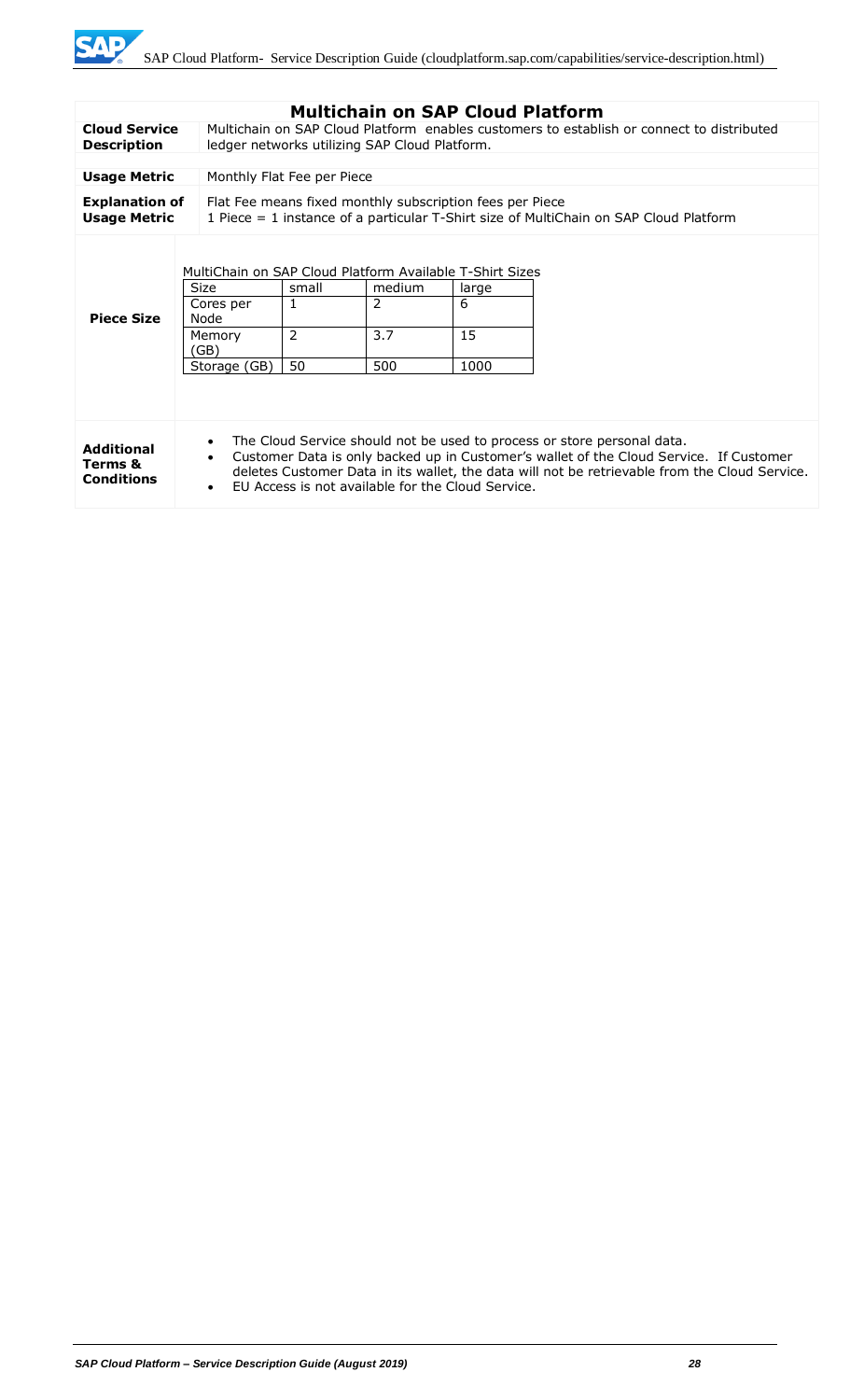|                                                   |                                                                                                                                                                                                                                                                                                                                                                                                                                                                                                                                                                 | <b>Hyperledger Fabric on SAP Cloud Platform</b>                                                                                                                                                                                                                                                                         |  |  |  |  |
|---------------------------------------------------|-----------------------------------------------------------------------------------------------------------------------------------------------------------------------------------------------------------------------------------------------------------------------------------------------------------------------------------------------------------------------------------------------------------------------------------------------------------------------------------------------------------------------------------------------------------------|-------------------------------------------------------------------------------------------------------------------------------------------------------------------------------------------------------------------------------------------------------------------------------------------------------------------------|--|--|--|--|
| <b>Cloud Service</b><br><b>Description</b>        | Hyperledger Fabric on SAP Cloud Platform enables customers to establish or connect to<br>distributed ledger networks utilizing SAP Cloud Platform.                                                                                                                                                                                                                                                                                                                                                                                                              |                                                                                                                                                                                                                                                                                                                         |  |  |  |  |
|                                                   |                                                                                                                                                                                                                                                                                                                                                                                                                                                                                                                                                                 |                                                                                                                                                                                                                                                                                                                         |  |  |  |  |
| <b>Usage Metric</b>                               |                                                                                                                                                                                                                                                                                                                                                                                                                                                                                                                                                                 | Monthly Flat Fee per Piece                                                                                                                                                                                                                                                                                              |  |  |  |  |
| <b>Explanation of</b><br><b>Usage Metric</b>      | Flat Fee means fixed monthly subscription fees per Piece<br>1 Piece = 1 Plan of Hyperledger Fabric on SAP Cloud Platform                                                                                                                                                                                                                                                                                                                                                                                                                                        |                                                                                                                                                                                                                                                                                                                         |  |  |  |  |
| <b>Piece Size</b>                                 | Plan<br>dev<br>testnet                                                                                                                                                                                                                                                                                                                                                                                                                                                                                                                                          | Hyperledger Fabric on SAP Cloud Platform Available Plans<br>Description<br>A sandbox environment with all relevant APIs for developing and testing<br>Hyperledger Fabric Chaincode only.<br>1 Peer                                                                                                                      |  |  |  |  |
|                                                   | A Hyperledger Fabric node which is part of a cross company testnet network<br>and available for developing and testing distributed applications only.<br>backbone<br>1 Peer, 1 Orderer, 4 Kafkas, 3 Zookeeper servers<br>Full Hyperledger Fabric node. Each Hyperledger Fabric network requires<br>exactly one backbone node. This node provisions all relevant infrastructure to<br>run a Hyperledger Fabric network.<br>1 Peer, 1 Orderer<br>node<br>Hyperledger Fabric node that must be joined to a Hyperledger Fabric network<br>for active participation. |                                                                                                                                                                                                                                                                                                                         |  |  |  |  |
| <b>Additional</b><br>Terms &<br><b>Conditions</b> | $\bullet$<br>$\bullet$                                                                                                                                                                                                                                                                                                                                                                                                                                                                                                                                          | The Cloud Service should not be used to process or store personal data.<br>Customer Data is only backed up in Customer's wallet of the Cloud Service. If Customer<br>deletes Customer Data in its wallet, the data will not be retrievable from the Cloud Service.<br>EU Access is not available for the Cloud Service. |  |  |  |  |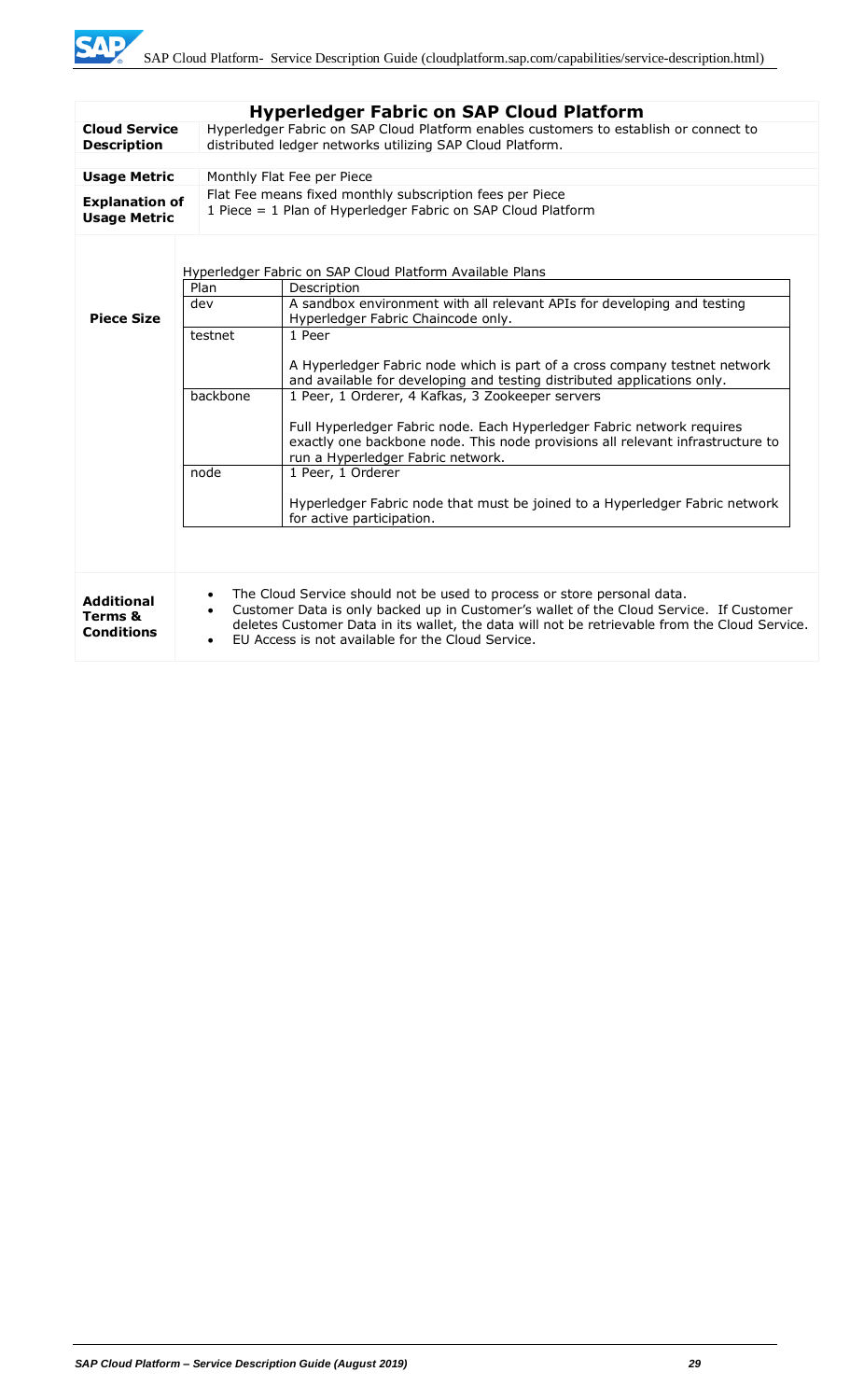# **SAP Cloud Platform mobile service for development and operations**

| <b>Cloud Service Description</b>                   | SAP Cloud Platform mobile service for development and operations is a<br>mobile app platform delivered as a service that enables customers to create<br>and operate mobile applications with offline support, notification services,<br>back-end integration and enterprise-grade security.                                                                                                                                                                                                                                                                                                                                                                                                                                                                                                                                                                                                                                                                                                                                                                                       |  |
|----------------------------------------------------|-----------------------------------------------------------------------------------------------------------------------------------------------------------------------------------------------------------------------------------------------------------------------------------------------------------------------------------------------------------------------------------------------------------------------------------------------------------------------------------------------------------------------------------------------------------------------------------------------------------------------------------------------------------------------------------------------------------------------------------------------------------------------------------------------------------------------------------------------------------------------------------------------------------------------------------------------------------------------------------------------------------------------------------------------------------------------------------|--|
|                                                    |                                                                                                                                                                                                                                                                                                                                                                                                                                                                                                                                                                                                                                                                                                                                                                                                                                                                                                                                                                                                                                                                                   |  |
| <b>Usage Metric</b>                                | Users per month.                                                                                                                                                                                                                                                                                                                                                                                                                                                                                                                                                                                                                                                                                                                                                                                                                                                                                                                                                                                                                                                                  |  |
| <b>Additional Terms &amp;</b><br><b>Conditions</b> | • Users must be employees of Customer or Customer's Affiliates, or of<br>business partners of Customer accessing the Customer mobile<br>applications solely in support of Customer's internal business<br>operations. Except for Platform Applications, Customer may not upload<br>any other SAP, Customer or third party applications or databases to the<br>Cloud Service. Customer may not otherwise make Platform Applications<br>available to third parties, including, without limitation, as part of a<br>software license or subscription, software-as-a-service, outsourcing or<br>similar commercial arrangement with the User. Customer is responsible<br>for providing access to Users and ensuring Users comply with the terms<br>of this Agreement. For purposes of the Supplement, "Customer Data"<br>shall include all Platform Applications, Content, materials, data and<br>information provided by Customer and its Users.<br>In order to support the connection between Customer solutions with<br>the Cloud Service ("Customer Solutions"), Customer may use |  |
|                                                    | supported third party technologies to connect the Cloud Service to<br>Customer solutions via APIs provided with the Cloud Service. Any such<br>connections are subject to the following conditions:                                                                                                                                                                                                                                                                                                                                                                                                                                                                                                                                                                                                                                                                                                                                                                                                                                                                               |  |
|                                                    | i. APIs are subject to ongoing changes. It is Customer's responsibility<br>to adapt the Customer Solution to such changes to APIs.                                                                                                                                                                                                                                                                                                                                                                                                                                                                                                                                                                                                                                                                                                                                                                                                                                                                                                                                                |  |
|                                                    | ii. SAP is not responsible for any issue or malfunction in the Cloud<br>Service caused by use of the APIs except as permitted in this<br>Agreement.                                                                                                                                                                                                                                                                                                                                                                                                                                                                                                                                                                                                                                                                                                                                                                                                                                                                                                                               |  |
|                                                    | Use of Google Cloud Messaging ("GCM") and Apple Push<br>۰<br>Notifications ("APN"). The Cloud Service is enabled to allow<br>Customers to utilize GCM and APN to send messages from the Cloud<br>Service to Mobile Users using a mobile device. When using GCM or APN,<br>(a) Customer is responsible for all registrations required to place its<br>mobile apps on the Apple/Google store and use APN/GCM in association<br>with their mobile apps, (b) APN/GCM is subject to the iOS Developer<br>Program License Agreement (including Attachment 1 thereto) and the<br>Android Cloud to Device Messaging Terms of Cloud Service,<br>respectively, and in particular, the advertising/marketing restrictions of<br>the iOS Developer Program License Agreement, and Customer agrees<br>to comply with such terms and (c) APN/GCM are not provided as part<br>of the Cloud Services and thus excluded from all representations,<br>warranties, indemnifications and support obligations under this<br>Agreement.                                                                 |  |
|                                                    | The Personal Data Processing Agreement for SAP Cloud Services<br>٠<br>referenced in or attached to the Order Form is modified as follows: Back<br>up of Customer Data and network access to allow Customer Data<br>transfer are not included in the processing operations of the Cloud<br>Service. In all other respects, the Personal Data Processing Agreement<br>for SAP Cloud Services applies to the Cloud Service unchanged.                                                                                                                                                                                                                                                                                                                                                                                                                                                                                                                                                                                                                                                |  |
| Previously referred to as                          | SAP HANA Cloud Platform, mobile services                                                                                                                                                                                                                                                                                                                                                                                                                                                                                                                                                                                                                                                                                                                                                                                                                                                                                                                                                                                                                                          |  |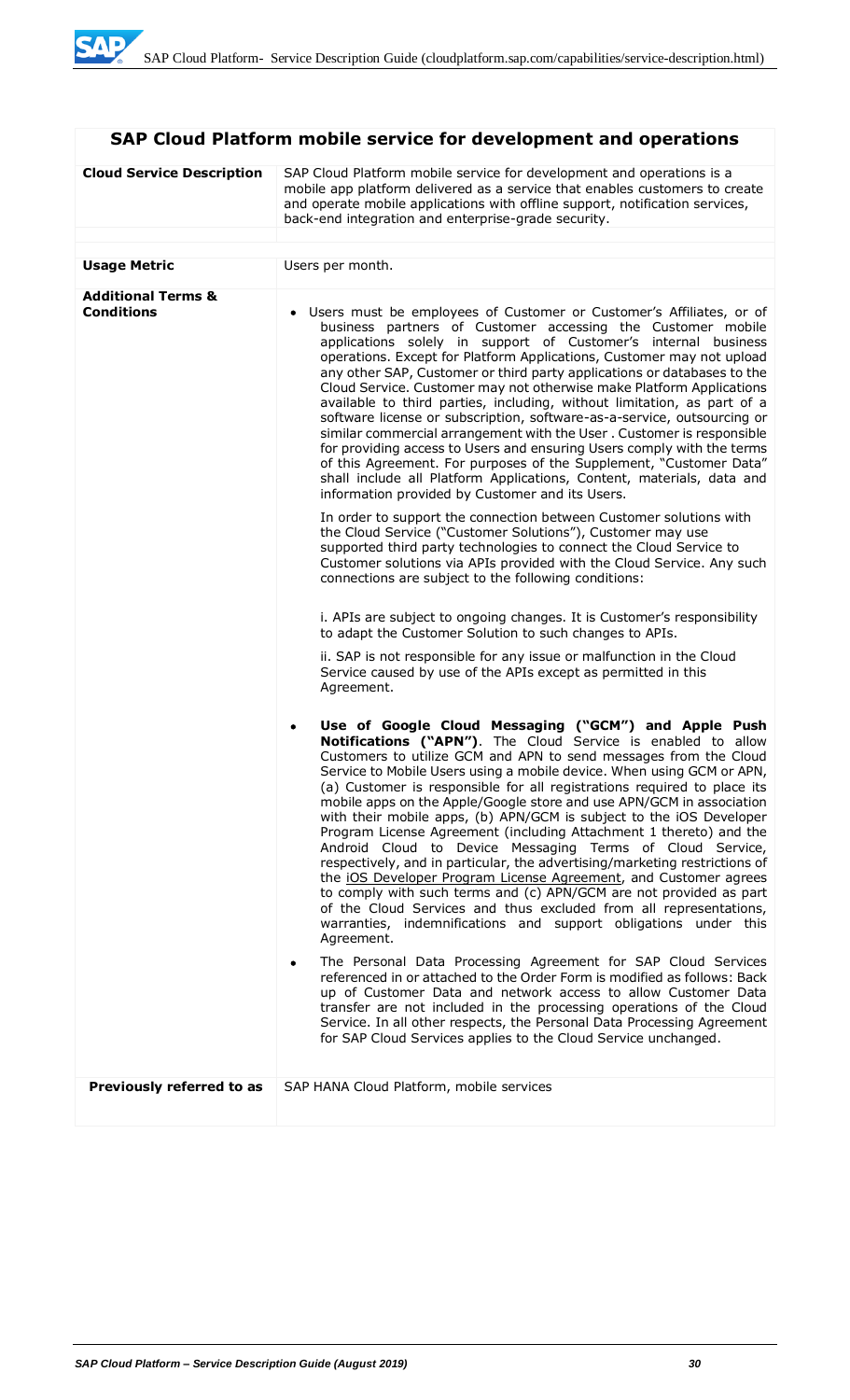| SAP Cloud Platform mobile service for development and operations,<br>consumer edition |                                                                                                                                                                                                                                                                                                                                                                                                                                                                                                                                                                                                                                                                                                                                                                                                                                                                                                                                                                                                                                                                                                                                                                                                                                                                                                                                                                                                                                                                                                                                                                                                                                                                                                                                                                                                                                                                                                                                                                                                                                                                                                                                                                                                                                                                                                                                                                                                                                                                                                                                                                   |  |
|---------------------------------------------------------------------------------------|-------------------------------------------------------------------------------------------------------------------------------------------------------------------------------------------------------------------------------------------------------------------------------------------------------------------------------------------------------------------------------------------------------------------------------------------------------------------------------------------------------------------------------------------------------------------------------------------------------------------------------------------------------------------------------------------------------------------------------------------------------------------------------------------------------------------------------------------------------------------------------------------------------------------------------------------------------------------------------------------------------------------------------------------------------------------------------------------------------------------------------------------------------------------------------------------------------------------------------------------------------------------------------------------------------------------------------------------------------------------------------------------------------------------------------------------------------------------------------------------------------------------------------------------------------------------------------------------------------------------------------------------------------------------------------------------------------------------------------------------------------------------------------------------------------------------------------------------------------------------------------------------------------------------------------------------------------------------------------------------------------------------------------------------------------------------------------------------------------------------------------------------------------------------------------------------------------------------------------------------------------------------------------------------------------------------------------------------------------------------------------------------------------------------------------------------------------------------------------------------------------------------------------------------------------------------|--|
| <b>Cloud Service Description</b>                                                      | SAP Cloud Platform mobile service for development and operations is a<br>mobile app platform delivered as a service that enables customers to create<br>and operate mobile applications with offline support, notification services,<br>back-end integration and enterprise-grade security.                                                                                                                                                                                                                                                                                                                                                                                                                                                                                                                                                                                                                                                                                                                                                                                                                                                                                                                                                                                                                                                                                                                                                                                                                                                                                                                                                                                                                                                                                                                                                                                                                                                                                                                                                                                                                                                                                                                                                                                                                                                                                                                                                                                                                                                                       |  |
| <b>Usage Metric</b>                                                                   | Active Users per Month                                                                                                                                                                                                                                                                                                                                                                                                                                                                                                                                                                                                                                                                                                                                                                                                                                                                                                                                                                                                                                                                                                                                                                                                                                                                                                                                                                                                                                                                                                                                                                                                                                                                                                                                                                                                                                                                                                                                                                                                                                                                                                                                                                                                                                                                                                                                                                                                                                                                                                                                            |  |
| <b>Explanation of Usage</b><br>Metric<br><b>Piece Size</b>                            | An Active User is an individual user of a Platform Application that connects<br>to the Cloud Service at least once during any rolling three-month period.<br>Each Active User may only access the Cloud Service via a single Platform<br>Application. An individual accessing the Cloud Service via more than one<br>Platform Application will be counted as a separate Active User for each<br>Platform Application.<br>1 Piece of Consumer Edition = 50,000 Active Users                                                                                                                                                                                                                                                                                                                                                                                                                                                                                                                                                                                                                                                                                                                                                                                                                                                                                                                                                                                                                                                                                                                                                                                                                                                                                                                                                                                                                                                                                                                                                                                                                                                                                                                                                                                                                                                                                                                                                                                                                                                                                        |  |
|                                                                                       |                                                                                                                                                                                                                                                                                                                                                                                                                                                                                                                                                                                                                                                                                                                                                                                                                                                                                                                                                                                                                                                                                                                                                                                                                                                                                                                                                                                                                                                                                                                                                                                                                                                                                                                                                                                                                                                                                                                                                                                                                                                                                                                                                                                                                                                                                                                                                                                                                                                                                                                                                                   |  |
| <b>Additional Terms &amp;</b><br><b>Conditions</b>                                    | Active Users include only individual consumers of Customer's products<br>٠<br>or services.<br>In order to support the connection between Customer solutions with<br>$\bullet$<br>the Cloud Service ("Customer Solutions"), Customer may use<br>supported third party technologies to connect the Cloud Service to<br>Customer solutions via APIs provided with the Cloud Service. Any such<br>connections are subject to the following conditions:<br>i. APIs are subject to ongoing changes. It is Customer's responsibility<br>to adapt the Customer Solution to such changes to APIs.<br>ii. SAP is not responsible for any issue or malfunction in the Cloud<br>Service caused by use of the APIs except as permitted in this<br>Agreement.<br>Use of Google Cloud Messaging ("GCM") and Apple Push<br>$\bullet$<br>Notifications ("APN"). The Cloud Service is enabled to allow<br>Customers to utilize GCM and APN to send messages from the Cloud<br>Service to Active Users using a mobile device. When using GCM or APN,<br>(a) Customer is responsible for all registrations required to place its<br>mobile apps on the Apple/Google store and use APN/GCM in association<br>with their mobile apps, (b) APN/GCM is subject to the iOS Developer<br>Program License Agreement (including Attachment 1 thereto) and the<br>Android Cloud to Device Messaging Terms of Cloud Service,<br>respectively, and in particular, the advertising/marketing restrictions of<br>the iOS Developer Program License Agreement, and Customer agrees<br>to comply with such terms and (c) APN/GCM are not provided as part<br>of the Cloud Services and thus excluded from all representations,<br>warranties, indemnifications and support obligations under this<br>Agreement.<br>The Tools included in the subscription for the Cloud Service may include<br>٠<br>certain third party open source and/or other free download components<br>(collectively, the "Free Download Components"). Please refer to<br>http://www.sybase.com/thirdpartylegal for certain notices relating to<br>the Free Download Components.<br>The Personal Data Processing Agreement for SAP Cloud Services<br>$\bullet$<br>referenced in or attached to the Order Form is modified as follows: Back<br>up of Customer Data and network access to allow Customer Data<br>transfer are not included in the Processing Operations of the Cloud<br>Service. In all other respects, the Personal Data Processing Agreement<br>for SAP Cloud Services applies to the Cloud Service unchanged. |  |
|                                                                                       | Use of the SAP Cloud Platform, identity service, even if technically<br>٠<br>possible, is prohibited under this Agreement with respect to the Cloud<br>Service.                                                                                                                                                                                                                                                                                                                                                                                                                                                                                                                                                                                                                                                                                                                                                                                                                                                                                                                                                                                                                                                                                                                                                                                                                                                                                                                                                                                                                                                                                                                                                                                                                                                                                                                                                                                                                                                                                                                                                                                                                                                                                                                                                                                                                                                                                                                                                                                                   |  |
| Previously referred to as                                                             | SAP HANA Cloud Platform, mobile services, consumer edition                                                                                                                                                                                                                                                                                                                                                                                                                                                                                                                                                                                                                                                                                                                                                                                                                                                                                                                                                                                                                                                                                                                                                                                                                                                                                                                                                                                                                                                                                                                                                                                                                                                                                                                                                                                                                                                                                                                                                                                                                                                                                                                                                                                                                                                                                                                                                                                                                                                                                                        |  |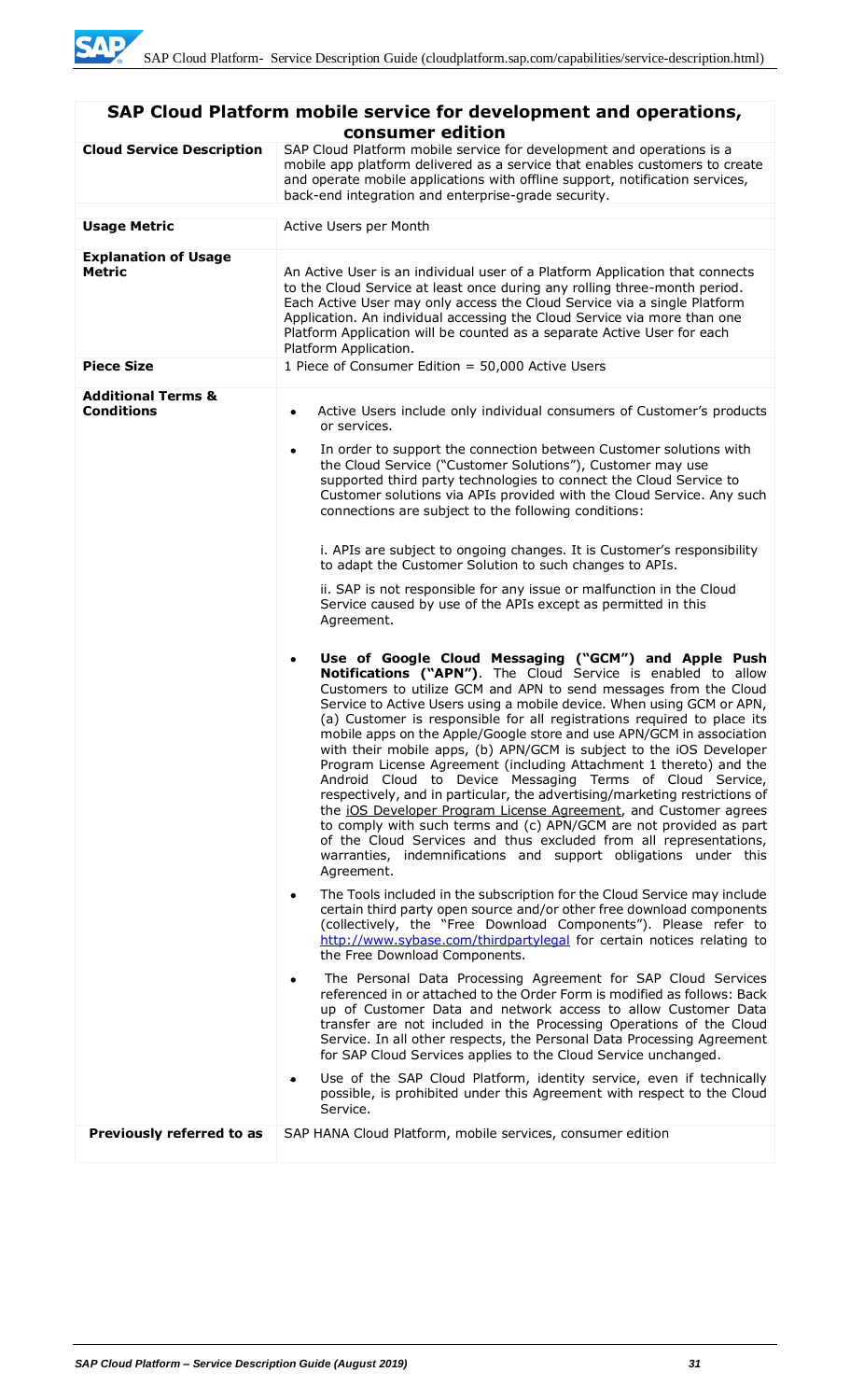

| <b>SAP Cloud Platform Internet of Things service</b> |                                                                                                                                                                                                                                                                                                                                                                                                                                                                                                                                                                                                                                                                                                                                                                                                                                                                                                                                                                                                                                                                                                                                           |  |
|------------------------------------------------------|-------------------------------------------------------------------------------------------------------------------------------------------------------------------------------------------------------------------------------------------------------------------------------------------------------------------------------------------------------------------------------------------------------------------------------------------------------------------------------------------------------------------------------------------------------------------------------------------------------------------------------------------------------------------------------------------------------------------------------------------------------------------------------------------------------------------------------------------------------------------------------------------------------------------------------------------------------------------------------------------------------------------------------------------------------------------------------------------------------------------------------------------|--|
| <b>Cloud Service Description</b>                     | SAP Cloud Platform Internet of Things service provides different features<br>which enable the ability to:<br>1. Integrate and manage any connected device at scale with extended<br>lifecycle management;<br>2. Capture and manage device data and events at the Edge or cloud;<br>3. Administer the resources and users in a secure, scalable manner;<br>Interface the processed and normalized data with backing services and<br>applications (not included in subscription).                                                                                                                                                                                                                                                                                                                                                                                                                                                                                                                                                                                                                                                           |  |
| <b>Usage Metric</b>                                  | Devices per month                                                                                                                                                                                                                                                                                                                                                                                                                                                                                                                                                                                                                                                                                                                                                                                                                                                                                                                                                                                                                                                                                                                         |  |
| <b>Explanation of Usage</b><br><b>Metric</b>         | Device means a uniquely identifiable object and its virtual representation in<br>the IoT-Core which has a device ID allocated.                                                                                                                                                                                                                                                                                                                                                                                                                                                                                                                                                                                                                                                                                                                                                                                                                                                                                                                                                                                                            |  |
|                                                      |                                                                                                                                                                                                                                                                                                                                                                                                                                                                                                                                                                                                                                                                                                                                                                                                                                                                                                                                                                                                                                                                                                                                           |  |
| <b>Piece Size</b>                                    | 1 Piece $= 100$ Devices                                                                                                                                                                                                                                                                                                                                                                                                                                                                                                                                                                                                                                                                                                                                                                                                                                                                                                                                                                                                                                                                                                                   |  |
| <b>Additional Terms &amp;</b><br><b>Conditions</b>   | . In addition to the hosted portion of the Cloud Service, SAP makes available<br>for download by Customer the Edge add-on application for the Cloud<br>Service (the "Edge Application"). The Edge Application may only be used to<br>integrate the Cloud Service with the on premise Customer environment and<br>may only be used by Authorized Users. The Edge Application may not be<br>modified or altered in any way except by SAP. The Edge Application is part<br>of the Cloud Service. Customer shall be responsible for the physical security<br>of the Edge Application and the System Availability SLA does not apply.<br>Customer is responsible for the installation and operation of the Edge<br>Application, including any updates made available by SAP. SAP support and<br>maintenance policies apply to the Edge Application in addition to the<br>support policy referenced in the Order Form, and can be found at<br>https://launchpad.support.sap.com/ - /notes/2387440.                                                                                                                                              |  |
|                                                      | .The EU Access option is not available for the Cloud Service.                                                                                                                                                                                                                                                                                                                                                                                                                                                                                                                                                                                                                                                                                                                                                                                                                                                                                                                                                                                                                                                                             |  |
|                                                      | .Data storage is not included in the Cloud Service and must be acquired<br>under a separate subscription, if required by Customer. As such, Customer<br>Data is not saved nor stored in the Cloud Service and cannot be retrieved<br>from the Cloud Service by the Customer during the Subscription Term.<br>.Google Maps Service ("GM Service"). If the Cloud Service accesses the GM<br>Service through a Google Maps API, Customer's use of the GM Service is<br>subject to Google's Terms of Service, which are set forth at<br>http://www.google.com/intl/en/policies/terms/. If Customer does not<br>accept the Google Terms of Service, including, but not limited to, all<br>limitations and restrictions therein, Customer may not use the GM Service<br>in the Cloud Service. Use of the GM Service in or through the Cloud Service<br>will constitute Customer's acceptance of Google 's Terms of Service.<br>Customer's usage of the GM Service in or through the Cloud Service can be<br>terminated by SAP without reason at any time and SAP will not be required<br>to provide an equivalent service via another provider. |  |
|                                                      |                                                                                                                                                                                                                                                                                                                                                                                                                                                                                                                                                                                                                                                                                                                                                                                                                                                                                                                                                                                                                                                                                                                                           |  |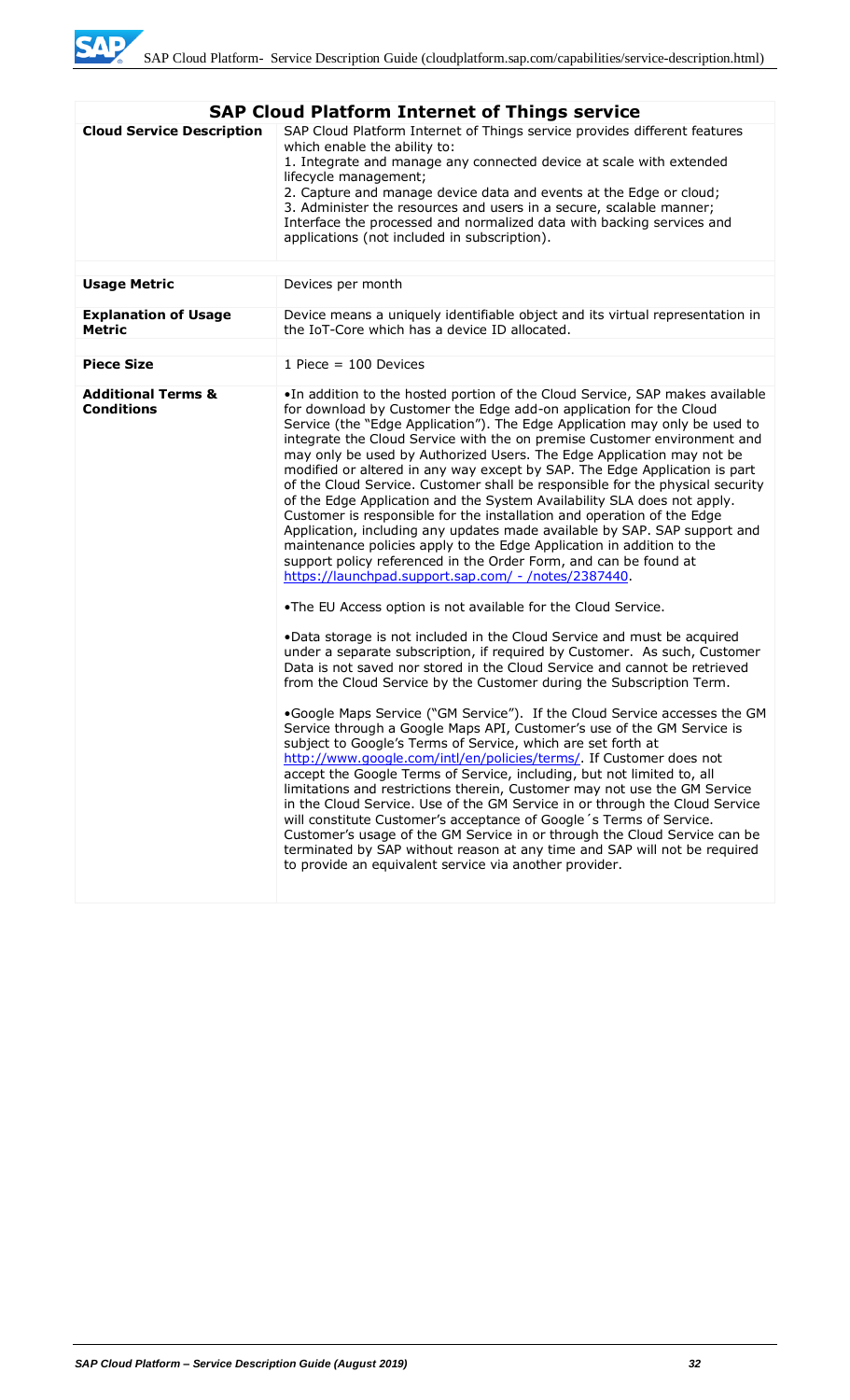

| <b>Cloud Service Description</b>      |  | <b>SAP Web IDE</b><br>SAP Web IDE (Integrated Development Environment) is an extensible, web-<br>based tool that helps simplify end-to-end SAP Fiori, SAPUI5, and full-stack<br>SAP business application lifecycle: prototyping, development, packaging,<br>deployment, and customer extensions. |                             |  |
|---------------------------------------|--|--------------------------------------------------------------------------------------------------------------------------------------------------------------------------------------------------------------------------------------------------------------------------------------------------|-----------------------------|--|
|                                       |  |                                                                                                                                                                                                                                                                                                  |                             |  |
|                                       |  |                                                                                                                                                                                                                                                                                                  |                             |  |
| <b>Usage Metric</b>                   |  | Monthly Flat Fee per Piece                                                                                                                                                                                                                                                                       |                             |  |
| <b>Explanation of Usage</b><br>Metric |  | Flat fee means fixed monthly subscription fees.                                                                                                                                                                                                                                                  |                             |  |
| <b>Piece Size</b>                     |  | 1 Piece = 1 block of five Users of the SAP Web IDE development tools<br>Each Piece of SAP WebIDE includes the following:                                                                                                                                                                         |                             |  |
|                                       |  |                                                                                                                                                                                                                                                                                                  | <b>Per Block of 5 Users</b> |  |
| service                               |  | <b>SAP Cloud Platform Document</b>                                                                                                                                                                                                                                                               | 5 GB                        |  |
|                                       |  | SAP Cloud Platform, bandwidth                                                                                                                                                                                                                                                                    | 5 GB/month                  |  |
|                                       |  |                                                                                                                                                                                                                                                                                                  |                             |  |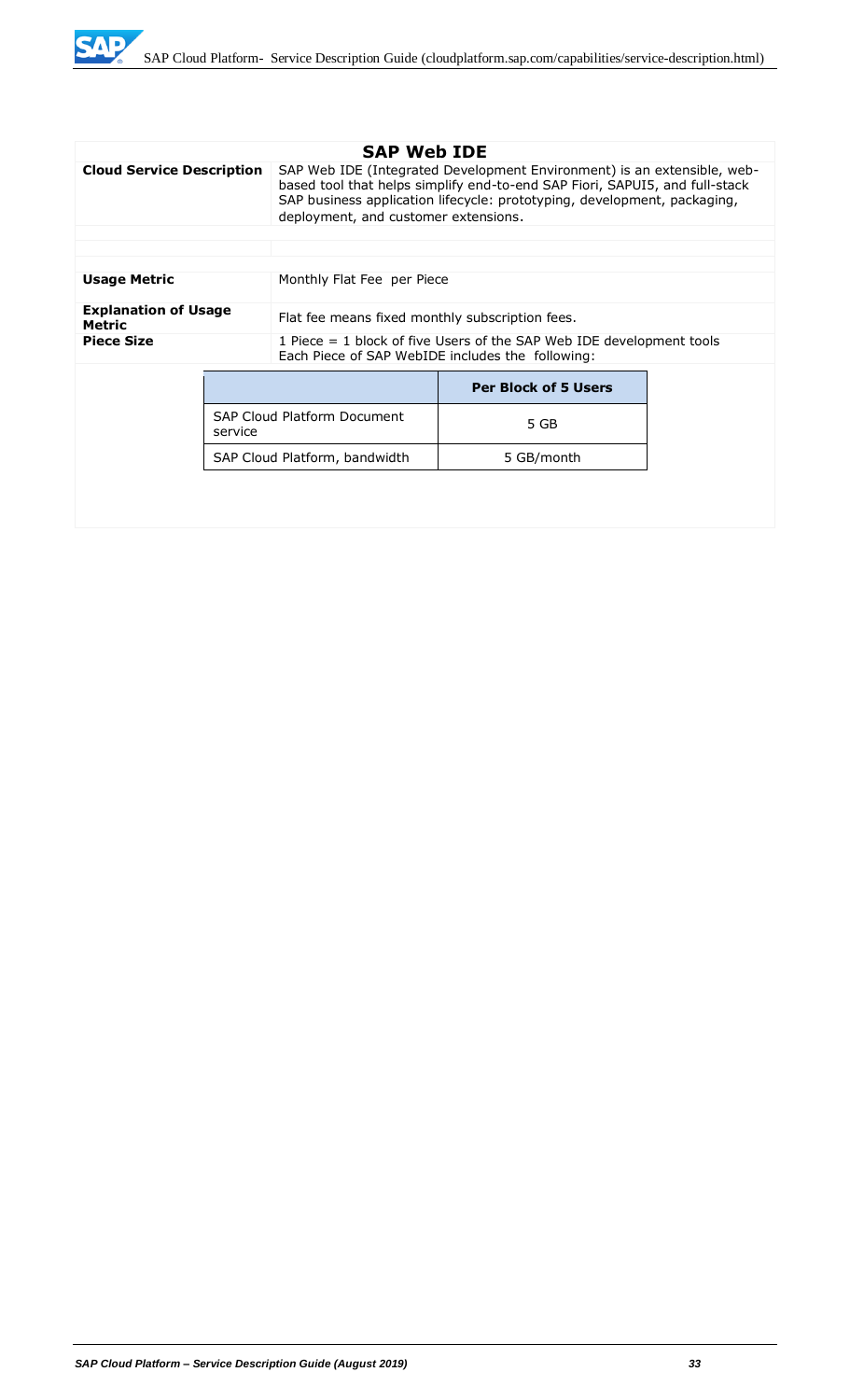

|                                                    | <b>SAP Cloud Platform Gamification</b>                                                                                                                                                                                                                                                                                                                                                                                                                                                                                                                                                                                                                                                                                                                                                                                                                                                                                                                                                                                                                                                                                                                                                                                                                                                                                                                                                                                                                                |
|----------------------------------------------------|-----------------------------------------------------------------------------------------------------------------------------------------------------------------------------------------------------------------------------------------------------------------------------------------------------------------------------------------------------------------------------------------------------------------------------------------------------------------------------------------------------------------------------------------------------------------------------------------------------------------------------------------------------------------------------------------------------------------------------------------------------------------------------------------------------------------------------------------------------------------------------------------------------------------------------------------------------------------------------------------------------------------------------------------------------------------------------------------------------------------------------------------------------------------------------------------------------------------------------------------------------------------------------------------------------------------------------------------------------------------------------------------------------------------------------------------------------------------------|
| <b>Cloud Service Description</b>                   | SAP Cloud Platform Gamification allows customers to quickly incorporate<br>gamification concepts into new and existing applications. This Cloud Service<br>includes an online development and administration environment for<br>implementation and analytics of gamification concepts, including underlying<br>gamification rule management for sophisticated gamification concepts, time<br>constraints, complex nested missions and collaborative games. The built-in<br>analytics module allows customers to perform advanced analytics on player<br>behavior to enable a continuous improvement of game concepts.                                                                                                                                                                                                                                                                                                                                                                                                                                                                                                                                                                                                                                                                                                                                                                                                                                                 |
| <b>Usage Metric</b>                                | API Calls per month                                                                                                                                                                                                                                                                                                                                                                                                                                                                                                                                                                                                                                                                                                                                                                                                                                                                                                                                                                                                                                                                                                                                                                                                                                                                                                                                                                                                                                                   |
| <b>Explanation of Usage</b><br><b>Metric</b>       | An API Call means a single call made to a Cloud Service API from a Customer<br>application. The API Call is used to send any user action or system action<br>from the Customer application to the Cloud Service.                                                                                                                                                                                                                                                                                                                                                                                                                                                                                                                                                                                                                                                                                                                                                                                                                                                                                                                                                                                                                                                                                                                                                                                                                                                      |
| <b>Piece Size</b>                                  | 1 Piece = $50,000$ API calls per month                                                                                                                                                                                                                                                                                                                                                                                                                                                                                                                                                                                                                                                                                                                                                                                                                                                                                                                                                                                                                                                                                                                                                                                                                                                                                                                                                                                                                                |
|                                                    |                                                                                                                                                                                                                                                                                                                                                                                                                                                                                                                                                                                                                                                                                                                                                                                                                                                                                                                                                                                                                                                                                                                                                                                                                                                                                                                                                                                                                                                                       |
| <b>Additional Terms &amp;</b><br><b>Conditions</b> | Customer may (i) utilize Application Programming Interfaces (APIs) or<br>$\bullet$<br>widgets made available as part of the Cloud Service to integrate the<br>Cloud Service with Customer or third-party applications provided by<br>Customer to Customer's end users (herein "Customer application"), (ii)<br>use the Cloud Service user interface (workbench) for designing game<br>mechanics, and (iii) use the included runtime service for processing<br>incoming events (from Customer applications) as per the designed game<br>mechanics to provide a view of an end user's game achievements.<br>Customer Data includes event data, including user identifier, event<br>$\bullet$<br>name, event properties and time stamps. In order to access Customer<br>Data during the term of the Agreement, Customer must submit a ticket<br>via SAP support channels requesting access to the event data logs<br>maintained in the Cloud Service, and SAP shall make such event logs<br>available to Customer. SAP shall retain event logs for a period of 90 days<br>after termination or expiration of the Agreement and Customer may<br>submit a ticket requesting a copy of the event logs during such period<br>and/or deletion of the tenant on which Customer event logs are stored.<br>Any end user accessing or sending data via a Cloud Service API, directly<br>or through a Customer application, is deemed an Authorized User as<br>defined in the GTC. |
| Previously referred to as                          | SAP HANA Cloud Platform, gamification service                                                                                                                                                                                                                                                                                                                                                                                                                                                                                                                                                                                                                                                                                                                                                                                                                                                                                                                                                                                                                                                                                                                                                                                                                                                                                                                                                                                                                         |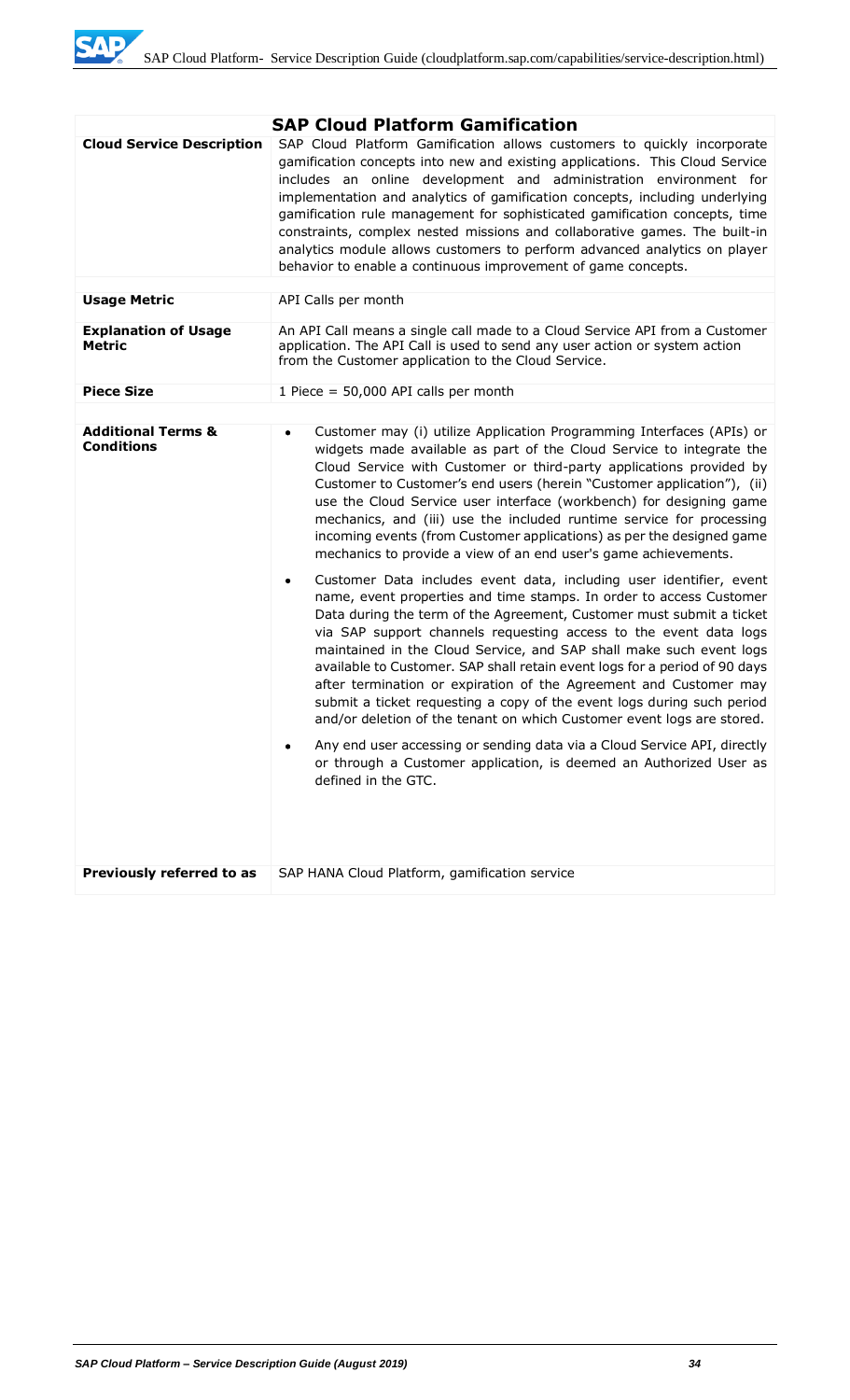

|                                                    | <b>SAP Cloud Platform Predictive service</b>                                                                                                                                                                                                                                                                                                                                                                                                                             |
|----------------------------------------------------|--------------------------------------------------------------------------------------------------------------------------------------------------------------------------------------------------------------------------------------------------------------------------------------------------------------------------------------------------------------------------------------------------------------------------------------------------------------------------|
| <b>Cloud Service Description</b>                   | SAP Cloud Platform Predictive service includes a set of developer-level services<br>running within SAP Cloud Platform SAP HANA service, platform edition<br>(formerly SAP HANA Cloud Platform Database Services) that allows an<br>application on SAP Cloud Platform to embed functionality from an underlying<br>Automated Predictive Library (APL) that executes directly on a Customer's SAP<br>Cloud Platform SAP HANA, platform edition instance.                   |
| <b>Usage Metric</b>                                | Monthly Flat Fee per Piece                                                                                                                                                                                                                                                                                                                                                                                                                                               |
| <b>Explanation of Usage</b><br><b>Metric</b>       | Flat fee means fixed monthly subscription fees, based on the size of<br>Customer's SAP Cloud Platform SAP HANA service, platform edition instance.                                                                                                                                                                                                                                                                                                                       |
|                                                    |                                                                                                                                                                                                                                                                                                                                                                                                                                                                          |
| <b>Piece Size</b>                                  | 1 Piece = 1 instance of a particular T-Shirt size of SAP Cloud Platform SAP<br>HANA service, platform edition                                                                                                                                                                                                                                                                                                                                                            |
|                                                    |                                                                                                                                                                                                                                                                                                                                                                                                                                                                          |
| <b>Additional Terms &amp;</b><br><b>Conditions</b> | In order to utilize the Cloud Service, Customer must have a current<br>$\bullet$<br>subscription to SAP Cloud Platform SAP HANA service, platform edition,<br>which is subject to a separate agreement and fee.                                                                                                                                                                                                                                                          |
|                                                    | Customer Data is not stored in the Cloud Service, but within the SAP<br>٠<br>Cloud Platform SAP HANA service, platform edition to which Customer<br>must separately subscribe. As such, Customer can access Customer<br>Data stored in SAP Cloud Platform SAP HANA service, platform edition<br>through the Cloud Service during the term of the subscription but SAP<br>does not provide storage or back-up services for Customer Data as part<br>of the Cloud Service. |
|                                                    | Because the Cloud Service is a set of Web services deployed within<br>Customer's SAP Cloud Platform SAP HANA service, platform edition<br>instance, the Cloud Service does not have independent maintenance<br>windows, but is subject to the maintenance windows of SAP Cloud<br>Platform SAP HANA service, platform edition.                                                                                                                                           |
| Previously referred to as                          | SAP HANA Cloud Platform, predictive service                                                                                                                                                                                                                                                                                                                                                                                                                              |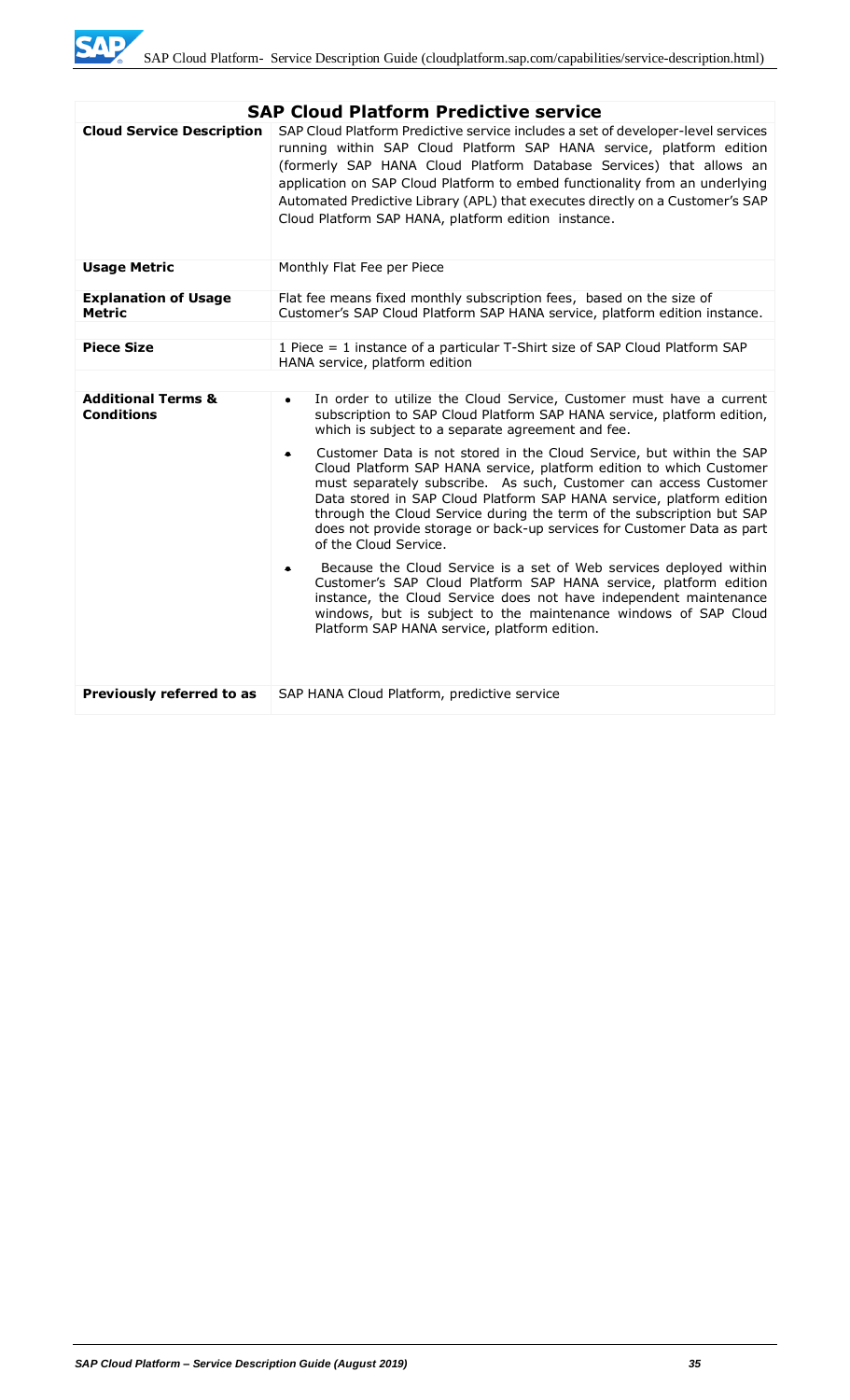

|                                                    | <b>SAP Cloud Platform Streaming Analytics</b>                                                                                                                                                                                                                                                                                                                                                                                                                                         |  |  |
|----------------------------------------------------|---------------------------------------------------------------------------------------------------------------------------------------------------------------------------------------------------------------------------------------------------------------------------------------------------------------------------------------------------------------------------------------------------------------------------------------------------------------------------------------|--|--|
| <b>Cloud Service Description</b>                   | SAP Cloud Platform Streaming Analytics provides streaming analytics and<br>event stream processing as an extension to SAP Cloud Platform SAP HANA<br>service, platform edition. It can be used to receive and process messages<br>from systems and devices outside of SAP Cloud Platform SAP HANA service,<br>platform edition in-real-time, to transform raw message streams into<br>actionable insight providing for both event stream capture and event detection<br>and response. |  |  |
| <b>Usage Metric</b>                                | Monthly Flat Fee per Piece                                                                                                                                                                                                                                                                                                                                                                                                                                                            |  |  |
|                                                    |                                                                                                                                                                                                                                                                                                                                                                                                                                                                                       |  |  |
| <b>Explanation of Usage</b><br><b>Metric</b>       | Flat fee means fixed monthly subscription fee, based on the size of<br>Customer's SAP Cloud Platform SAP HANA service, platform edition instance.                                                                                                                                                                                                                                                                                                                                     |  |  |
| <b>Piece Size</b>                                  | 1 Piece = 1 instance of a particular T-Shirt size of SAP Cloud Platform SAP                                                                                                                                                                                                                                                                                                                                                                                                           |  |  |
|                                                    | HANA service, platform edition                                                                                                                                                                                                                                                                                                                                                                                                                                                        |  |  |
|                                                    |                                                                                                                                                                                                                                                                                                                                                                                                                                                                                       |  |  |
|                                                    |                                                                                                                                                                                                                                                                                                                                                                                                                                                                                       |  |  |
| <b>Additional Terms &amp;</b><br><b>Conditions</b> | In order to utilize the Cloud Service, Customer must have a current<br>$\bullet$<br>subscription to SAP Cloud Platform SAP HANA service, platform edition,<br>which is subject to a separate agreement and fee.                                                                                                                                                                                                                                                                       |  |  |
|                                                    | Customer Data is not stored in the Cloud Service, but within the SAP<br>$\bullet$<br>Cloud Platform SAP HANA service, platform edition to which Customer<br>must separately subscribe. As such, Customer can access Customer<br>Data stored in SAP Cloud Platform SAP HANA service, platform edition<br>through the Cloud Service during the term of the subscription but SAP<br>does not provide storage or back-up services for Customer Data as part<br>of the Cloud Service.      |  |  |
|                                                    | Because the Cloud Service is a set of Web services deployed within<br>۰<br>Customer's SAP Cloud Platform SAP HANA service, platform edition<br>instance, the Cloud Service does not have independent maintenance<br>windows, but is subject to the maintenance windows of SAP Cloud<br>Platform SAP HANA service, platform edition.                                                                                                                                                   |  |  |
|                                                    | The Cloud Service includes a runtime license of the streaming plugin for<br>$\bullet$<br>SAP HANA Studio. Such runtime components shall be limited solely to<br>use with the Cloud Service.                                                                                                                                                                                                                                                                                           |  |  |
| Previously referred to as                          | SAP HANA Cloud Platform, streaming service                                                                                                                                                                                                                                                                                                                                                                                                                                            |  |  |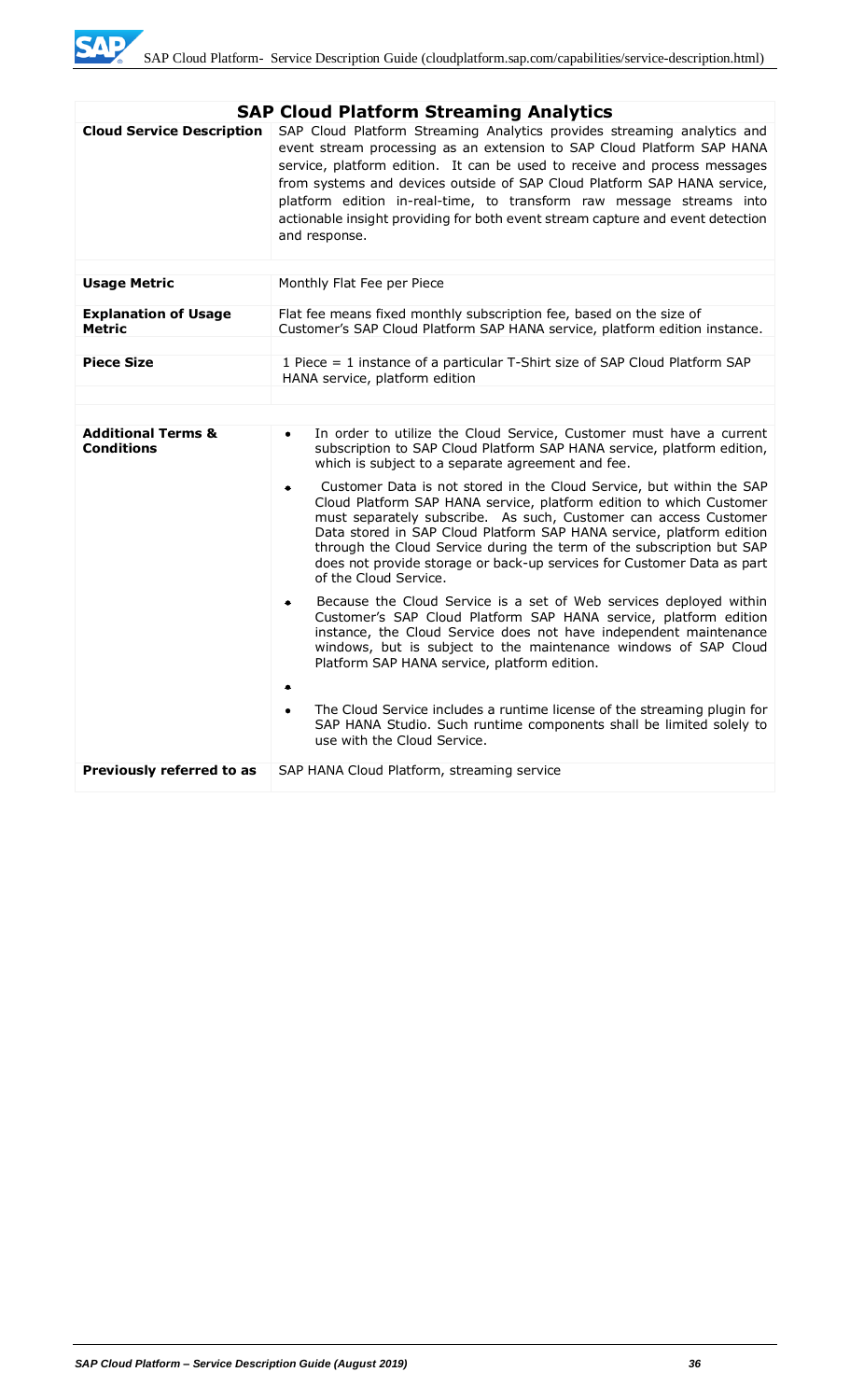

|                                                    | <b>SAP Cloud Platform Build</b>                                                                                                                                                                                                                                                                                                                                                                                                                                                                                                                                                                          |  |
|----------------------------------------------------|----------------------------------------------------------------------------------------------------------------------------------------------------------------------------------------------------------------------------------------------------------------------------------------------------------------------------------------------------------------------------------------------------------------------------------------------------------------------------------------------------------------------------------------------------------------------------------------------------------|--|
| <b>Cloud Service Description</b>                   | SAP Cloud Platform Build is a collaborative design tool that enables SAP project<br>teams to design enterprise applications. Beginning with a blank canvas,<br>imported mockups or starting with a prototype from SAP Cloud Platform Build's<br>gallery, users can overlay UI controls and add their own sample data to create<br>an interactive prototype without writing code. Integrated research and<br>analytic tools help to gather effective user feedback. When the design process<br>is finalized SAP Cloud Platform Build generates UI 5 starter code to jumpstart<br>the development process. |  |
|                                                    |                                                                                                                                                                                                                                                                                                                                                                                                                                                                                                                                                                                                          |  |
| <b>Usage Metric</b>                                | Users                                                                                                                                                                                                                                                                                                                                                                                                                                                                                                                                                                                                    |  |
|                                                    |                                                                                                                                                                                                                                                                                                                                                                                                                                                                                                                                                                                                          |  |
| <b>Additional Terms &amp;</b><br><b>Conditions</b> | SAP may collect data about individual users' use of the Cloud Service,<br>$\bullet$<br>which is subject to SAP's Build Privacy Policy which the user must<br>accept when logging in to the Cloud Service.                                                                                                                                                                                                                                                                                                                                                                                                |  |
| Previously referred to as                          | <b>BUILD</b>                                                                                                                                                                                                                                                                                                                                                                                                                                                                                                                                                                                             |  |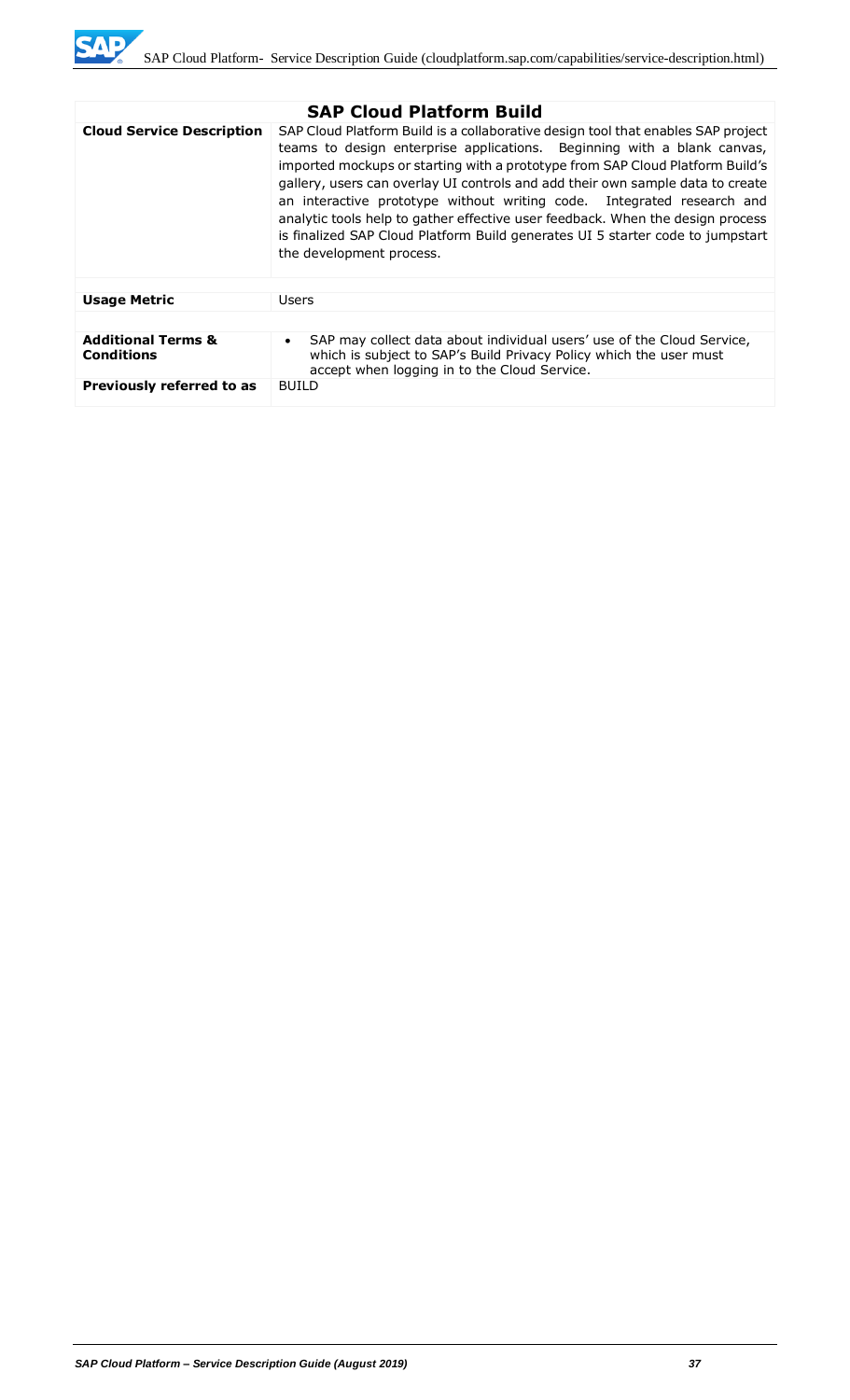| <b>Cloud Service Description</b>             | SAP Cloud Platform Big Data Services provides enterprises a fully managed Big<br>Data platform based on Apache Hadoop and Spark. The Cloud Service can be<br>used to ingest and process unstructured data, implement data lakes, support<br>IoT use cases, and/or perform analytics.                                                                                                                                                                                                                                                                                                                                                                                                                                                                                                                                                                                                                                                                                                                                                                                                                                                                                                                                                                                                                                                                                                                                                                                                                                                                                                                                                                                                                                                                                                                                                                                                                                                                                                                                                                                                                                                                                                                                                                                                                                                                                                                                                                                                                                                                                                                                                                                                                                                                                                                                                                                                                                                                                                                                                                                                                                                                                                                                                                                                                                                                                                                                                                                                                                                                                                                                                                                                       |                                                                                                                                             |  |
|----------------------------------------------|--------------------------------------------------------------------------------------------------------------------------------------------------------------------------------------------------------------------------------------------------------------------------------------------------------------------------------------------------------------------------------------------------------------------------------------------------------------------------------------------------------------------------------------------------------------------------------------------------------------------------------------------------------------------------------------------------------------------------------------------------------------------------------------------------------------------------------------------------------------------------------------------------------------------------------------------------------------------------------------------------------------------------------------------------------------------------------------------------------------------------------------------------------------------------------------------------------------------------------------------------------------------------------------------------------------------------------------------------------------------------------------------------------------------------------------------------------------------------------------------------------------------------------------------------------------------------------------------------------------------------------------------------------------------------------------------------------------------------------------------------------------------------------------------------------------------------------------------------------------------------------------------------------------------------------------------------------------------------------------------------------------------------------------------------------------------------------------------------------------------------------------------------------------------------------------------------------------------------------------------------------------------------------------------------------------------------------------------------------------------------------------------------------------------------------------------------------------------------------------------------------------------------------------------------------------------------------------------------------------------------------------------------------------------------------------------------------------------------------------------------------------------------------------------------------------------------------------------------------------------------------------------------------------------------------------------------------------------------------------------------------------------------------------------------------------------------------------------------------------------------------------------------------------------------------------------------------------------------------------------------------------------------------------------------------------------------------------------------------------------------------------------------------------------------------------------------------------------------------------------------------------------------------------------------------------------------------------------------------------------------------------------------------------------------------------------|---------------------------------------------------------------------------------------------------------------------------------------------|--|
| <b>Usage Metric</b>                          | Monthly Flat Fee per Piece                                                                                                                                                                                                                                                                                                                                                                                                                                                                                                                                                                                                                                                                                                                                                                                                                                                                                                                                                                                                                                                                                                                                                                                                                                                                                                                                                                                                                                                                                                                                                                                                                                                                                                                                                                                                                                                                                                                                                                                                                                                                                                                                                                                                                                                                                                                                                                                                                                                                                                                                                                                                                                                                                                                                                                                                                                                                                                                                                                                                                                                                                                                                                                                                                                                                                                                                                                                                                                                                                                                                                                                                                                                                 |                                                                                                                                             |  |
| <b>Piece Size</b>                            | 1 Piece = 1 instance of a particular edition                                                                                                                                                                                                                                                                                                                                                                                                                                                                                                                                                                                                                                                                                                                                                                                                                                                                                                                                                                                                                                                                                                                                                                                                                                                                                                                                                                                                                                                                                                                                                                                                                                                                                                                                                                                                                                                                                                                                                                                                                                                                                                                                                                                                                                                                                                                                                                                                                                                                                                                                                                                                                                                                                                                                                                                                                                                                                                                                                                                                                                                                                                                                                                                                                                                                                                                                                                                                                                                                                                                                                                                                                                               |                                                                                                                                             |  |
| <b>Explanation of Usage</b><br><b>Metric</b> | Flat fee means fixed monthly subscription fees                                                                                                                                                                                                                                                                                                                                                                                                                                                                                                                                                                                                                                                                                                                                                                                                                                                                                                                                                                                                                                                                                                                                                                                                                                                                                                                                                                                                                                                                                                                                                                                                                                                                                                                                                                                                                                                                                                                                                                                                                                                                                                                                                                                                                                                                                                                                                                                                                                                                                                                                                                                                                                                                                                                                                                                                                                                                                                                                                                                                                                                                                                                                                                                                                                                                                                                                                                                                                                                                                                                                                                                                                                             |                                                                                                                                             |  |
|                                              | Each instance contains the following resources:                                                                                                                                                                                                                                                                                                                                                                                                                                                                                                                                                                                                                                                                                                                                                                                                                                                                                                                                                                                                                                                                                                                                                                                                                                                                                                                                                                                                                                                                                                                                                                                                                                                                                                                                                                                                                                                                                                                                                                                                                                                                                                                                                                                                                                                                                                                                                                                                                                                                                                                                                                                                                                                                                                                                                                                                                                                                                                                                                                                                                                                                                                                                                                                                                                                                                                                                                                                                                                                                                                                                                                                                                                            |                                                                                                                                             |  |
|                                              | Storage                                                                                                                                                                                                                                                                                                                                                                                                                                                                                                                                                                                                                                                                                                                                                                                                                                                                                                                                                                                                                                                                                                                                                                                                                                                                                                                                                                                                                                                                                                                                                                                                                                                                                                                                                                                                                                                                                                                                                                                                                                                                                                                                                                                                                                                                                                                                                                                                                                                                                                                                                                                                                                                                                                                                                                                                                                                                                                                                                                                                                                                                                                                                                                                                                                                                                                                                                                                                                                                                                                                                                                                                                                                                                    | 40TB                                                                                                                                        |  |
|                                              | Compute Hours (Thousands)                                                                                                                                                                                                                                                                                                                                                                                                                                                                                                                                                                                                                                                                                                                                                                                                                                                                                                                                                                                                                                                                                                                                                                                                                                                                                                                                                                                                                                                                                                                                                                                                                                                                                                                                                                                                                                                                                                                                                                                                                                                                                                                                                                                                                                                                                                                                                                                                                                                                                                                                                                                                                                                                                                                                                                                                                                                                                                                                                                                                                                                                                                                                                                                                                                                                                                                                                                                                                                                                                                                                                                                                                                                                  | 20                                                                                                                                          |  |
|                                              | Workbenches                                                                                                                                                                                                                                                                                                                                                                                                                                                                                                                                                                                                                                                                                                                                                                                                                                                                                                                                                                                                                                                                                                                                                                                                                                                                                                                                                                                                                                                                                                                                                                                                                                                                                                                                                                                                                                                                                                                                                                                                                                                                                                                                                                                                                                                                                                                                                                                                                                                                                                                                                                                                                                                                                                                                                                                                                                                                                                                                                                                                                                                                                                                                                                                                                                                                                                                                                                                                                                                                                                                                                                                                                                                                                | 3                                                                                                                                           |  |
|                                              | <b>Network Connectivity</b>                                                                                                                                                                                                                                                                                                                                                                                                                                                                                                                                                                                                                                                                                                                                                                                                                                                                                                                                                                                                                                                                                                                                                                                                                                                                                                                                                                                                                                                                                                                                                                                                                                                                                                                                                                                                                                                                                                                                                                                                                                                                                                                                                                                                                                                                                                                                                                                                                                                                                                                                                                                                                                                                                                                                                                                                                                                                                                                                                                                                                                                                                                                                                                                                                                                                                                                                                                                                                                                                                                                                                                                                                                                                | VPN (max 1 Gbps)                                                                                                                            |  |
|                                              | HDFS File Count (million)<br>2                                                                                                                                                                                                                                                                                                                                                                                                                                                                                                                                                                                                                                                                                                                                                                                                                                                                                                                                                                                                                                                                                                                                                                                                                                                                                                                                                                                                                                                                                                                                                                                                                                                                                                                                                                                                                                                                                                                                                                                                                                                                                                                                                                                                                                                                                                                                                                                                                                                                                                                                                                                                                                                                                                                                                                                                                                                                                                                                                                                                                                                                                                                                                                                                                                                                                                                                                                                                                                                                                                                                                                                                                                                             |                                                                                                                                             |  |
|                                              |                                                                                                                                                                                                                                                                                                                                                                                                                                                                                                                                                                                                                                                                                                                                                                                                                                                                                                                                                                                                                                                                                                                                                                                                                                                                                                                                                                                                                                                                                                                                                                                                                                                                                                                                                                                                                                                                                                                                                                                                                                                                                                                                                                                                                                                                                                                                                                                                                                                                                                                                                                                                                                                                                                                                                                                                                                                                                                                                                                                                                                                                                                                                                                                                                                                                                                                                                                                                                                                                                                                                                                                                                                                                                            |                                                                                                                                             |  |
| <b>System Availability "SLA"</b>             |                                                                                                                                                                                                                                                                                                                                                                                                                                                                                                                                                                                                                                                                                                                                                                                                                                                                                                                                                                                                                                                                                                                                                                                                                                                                                                                                                                                                                                                                                                                                                                                                                                                                                                                                                                                                                                                                                                                                                                                                                                                                                                                                                                                                                                                                                                                                                                                                                                                                                                                                                                                                                                                                                                                                                                                                                                                                                                                                                                                                                                                                                                                                                                                                                                                                                                                                                                                                                                                                                                                                                                                                                                                                                            |                                                                                                                                             |  |
| <b>Additional Terms &amp;</b>                | Included<br>SAP Cloud Platform Big Data Services integration for SAP HANA<br>SAP Cloud Platform Big Data Services advanced security<br>Included<br>SAP provides 100% availability on a "guaranteed delivery" basis for the Cloud<br>Service, which means that in the case of lower than 100% availability (excluding<br>scheduled maintenance windows, and emergency service updates, of which SAP<br>will notify Customer in advance and which will not exceed a commercially<br>reasonable amount of downtime unless otherwise mutually agreed upon in<br>writing), SAP will provide the following:<br>For any unplanned outage of infrastructure, batch processing services, or<br>movement of output data from different phases of end to end processing, SAP<br>will credit Customer at a rate of 1.5 times the pro-rated Compute Hours lost<br>during an outage, and 3 times the number of Compute Hours of jobs terminated<br>by an outage (a "Credit"). For example, if Customer purchases 20,000 Compute<br>Hours per month and the system has a one-hour unplanned outage, SAP will<br>credit Customer for 45 Compute Hours. If the same outage terminated a job<br>that had consumed 500 Compute Hours before being terminated, SAP would<br>additionally credit Customer for 1500 Compute Hours. The total credits given to<br>Customer within any calendar month, from any unplanned outages, cannot<br>exceed the Customer's monthly contractual subscription amount. The Customer<br>must consume the Credits within the next 30 calendar days starting immediately<br>following the notification to the Customer of the applied Credits, regardless of<br>when the unplanned outage occurred.<br>Notwithstanding anything to the contrary in the Agreement to which this SLA is<br>attached, and any related links or terms incorporated therein, to the extent any<br>downtime causes a data crash and/or loss such that data available at the time<br>of downtime is not restored to 100% operability, SAP agrees to prioritize such<br>event immediately as a Priority 1 support incident. This obligation assumes<br>Customer has backed up its data in accordance with Customer's obligations<br>hereunder and the restoration referenced herein is to such last Customer backup<br>scope and status.<br>Notwithstanding anything to the contrary in this SLA or the Agreement the<br>following provisions apply to the Cloud Service:<br>All periods of unavailability must be reasonably verified by SAP. The period of<br>unavailability is measured from the time SAP becomes aware of the<br>unavailability until it has been remedied, as reasonably confirmed by SAP<br>according to its technical records. SAP represents that it keeps records sufficient<br>to verify any inquiry regarding outages during the subscription term. Customer<br>shall not be entitled to a Credit if the event or condition that would have<br>otherwise given rise to the Credit was caused by any event outside of SAP's<br>reasonable control, including Customer's equipment, actions or inactions of<br>Customer or its representatives; or if Customer does not request a Credit from<br>SAP in writing within seven (7) days after the incident entitling Customer to a<br>Credit has been remedied. SAP will not be responsible for Credits for the inability<br>of Customer to access the Cloud Service due to Customer's equipment or actions<br>or inactions of Customer in violation of the Agreement or that render it<br>impossible or commercially impractical for SAP to deliver the Cloud Service to<br>the Customer, or such action by its representatives. |                                                                                                                                             |  |
| <b>Conditions</b>                            | for which Amazon Web Services is acting as a Subprocessor (as<br>Services) upon request.                                                                                                                                                                                                                                                                                                                                                                                                                                                                                                                                                                                                                                                                                                                                                                                                                                                                                                                                                                                                                                                                                                                                                                                                                                                                                                                                                                                                                                                                                                                                                                                                                                                                                                                                                                                                                                                                                                                                                                                                                                                                                                                                                                                                                                                                                                                                                                                                                                                                                                                                                                                                                                                                                                                                                                                                                                                                                                                                                                                                                                                                                                                                                                                                                                                                                                                                                                                                                                                                                                                                                                                                   | SAP shall provide Customer a list of those portions of the Cloud Service<br>defined in the Personal Data Processing Agreement for SAP Cloud |  |
|                                              |                                                                                                                                                                                                                                                                                                                                                                                                                                                                                                                                                                                                                                                                                                                                                                                                                                                                                                                                                                                                                                                                                                                                                                                                                                                                                                                                                                                                                                                                                                                                                                                                                                                                                                                                                                                                                                                                                                                                                                                                                                                                                                                                                                                                                                                                                                                                                                                                                                                                                                                                                                                                                                                                                                                                                                                                                                                                                                                                                                                                                                                                                                                                                                                                                                                                                                                                                                                                                                                                                                                                                                                                                                                                                            |                                                                                                                                             |  |

# **SAP Cloud Platform Big Data Services**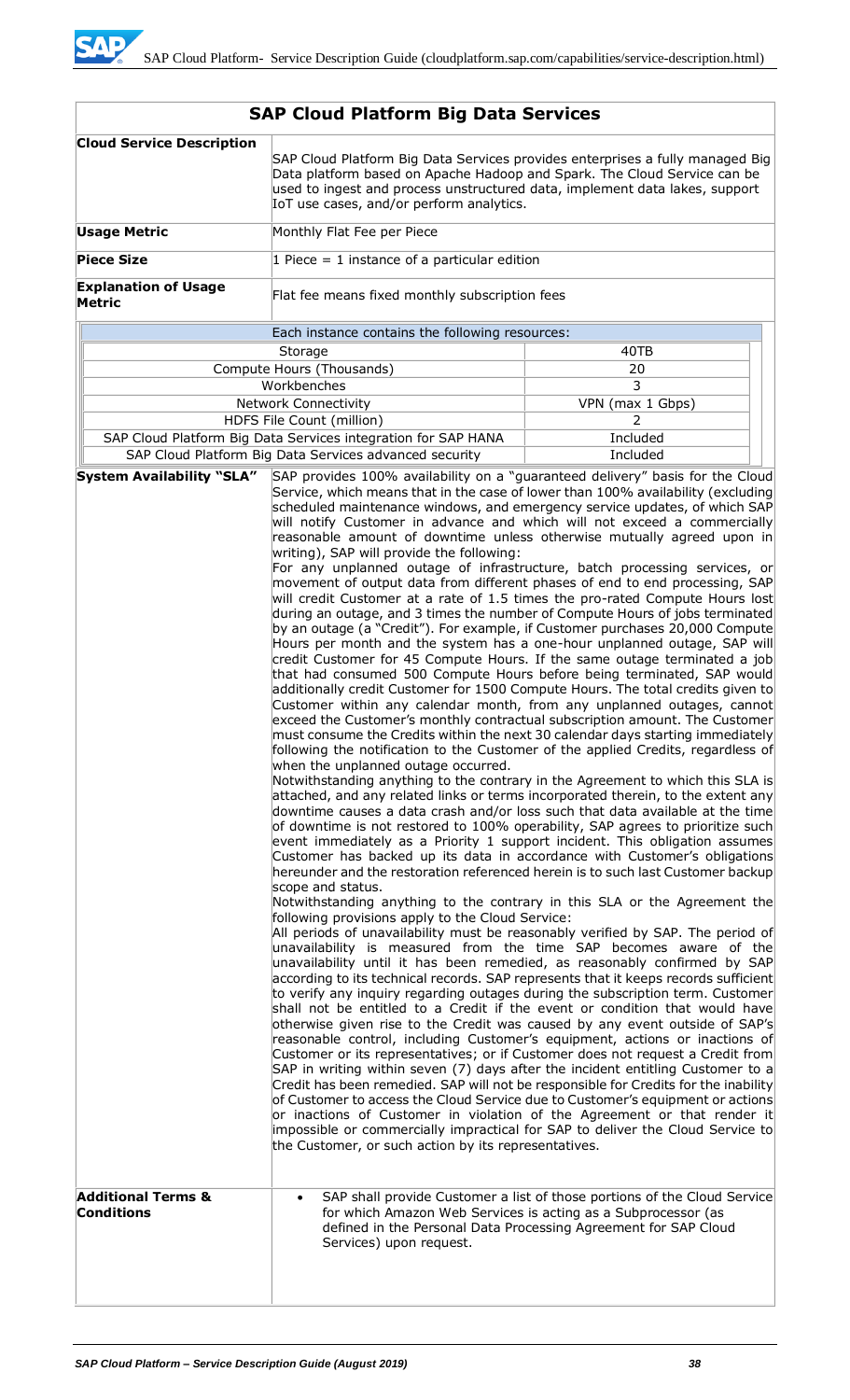SAD

| One Compute Hour is calculated as 2.5GB of YARN container memory<br>$\bullet$<br>and one vCore consumed for a single task (e.g. mapper or reducer<br>container, Spark executor, Tez container) that is held for an hour.<br>Additional Compute Hours are available in blocks of 5,000.<br>Hadoop Distributed File System (HDFS) Storage is represented as the<br>$\bullet$<br>maximum storage consumed during the month, replicated three times<br>on the cluster. Additional replicas are measured as separate storage<br>space consumed. HDFS storage is available in blocks of 10TB.<br>HDFS number of files is calculated as the maximum number of files<br>$\bullet$<br>consumed during the month. Each block of 10TB of HDFS storage<br>includes 500,000 files. Additional files are available in blocks of 1<br>million.                                                                                                                                                                                                                                                                                                                                                                                                                                                                                                                                                                                                                                                                                                                                                                                                                  |
|--------------------------------------------------------------------------------------------------------------------------------------------------------------------------------------------------------------------------------------------------------------------------------------------------------------------------------------------------------------------------------------------------------------------------------------------------------------------------------------------------------------------------------------------------------------------------------------------------------------------------------------------------------------------------------------------------------------------------------------------------------------------------------------------------------------------------------------------------------------------------------------------------------------------------------------------------------------------------------------------------------------------------------------------------------------------------------------------------------------------------------------------------------------------------------------------------------------------------------------------------------------------------------------------------------------------------------------------------------------------------------------------------------------------------------------------------------------------------------------------------------------------------------------------------------------------------------------------------------------------------------------------------|
| Workbench is defined as an instance of general purpose compute<br>$\bullet$<br>container with 16GB memory, 4 vCPUs, and 150GB local use storage.<br>Additional workbench capacity can be obtained as a multiple of the<br>base instance.<br>Managed SAP HANA Integration means that SAP shall manage the SAP<br>$\bullet$<br>HANA Data Provisioning Agent and Spark Controller in the SAP Cloud<br>Platform Big Data Services environment to enable the use of SAP<br>HANA Smart Data Integration and Smart Data Access to move and                                                                                                                                                                                                                                                                                                                                                                                                                                                                                                                                                                                                                                                                                                                                                                                                                                                                                                                                                                                                                                                                                                              |
| query data across both SAP HANA and SAP Cloud Platform Big Data<br>Services.<br>Advanced Authentication, Encryption, and Governance means the SAP<br>$\bullet$<br>Cloud Platform Big Data Services environment uses Kerberos for<br>authentication, has encryption enabled for data at rest, and provides<br>row- and column-level role-based access control.<br>The Usage Metric for the following add-on services is Flat Fee per<br>$\bullet$<br>month: SAP Cloud Platform Big Data Services (dedicated data transfer<br>server); SAP Cloud Platform Big Data Services (VPN connectivity); SAP<br>Cloud Platform Big Data Services (workbench); SAP Cloud Platform Big<br>Data Services (integration for SAP HANA); SAP Cloud Platform Big<br>Data Services (advanced security). The Usage Metric for SAP Cloud<br>Platform Big Data Services (storage) is Terabytes (TB) in blocks of<br>10TB.                                                                                                                                                                                                                                                                                                                                                                                                                                                                                                                                                                                                                                                                                                                                               |
| In some instances, SAP, SAP SE and/or their Affiliates may use<br>$\bullet$<br>information, including personal data, collected from Customer's users<br>with their consent under the relevant Privacy Statement at<br>https://portal.altiscale.com/legal/privacy-policy to prepare analyses<br>described in the GTC.<br>EU Only access is not available for the Cloud Service.<br>$\bullet$<br>The Enterprise Edition of the Cloud Service includes up to one hour per<br>$\bullet$<br>calendar month of technical assistance, which includes:<br>-design, optimization and data transfer expertise;<br>-high level architectural and design expertise;<br>-performance analysis and optimization suggestions;<br>-application deployment tips;<br>-data ingestion advice; and<br>-collaborative account management.<br>Requests for such technical assistance can be made by submitting a<br>support ticket. Technical assistance hours are not accumulated if not<br>used within the calendar month.                                                                                                                                                                                                                                                                                                                                                                                                                                                                                                                                                                                                                                           |
| SAP and Customer shall be free to use for any purpose the Residuals<br>$\bullet$<br>resulting from access to or work with Confidential Information<br>disclosed in the performance of technical assistance services. The term<br>"Residuals" shall mean information in non-tangible form, which may<br>be retained by persons who have had access to the confidential<br>information, including ideas, concepts, know-how or techniques<br>contained herein. Neither SAP nor Customer shall have any obligation<br>to limit or restrict the assignment of such persons or to pay royalties<br>for any work resulting from the use of Residuals. However, the<br>foregoing shall not be deemed to grant to either party a license under<br>the other party's copyright or patents.<br>Customer may use the workbench included with the Cloud Service to<br>$\bullet$<br>host and run separately-licensed SAP or third-party<br>applications. Customer is solely responsible for the security,<br>maintenance, management and support of the applications installed by<br>Customer on the Cloud Service.<br>Customer is responsible for back up of Customer Data - no back up<br>$\bullet$<br>services are included in the Cloud Service.<br>Customer shall fully compensate SAP (without effect of any limitations<br>$\bullet$<br>on liability in the GTCs) for any damages or expenses incurred by SAP<br>as a result of a claim by a third party that any Customer or third party<br>software or other technology hosted or run on the Customer's Cloud<br>Service workbench infringes or otherwise violates the rights of the<br>third party. |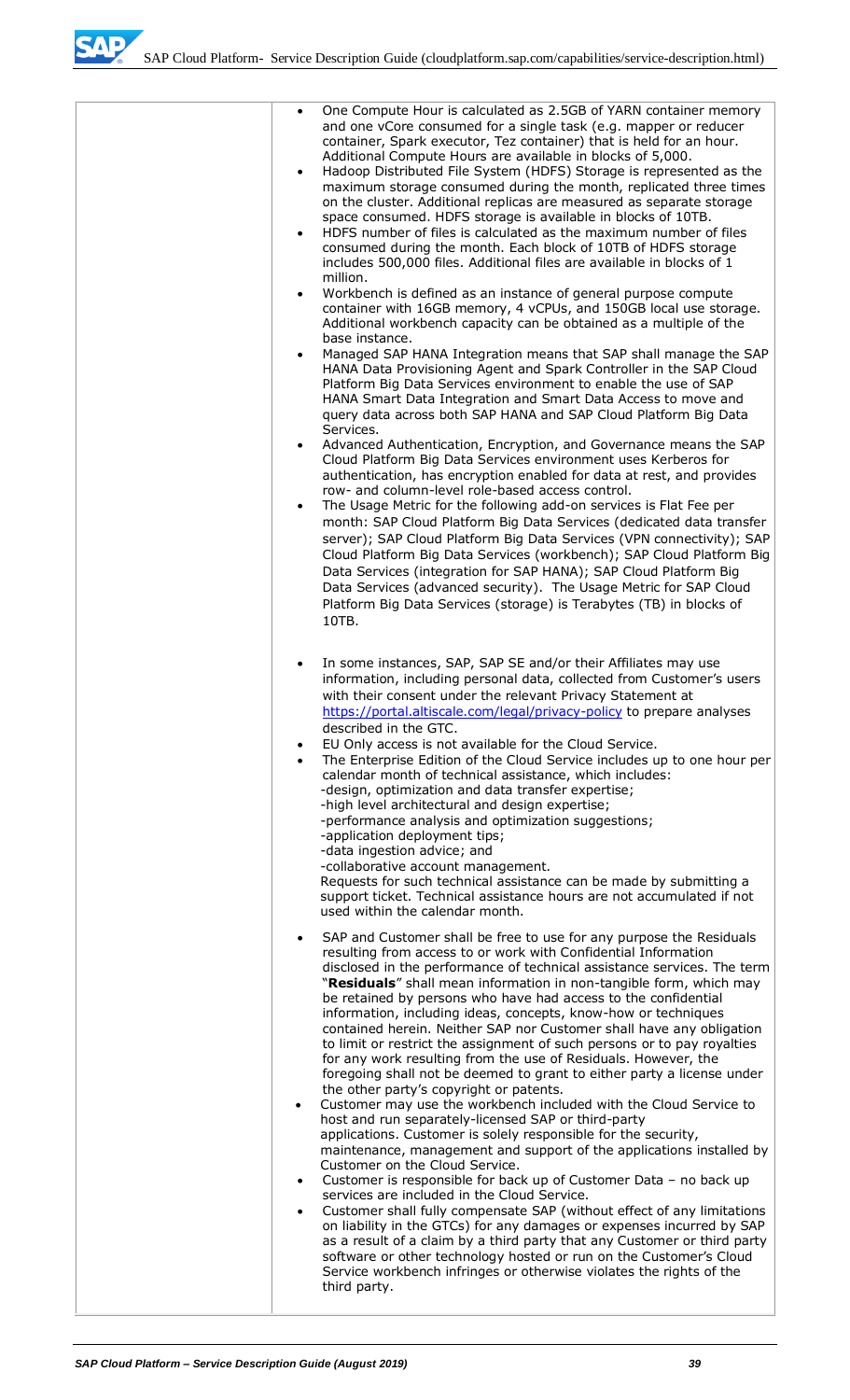

|                                                    | <b>SAP Cloud Platform Workflow</b>                                                                                                                                                                                                                                                                                                                                                                                                                                                                                                                    |  |  |  |  |
|----------------------------------------------------|-------------------------------------------------------------------------------------------------------------------------------------------------------------------------------------------------------------------------------------------------------------------------------------------------------------------------------------------------------------------------------------------------------------------------------------------------------------------------------------------------------------------------------------------------------|--|--|--|--|
| <b>Cloud Service Description</b>                   | SAP Cloud Platform Workflow offers tools and features to build, run and<br>manage workflows, from simple approvals to end-to-end processes that span<br>across different organizations and applications. The Cloud Service includes<br>web-based tools for workflow modeling, APIs for consumption in custom<br>applications, monitoring tools and a set of Fiori-based applications for end user<br>access.                                                                                                                                          |  |  |  |  |
| <b>Usage Metric</b>                                | Users                                                                                                                                                                                                                                                                                                                                                                                                                                                                                                                                                 |  |  |  |  |
| <b>Additional Terms &amp;</b><br><b>Conditions</b> | The Cloud Service includes 30 MB per User of storage and 100 MB per<br>$\bullet$<br>User, per month of outbound bandwidth.<br>The Cloud Service includes specific integration points to peer systems<br>$\bullet$<br>which are described in the Documentation. These integration points<br>may be changed or deprecated by SAP upon reasonable notice to<br>Customer, and it is Customer's responsibility to ensure that it<br>maintains the integration with connected peer systems upon SAP's<br>change to or deprecation of any integration point. |  |  |  |  |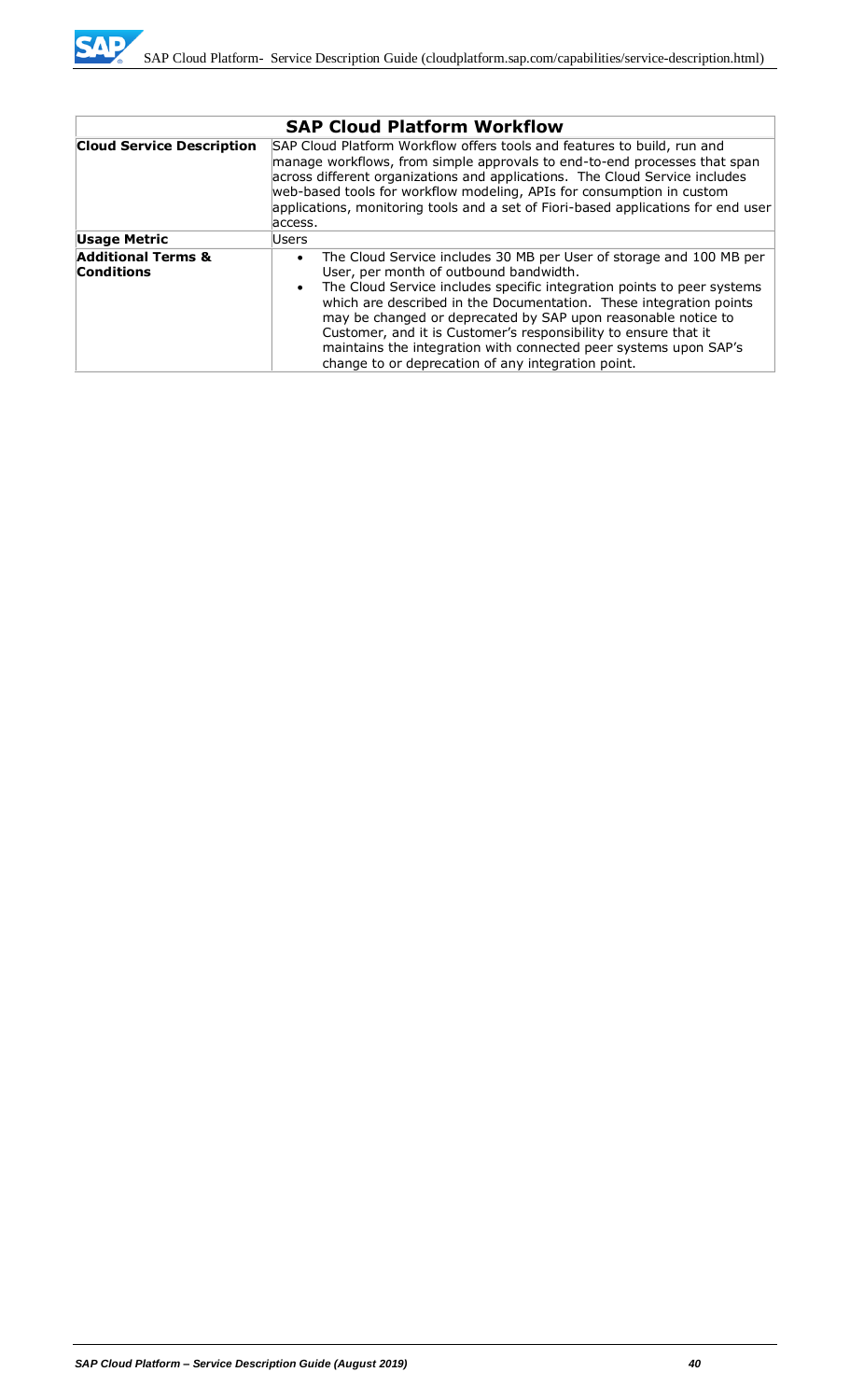|                                              | <b>SAP Cloud Platform, application runtime</b>                                                                                                                                                                                                                                                                                                                                                                                                                                                                                                                                                 |
|----------------------------------------------|------------------------------------------------------------------------------------------------------------------------------------------------------------------------------------------------------------------------------------------------------------------------------------------------------------------------------------------------------------------------------------------------------------------------------------------------------------------------------------------------------------------------------------------------------------------------------------------------|
| <b>Cloud Service</b><br><b>Description</b>   | SAP Cloud Platform, application runtime provides reserved runtime<br>capacity (Quota) in the Cloud Foundry environment based SAP Cloud<br>Platform.                                                                                                                                                                                                                                                                                                                                                                                                                                            |
| <b>Usage Metric</b>                          | Gigabyte                                                                                                                                                                                                                                                                                                                                                                                                                                                                                                                                                                                       |
| <b>Explanation of</b><br><b>Usage Metric</b> | 1 Piece = $1$ Gigabyte Memory per Month                                                                                                                                                                                                                                                                                                                                                                                                                                                                                                                                                        |
| <b>Additional Terms</b>                      | Customer may use all open-source, Cloud Foundry-compatible<br>Buildpacks, as well as Customer supplied Buildpacks, with SAP<br>Cloud Platform, application runtime. SAP Enterprise Support,<br>cloud editions is limited to those Buildpacks listed in the<br>Documentation.<br>Feature Flag: Usage is limited to 600 feature flags per 1 Gigabyte<br>$\bullet$<br>of reserved runtime capacity<br>Usage of SAP Cloud Platform Application Logging is limited to an<br>ingestion rate of 10 Megabyte per hour; Maximum burst rate is 100<br>Kilobyte per second; Data retention is for 7 days. |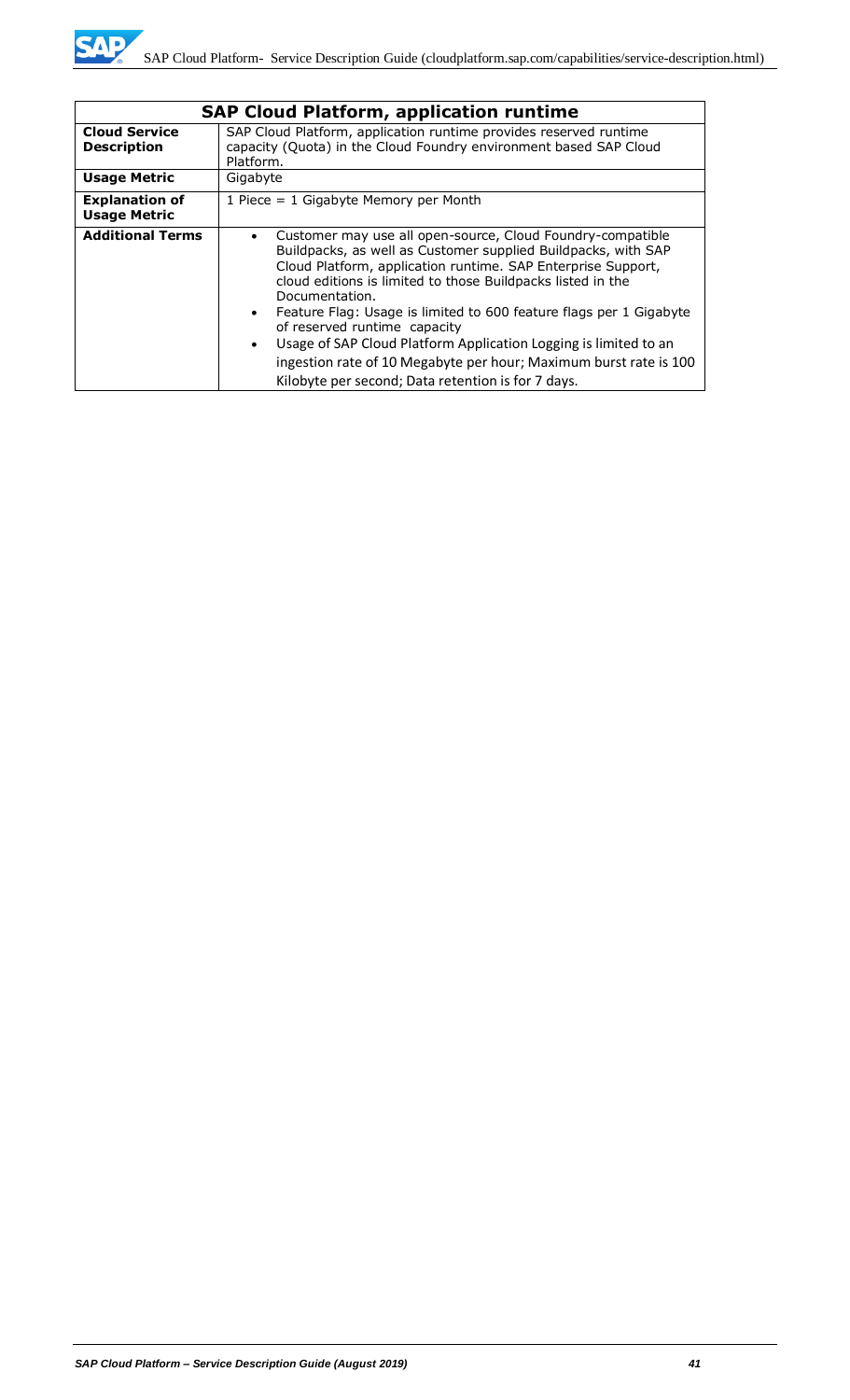| <b>PostgreSQL on SAP Cloud Platform</b> |                                                                                      |                                                                                                |                            |         |          |
|-----------------------------------------|--------------------------------------------------------------------------------------|------------------------------------------------------------------------------------------------|----------------------------|---------|----------|
| <b>Cloud Service Description</b>        |                                                                                      | PostgreSQL on SAP Cloud Platform offers an<br>object-relational database management<br>system. |                            |         |          |
| <b>Usage Metric</b>                     |                                                                                      |                                                                                                | Monthly Flat Fee per Piece |         |          |
|                                         | <b>Explanation of Usage Metric</b><br>Flat fee means fixed monthly subscription fees |                                                                                                |                            |         |          |
| <b>Piece Size</b>                       |                                                                                      | 1 Piece $=$ 1 instance of a particular T-Shirt size                                            |                            |         |          |
| Available T-Shirt sizes                 |                                                                                      |                                                                                                |                            |         |          |
| <b>Size</b>                             | xx-small                                                                             | x-small                                                                                        | small                      | medium  | large    |
| <b>Nodes</b>                            |                                                                                      |                                                                                                | 1 master / 1 slave         |         |          |
| Cores per<br>Node                       | 1 Core                                                                               | 2 Cores                                                                                        | 2 Cores                    | 4 Cores | 16 Cores |
| Memory<br>per Node                      | 2 GB                                                                                 | 4 GB                                                                                           | 8 GB                       | 16 GB   | 64 GB    |
| Disk<br>Space                           | 20 GB                                                                                | 200 GB                                                                                         | 600 GB                     | 1024 GB | 1024 GB  |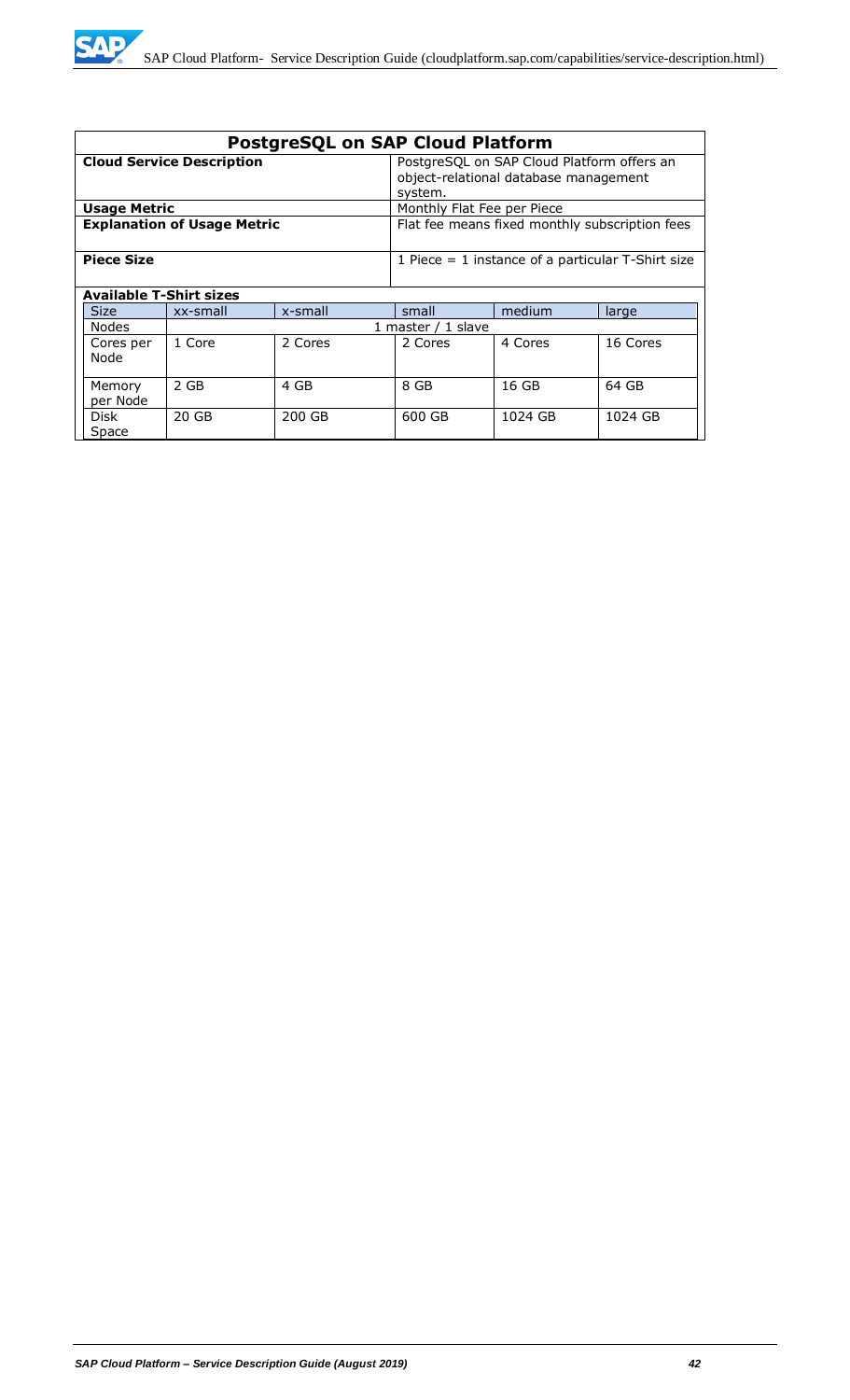

|                                                   | <b>RabbitMQ on SAP Cloud Platform</b> |                                                                                                                                                                       |                                                     |         |         |
|---------------------------------------------------|---------------------------------------|-----------------------------------------------------------------------------------------------------------------------------------------------------------------------|-----------------------------------------------------|---------|---------|
| <b>Cloud Service Description</b>                  |                                       | RabbitMQ on SAP Cloud Platform provides<br>access to the open source message broker<br>RabbitMQ which is used for asynchronous<br>communication between applications. |                                                     |         |         |
| Monthly Flat Fee per Piece<br><b>Usage Metric</b> |                                       |                                                                                                                                                                       |                                                     |         |         |
| <b>Explanation of Usage Metric</b>                |                                       |                                                                                                                                                                       | Flat fee means fixed monthly subscription fees      |         |         |
| <b>Piece Size</b>                                 |                                       |                                                                                                                                                                       | 1 Piece $=$ 1 instance of a particular T-Shirt size |         |         |
| <b>Available T-Shirt sizes</b>                    |                                       |                                                                                                                                                                       |                                                     |         |         |
| <b>Size</b>                                       | x-small                               | small                                                                                                                                                                 |                                                     | medium  | large   |
| Nodes                                             | 1 master / 2 slave                    |                                                                                                                                                                       |                                                     |         |         |
| Cores per Node                                    | 1 Cores                               | 1 Cores                                                                                                                                                               |                                                     | 2 Cores | 4 Cores |
| Memory per<br>Node                                | $1$ GB                                | 2 GB                                                                                                                                                                  |                                                     | 4 GB    | 16 GB   |
| Disk Space                                        | 10 GB                                 | 20 GB                                                                                                                                                                 |                                                     | 40 GB   | 80 GB   |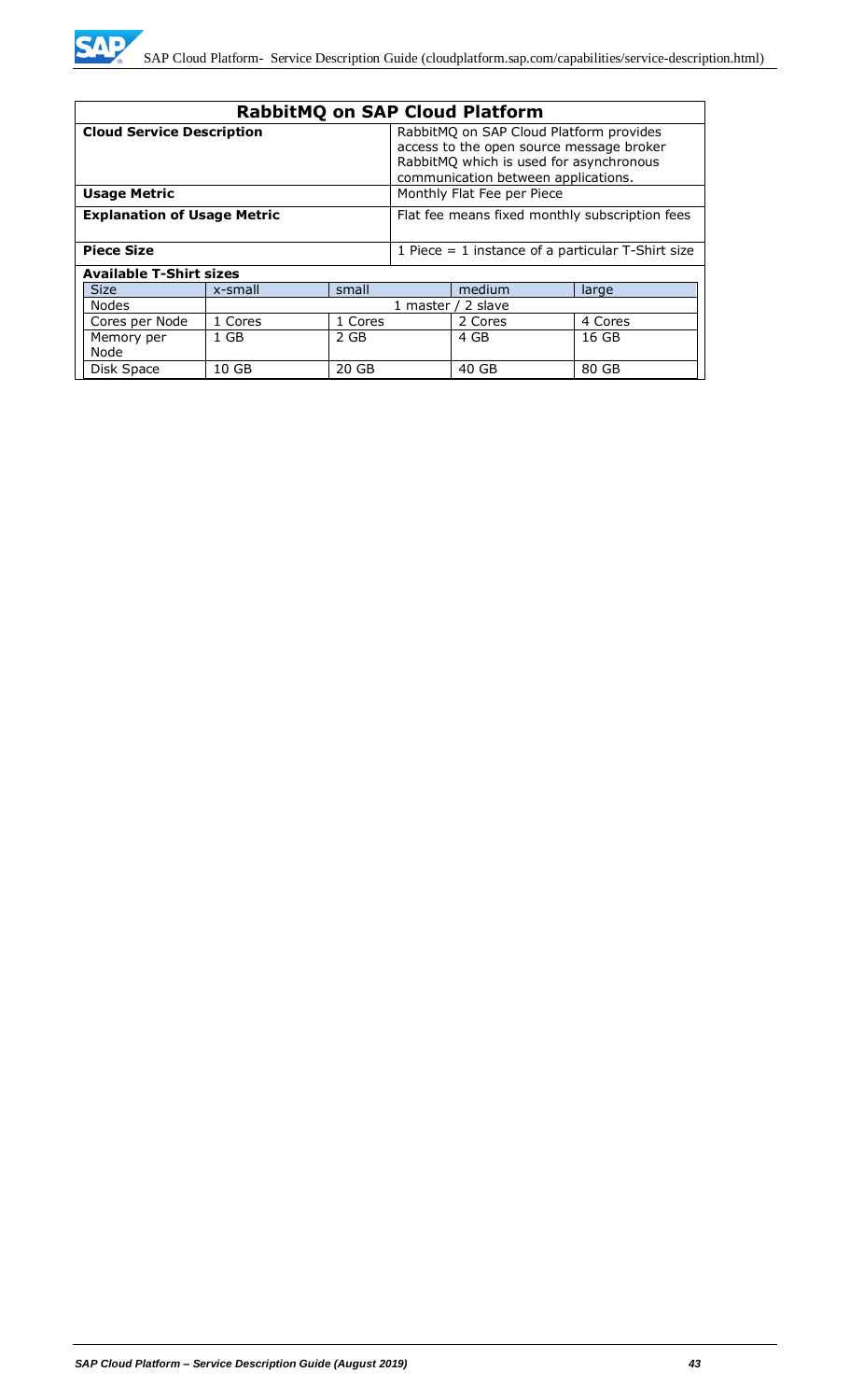

| <b>Redis on SAP Cloud Platform</b>                                                   |                                          |                                                                                                                                 |                                                     |        |        |
|--------------------------------------------------------------------------------------|------------------------------------------|---------------------------------------------------------------------------------------------------------------------------------|-----------------------------------------------------|--------|--------|
| <b>Cloud Service Description</b>                                                     |                                          | Redis on SAP Cloud Platform is an in-memory<br>data structure store that can be used as a<br>cache, database or message broker. |                                                     |        |        |
| <b>Usage Metric</b>                                                                  |                                          |                                                                                                                                 | Monthly Flat Fee per Piece                          |        |        |
| <b>Explanation of Usage Metric</b><br>Flat fee means fixed monthly subscription fees |                                          |                                                                                                                                 |                                                     |        |        |
| <b>Piece Size</b>                                                                    |                                          |                                                                                                                                 | 1 Piece $=$ 1 instance of a particular T-Shirt size |        |        |
| <b>Available T-Shirt sizes</b>                                                       |                                          |                                                                                                                                 |                                                     |        |        |
| <b>Size</b>                                                                          | x-small                                  | small                                                                                                                           |                                                     | medium | large  |
| <b>Nodes</b>                                                                         | 3 nodes                                  |                                                                                                                                 |                                                     |        |        |
| Cores per Node                                                                       | 1 Cores<br>2 Cores<br>8 Cores<br>4 Cores |                                                                                                                                 |                                                     |        |        |
| Memory per<br>Node                                                                   | 2 GB                                     | 4 GB                                                                                                                            |                                                     | 16 GB  | 32 GB  |
| Disk Space                                                                           | 4 GB                                     | 10 <sub>GB</sub>                                                                                                                |                                                     | 60 GB  | 100 GB |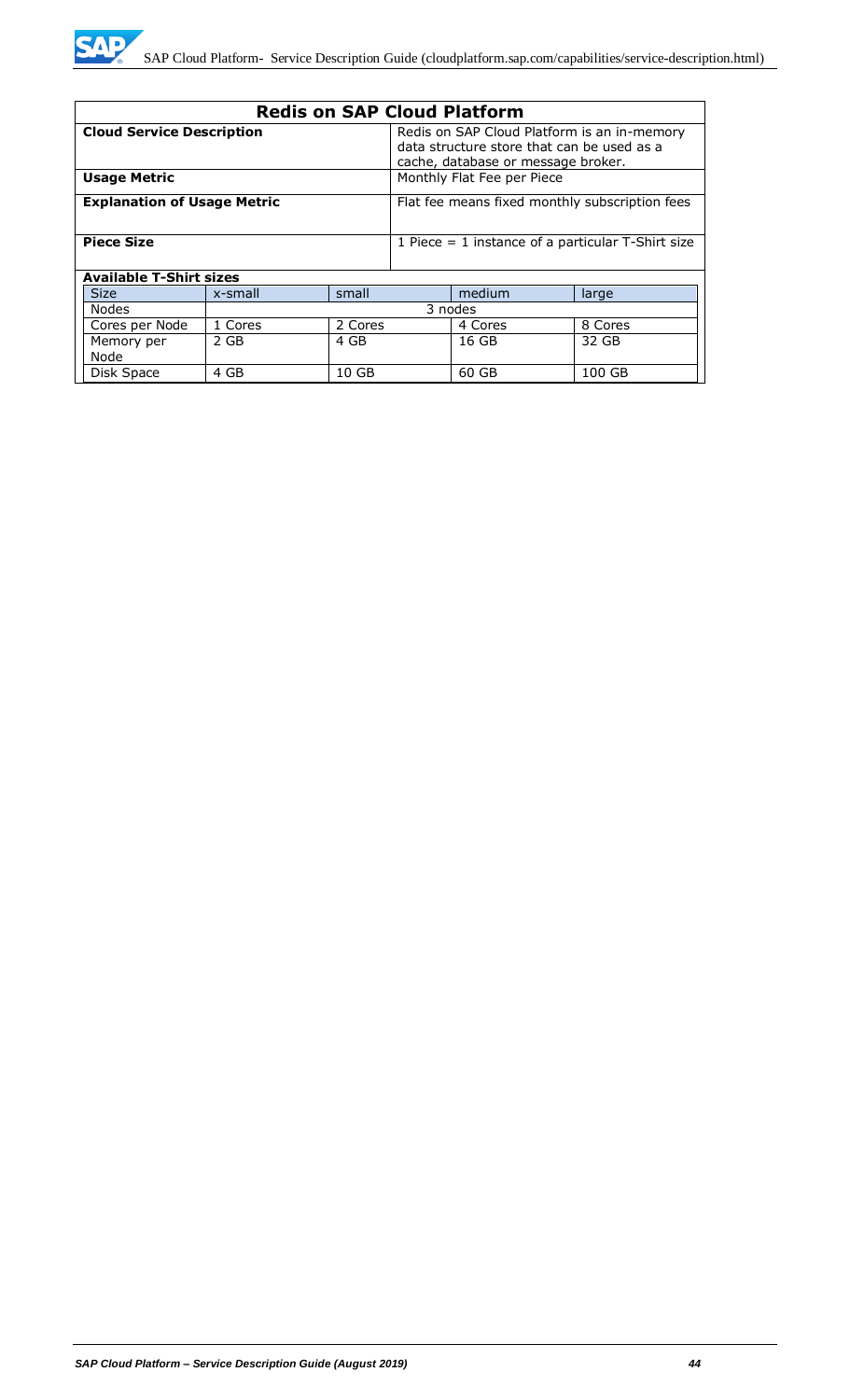

| <b>Object Store on SAP Cloud Platform</b> |                                                                                                                                                                                 |  |  |
|-------------------------------------------|---------------------------------------------------------------------------------------------------------------------------------------------------------------------------------|--|--|
| <b>Cloud Service Description</b>          | Object Storage on SAP Cloud Platform provides<br>an unstructured cloud data store to build and<br>deliver cloud applications.                                                   |  |  |
| <b>Usage Metric</b>                       | Gigabyte                                                                                                                                                                        |  |  |
| <b>Explanation of Usage Metric</b>        | 1 Piece = $1$ block of 100 Gigabyte Memory per<br>Month.                                                                                                                        |  |  |
| <b>Additional Terms</b>                   | Usage of the Cloud Service is restricted<br>$\bullet$<br>to 100,000 requests of types PUT,<br>COPY, POST, or LIST and 1,000,000<br>requests of type GET per block of 100<br>GB. |  |  |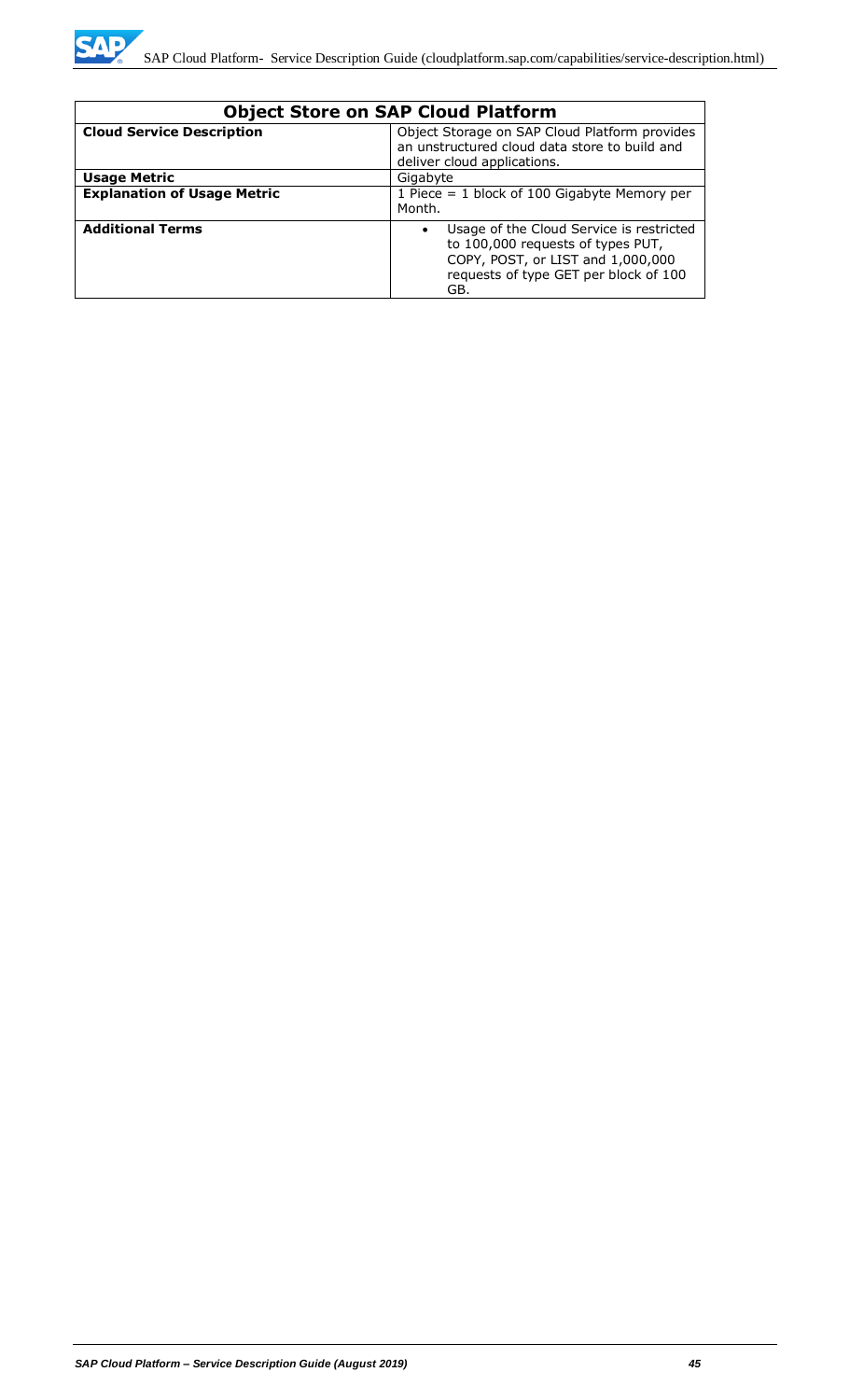

| <b>MongoDB on SAP Cloud Platform</b>                                                                                                                                                                                               |         |                                                                                |            |                                                     |          |  |
|------------------------------------------------------------------------------------------------------------------------------------------------------------------------------------------------------------------------------------|---------|--------------------------------------------------------------------------------|------------|-----------------------------------------------------|----------|--|
| <b>Cloud Service Description</b>                                                                                                                                                                                                   |         | MongoDB on SAP Cloud Platform offers a<br>NoSQL database that uses a document- |            |                                                     |          |  |
|                                                                                                                                                                                                                                    |         |                                                                                |            | oriented data model for JSON-like documents.        |          |  |
| <b>Usage Metric</b>                                                                                                                                                                                                                |         |                                                                                |            | Monthly Flat Fee per Piece                          |          |  |
| <b>Explanation of Usage Metric</b>                                                                                                                                                                                                 |         | Flat fee means fixed monthly subscription fees                                 |            |                                                     |          |  |
| <b>Piece Size</b>                                                                                                                                                                                                                  |         |                                                                                |            | 1 Piece $=$ 1 instance of a particular T-Shirt size |          |  |
| <b>Available T-Shirt sizes</b>                                                                                                                                                                                                     |         |                                                                                |            |                                                     |          |  |
| <b>Size</b>                                                                                                                                                                                                                        | x-small | small                                                                          |            | Medium                                              | large    |  |
| <b>Nodes</b>                                                                                                                                                                                                                       |         |                                                                                | 1 master / | 2 slaves                                            |          |  |
| Cores per Node                                                                                                                                                                                                                     | 2 Cores | 4 Cores                                                                        |            | 8 Cores                                             | 16 Cores |  |
| Memory per<br>Node                                                                                                                                                                                                                 | 4 GB    | 16 GB                                                                          |            | 32 GB                                               | 64 GB    |  |
| Disk Space                                                                                                                                                                                                                         | 40 GB   | 100 GB                                                                         |            | 400 GB                                              | 800 GB   |  |
| <b>Additional terms</b><br>Customer must connect to MongoDB<br>$\bullet$<br>exclusively through MongoDB drivers<br>made available at mongodb.org.<br>Customer may not connect to<br>MongoDB through any other drivers or<br>means. |         |                                                                                |            |                                                     |          |  |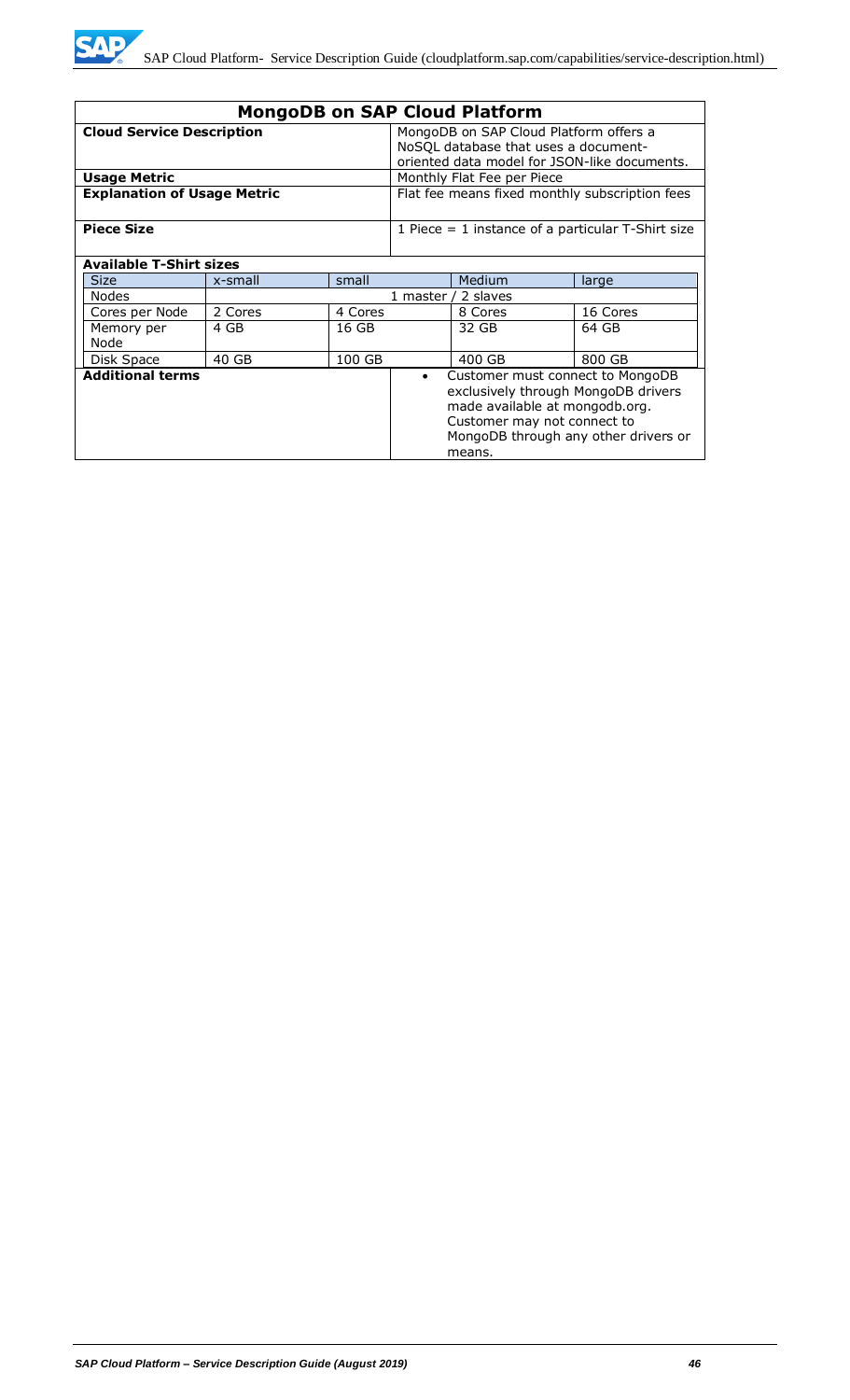

|                                    | <b>SAP Cloud Platform Rapid Application Development by Mendix</b>                                                                                                                                                                                                                                                                                                                                                                                                                                                                                                                                                                                                                                                                                                                                                                                                                                                                                                                                                                                             |
|------------------------------------|---------------------------------------------------------------------------------------------------------------------------------------------------------------------------------------------------------------------------------------------------------------------------------------------------------------------------------------------------------------------------------------------------------------------------------------------------------------------------------------------------------------------------------------------------------------------------------------------------------------------------------------------------------------------------------------------------------------------------------------------------------------------------------------------------------------------------------------------------------------------------------------------------------------------------------------------------------------------------------------------------------------------------------------------------------------|
| <b>Cloud Service Description</b>   | SAP Cloud Platform Rapid Application<br>Development by Mendix is a high productivity,<br>low code development tool and Cloud Foundry-<br>based runtime offering. Customers can design,<br>build, deploy and manage Platform Applications.                                                                                                                                                                                                                                                                                                                                                                                                                                                                                                                                                                                                                                                                                                                                                                                                                     |
| <b>Usage Metric</b>                | Users per Month                                                                                                                                                                                                                                                                                                                                                                                                                                                                                                                                                                                                                                                                                                                                                                                                                                                                                                                                                                                                                                               |
| <b>Explanation of Usage Metric</b> | Users are individuals authorized to access a<br>Platform Application created using SAP Cloud<br>Platform Rapid Application Development by<br>Mendix. For purposes of counting Users, every<br>ten External Users is equivalent to one User.<br>"External User" means a User who logs on to<br>access a Platform Application no more than<br>once a week for a maximum of thirty (30)<br>minutes per week, excluding individuals<br>accessing solely for development activities.                                                                                                                                                                                                                                                                                                                                                                                                                                                                                                                                                                               |
| <b>Additional Terms</b>            | Deployed Platform Applications require<br>a separate subscription to PostgreSQL on SAP<br>Cloud Platform, Object Store on SAP Cloud<br>Platform and Application Run-Time on SAP<br>Cloud Platform resources.<br>Individual Users are required to register<br>and accept the Terms of Use and Privacy Policy<br>of Mendix. The terms of the Agreement<br>supersede the Mendix Terms of Use for any<br>User.<br>Customer may download the Mendix<br>$\bullet$<br>Modeler from the Mendix App Store here:<br>https://appstore.home.mendix.com/index3.html<br>The Mendix Modler is a Tool, and may<br>only be used to develop Platform Applications<br>by Authorized Users. The Mendix Modeler is part<br>of the Cloud Service. Customer shall be<br>responsible for the physical security of the<br>Mendix Modler. The System Availability Service<br>Level Agreement does not apply to the Mendix<br>Modeler. Customer is responsible for the<br>installation and operation of the Mendix<br>Modeler, including any updates made available<br>by Mendix or SAP. |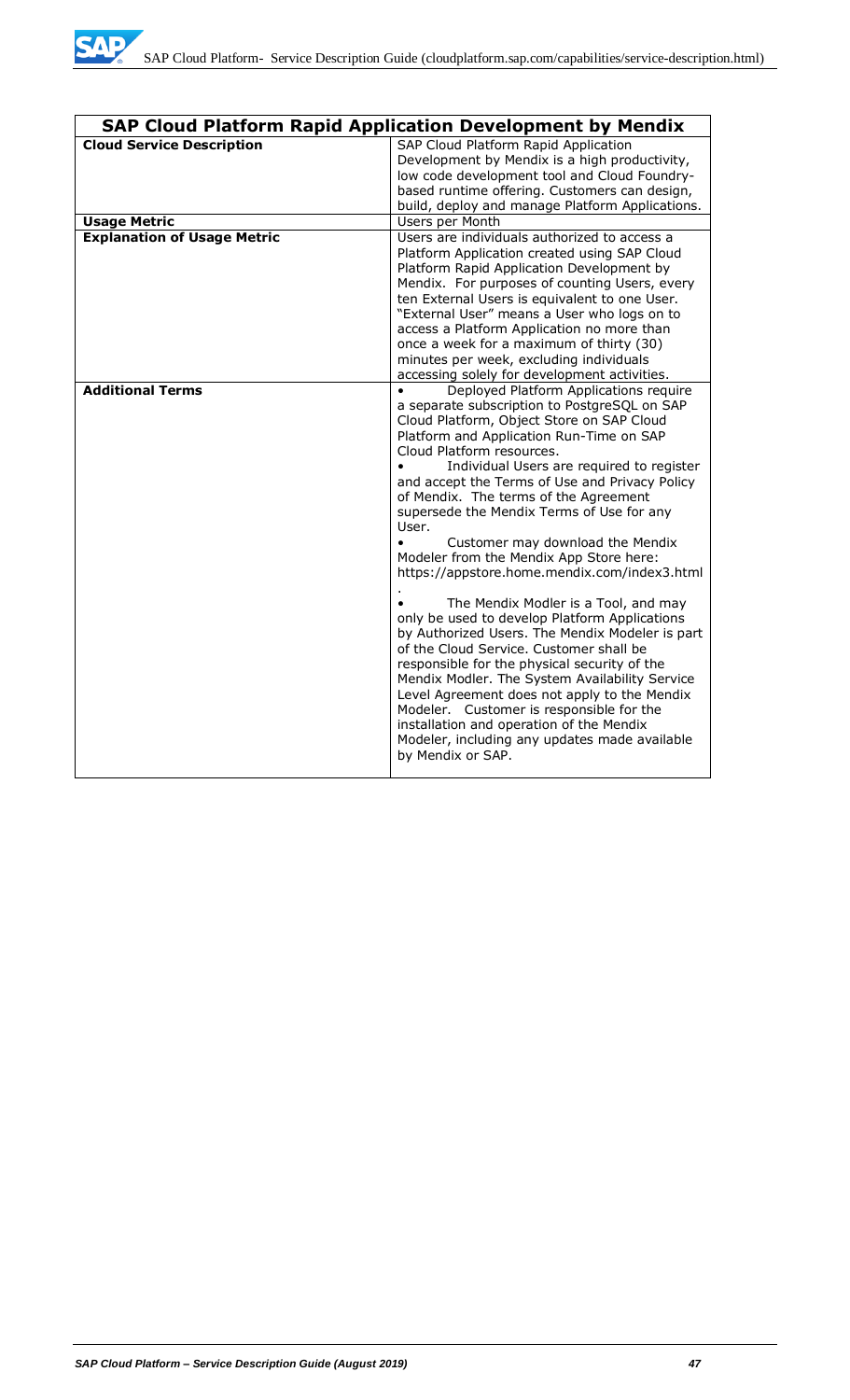

# **SAP Fiori Cloud**

Terms governing SAP Fiori Cloud and SAP Fiori Cloud premium are contained in the Supplemental Terms located at [https://www.sap.com/about/cloud-trust-center/cloud-service](https://www.sap.com/about/cloud-trust-center/cloud-service-level-agreements/cloud-services.html?tag=language:english&search=fiori&sort=title_asc)[level-agreements/cloud-services.html?tag=language:english&search=fiori&sort=title\\_asc,](https://www.sap.com/about/cloud-trust-center/cloud-service-level-agreements/cloud-services.html?tag=language:english&search=fiori&sort=title_asc) and are not subject to the terms of the SAP Cloud Platform Supplemental Terms.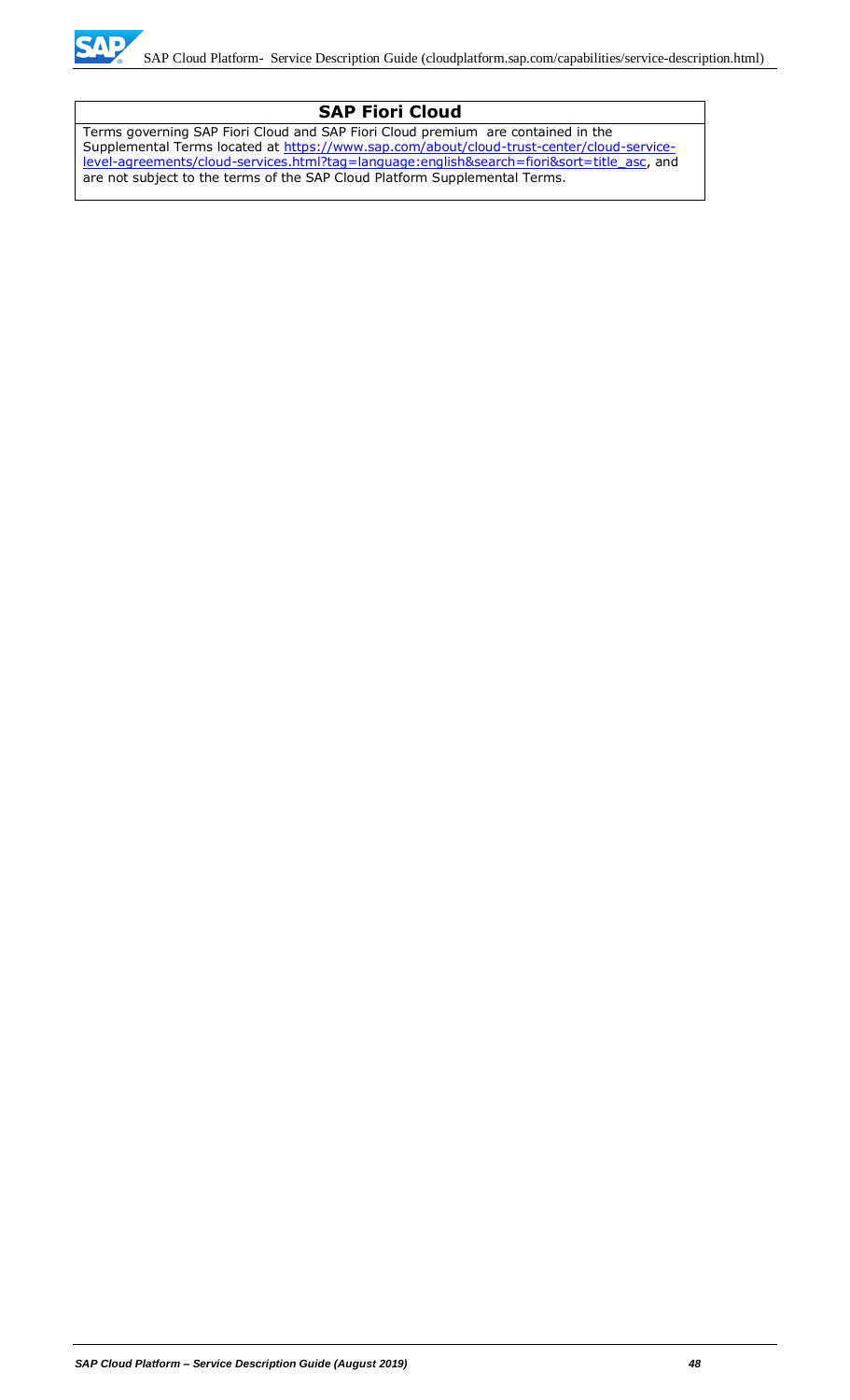| <b>SAP Cloud Platform ABAP Environment</b> |                                                                                                                                                                                                                                                                                                                                                  |  |  |  |
|--------------------------------------------|--------------------------------------------------------------------------------------------------------------------------------------------------------------------------------------------------------------------------------------------------------------------------------------------------------------------------------------------------|--|--|--|
| <b>Cloud Service Description</b>           | SAP Cloud Platform ABAP Environment enables customers to                                                                                                                                                                                                                                                                                         |  |  |  |
|                                            | develop and run ABAP cloud apps, including custom                                                                                                                                                                                                                                                                                                |  |  |  |
|                                            | extensions, on a separate Platform-as-a-Service.                                                                                                                                                                                                                                                                                                 |  |  |  |
| <b>Usage Metric</b>                        | Memory (GB)                                                                                                                                                                                                                                                                                                                                      |  |  |  |
| <b>Piece Size</b>                          | 1 Piece = 1 instance of SAP Cloud Platform Personal Data                                                                                                                                                                                                                                                                                         |  |  |  |
|                                            | Manager                                                                                                                                                                                                                                                                                                                                          |  |  |  |
| <b>Additional Terms &amp; Conditions</b>   | The Cloud Service includes the use of SAP Web IDE,<br>$\bullet$<br>which may only be used in conjunction with the<br>Cloud Service and not as a stand-alone service. Use<br>of SAP Web IDE is subject to the SAP Web IDE<br>terms set forth in this Service Description Guide.<br>EU Access is not available for the Cloud Service.<br>$\bullet$ |  |  |  |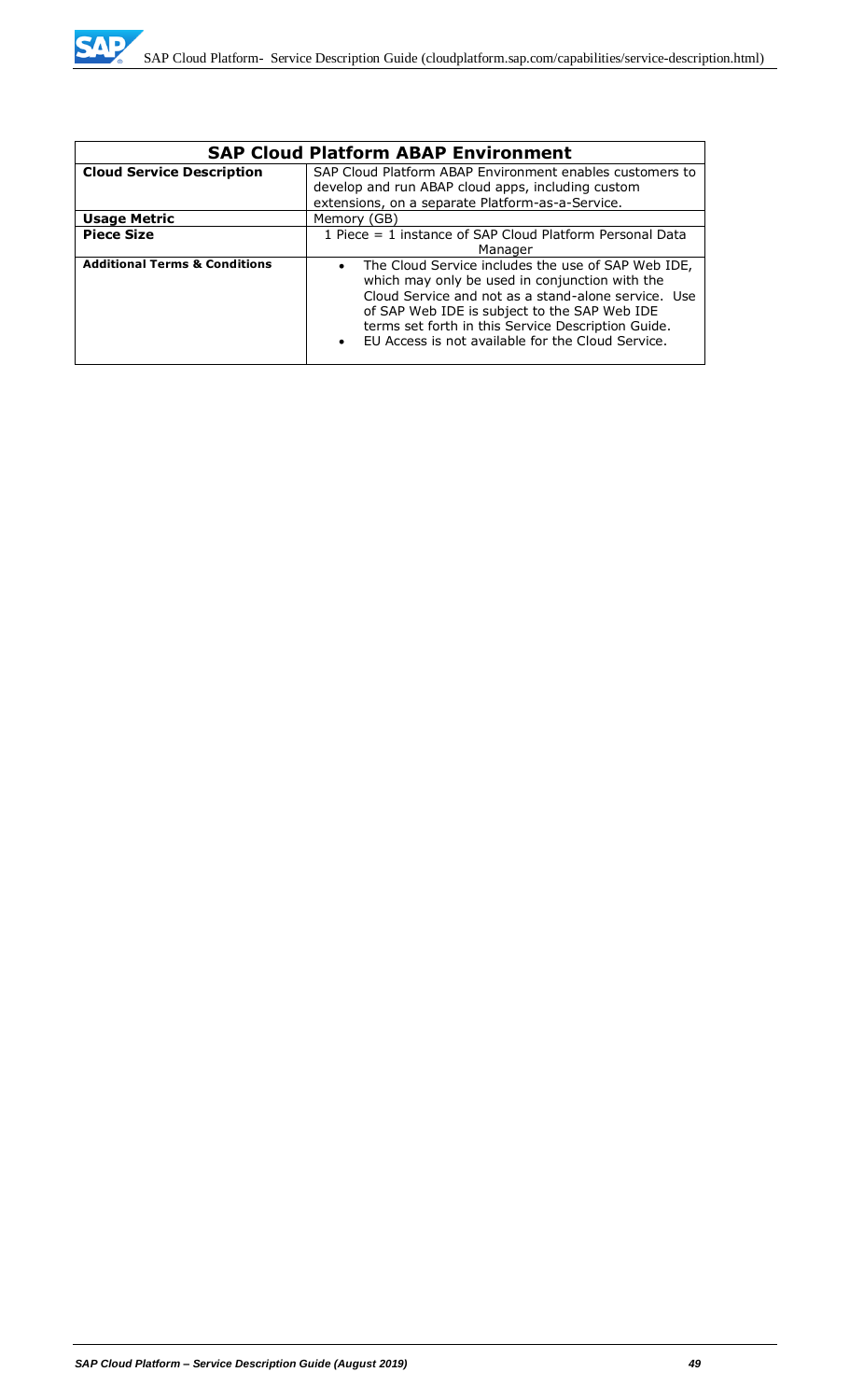SAD

|                                                   | <b>SAP Cloud Platform Open Connectors</b>                                                                                                                                                                                                                                                                                                                                                                                                                                                                                                                                                                                                                                                                                                                                                                                                                                                                                                                                                                                                                                                                                                                                                                                                                                                                                                                                                                                                                                                                                                                                                                                                                                                                                                                                                                |
|---------------------------------------------------|----------------------------------------------------------------------------------------------------------------------------------------------------------------------------------------------------------------------------------------------------------------------------------------------------------------------------------------------------------------------------------------------------------------------------------------------------------------------------------------------------------------------------------------------------------------------------------------------------------------------------------------------------------------------------------------------------------------------------------------------------------------------------------------------------------------------------------------------------------------------------------------------------------------------------------------------------------------------------------------------------------------------------------------------------------------------------------------------------------------------------------------------------------------------------------------------------------------------------------------------------------------------------------------------------------------------------------------------------------------------------------------------------------------------------------------------------------------------------------------------------------------------------------------------------------------------------------------------------------------------------------------------------------------------------------------------------------------------------------------------------------------------------------------------------------|
| <b>Cloud Service</b><br><b>Description</b>        | SAP Cloud Platform Open Connectors enables customers to use normalized APIs to access a<br>variety of third-party applications organized by business categories such as ERP and Finance.                                                                                                                                                                                                                                                                                                                                                                                                                                                                                                                                                                                                                                                                                                                                                                                                                                                                                                                                                                                                                                                                                                                                                                                                                                                                                                                                                                                                                                                                                                                                                                                                                 |
|                                                   |                                                                                                                                                                                                                                                                                                                                                                                                                                                                                                                                                                                                                                                                                                                                                                                                                                                                                                                                                                                                                                                                                                                                                                                                                                                                                                                                                                                                                                                                                                                                                                                                                                                                                                                                                                                                          |
| <b>Usage Metric</b>                               | <b>API Calls</b>                                                                                                                                                                                                                                                                                                                                                                                                                                                                                                                                                                                                                                                                                                                                                                                                                                                                                                                                                                                                                                                                                                                                                                                                                                                                                                                                                                                                                                                                                                                                                                                                                                                                                                                                                                                         |
| <b>Explanation of</b><br><b>Usage Metric</b>      | API Call means a single call made from an API managed with the Cloud Service to Customer's<br>back-end data source.                                                                                                                                                                                                                                                                                                                                                                                                                                                                                                                                                                                                                                                                                                                                                                                                                                                                                                                                                                                                                                                                                                                                                                                                                                                                                                                                                                                                                                                                                                                                                                                                                                                                                      |
| <b>Piece Size</b>                                 | 1 Piece = 100,000 API Calls                                                                                                                                                                                                                                                                                                                                                                                                                                                                                                                                                                                                                                                                                                                                                                                                                                                                                                                                                                                                                                                                                                                                                                                                                                                                                                                                                                                                                                                                                                                                                                                                                                                                                                                                                                              |
| <b>Additional</b><br>Terms &<br><b>Conditions</b> | The Cloud Service subscription does not include any right to access other SAP cloud<br>$\bullet$<br>services, which are subject to separate subscription fees.<br>Customer Data is transmitted to the Cloud Service via the Cloud Service API. Customer<br>$\bullet$<br>Data only persists in the Cloud Service for as long as required to pass data to the<br>connected application. Therefore, Customer Data cannot be accessed by Customer<br>from the Cloud Service during the Subscription Term or thereafter.<br>In addition to the hosted portion of the Cloud Service, SAP may make available for<br>$\bullet$<br>download by Customer certain on-premise components ("On-Premise Components").<br>The On-Premise Components may only be used for integration with to or connect to the<br>Cloud Service. The On-Premise Components may not be modified or altered in any<br>way except by SAP. The On-Premise Components are part of the Cloud Service with<br>SAP on-premise solutions. Customer is responsible for the physical security of the On-<br>Premise Components and the System Availability SLA does not apply. Customer is<br>responsible for the installation and operation of the On-Premise Components, including<br>any updates made available by SAP. In addition to the support policy referenced in the<br>Order Form, specific SAP support and maintenance policies apply to the On-Premise<br>Components and can be found at<br>https://launchpad.support.sap.com/#/notes/2658835.<br>EU Access is not available for the Cloud Service.<br>$\bullet$<br>The use of SAP Cloud Platform Identity Service is included with the Cloud Service. SAP<br>$\bullet$<br>Cloud Platform Identity Service may only be used to authenticate Authorized Users of<br>the Cloud Service. |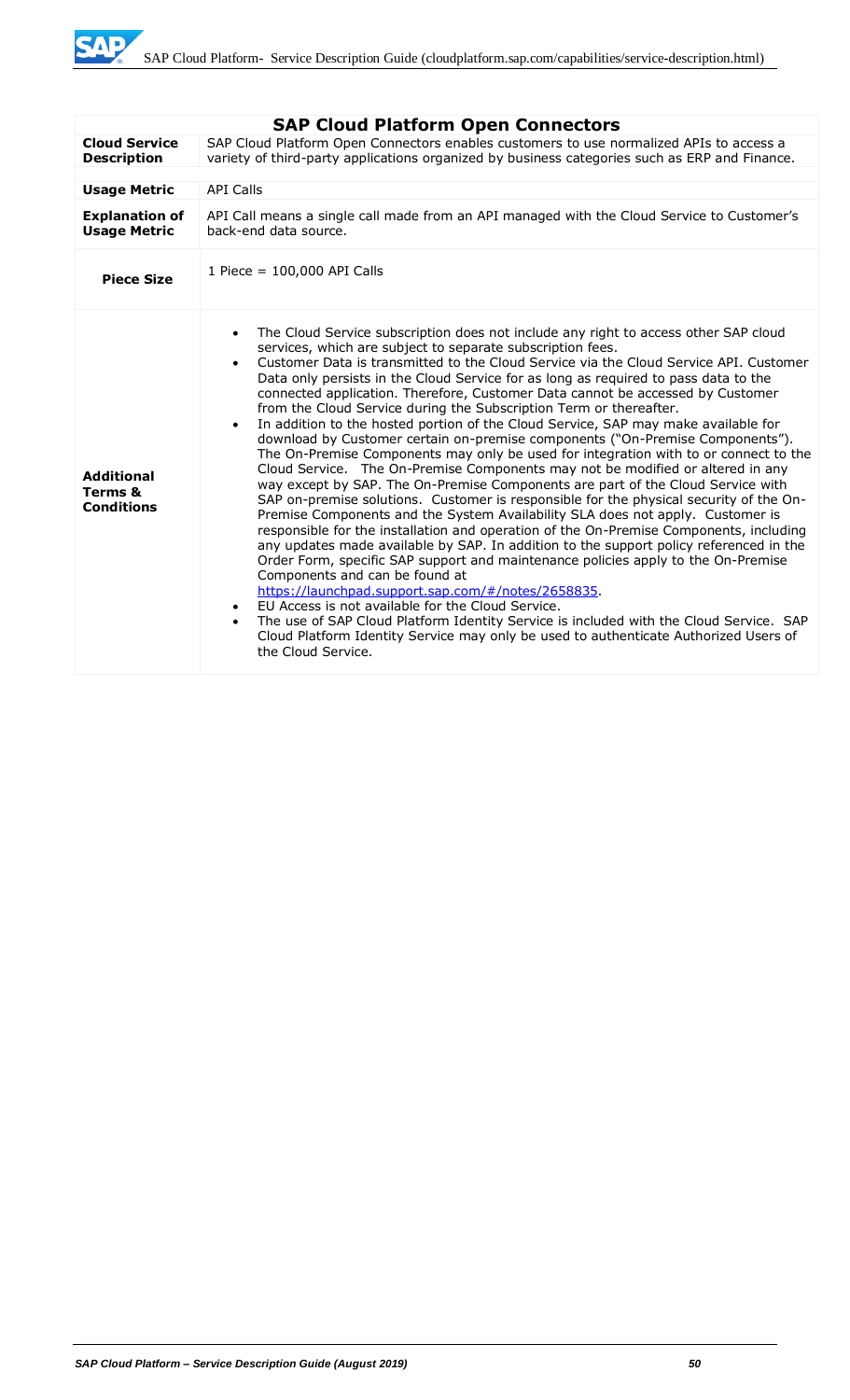|                                                    | <b>SAP Enterprise Messaging</b>                                                                                                                                                                                                                                     |
|----------------------------------------------------|---------------------------------------------------------------------------------------------------------------------------------------------------------------------------------------------------------------------------------------------------------------------|
| <b>Cloud Service Description</b>                   | SAP Enterprise Messaging helps enable high-volume, asynchronous<br>communication between systems.                                                                                                                                                                   |
|                                                    |                                                                                                                                                                                                                                                                     |
| <b>Usage Metric</b>                                | GB per Month                                                                                                                                                                                                                                                        |
| <b>Explanation of Usage Metric</b>                 | A GB is a measure of the total inbound and outbound data processed in the<br>Cloud Service in a month.                                                                                                                                                              |
| <b>Piece Size</b>                                  | 1 Piece $= 1$ gigabyte of data                                                                                                                                                                                                                                      |
| <b>Additional Terms &amp;</b><br><b>Conditions</b> | The Cloud Service does not persist data but is only processing<br>$\bullet$<br>messages. Message data is stored in messages and is deleted after<br>consumption. Configuration data is backed-up.<br>EU Access is not available for the Cloud Service.<br>$\bullet$ |
|                                                    |                                                                                                                                                                                                                                                                     |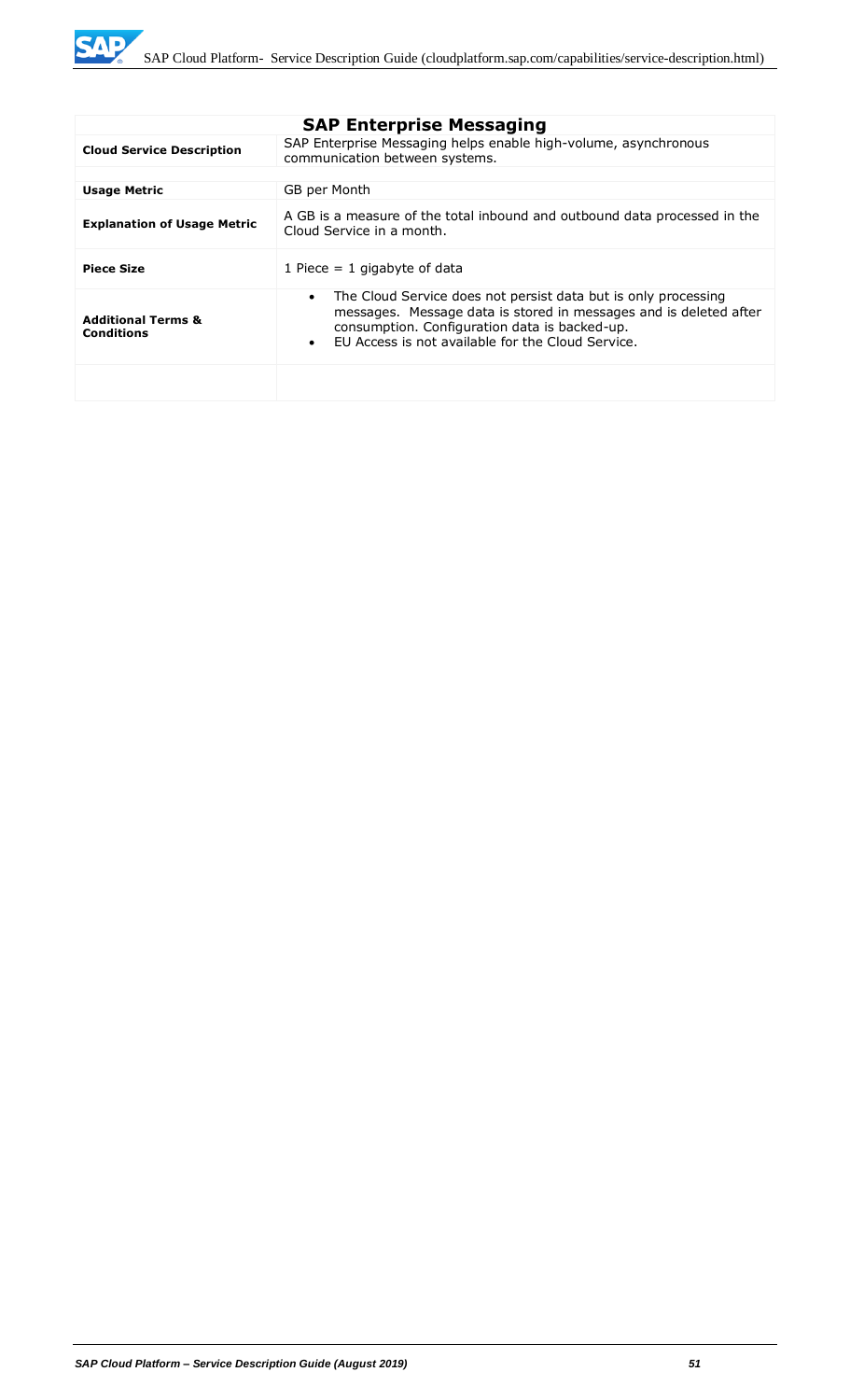

|                                                   | <b>SAP Cloud Platform Master Data Management</b>                                                                                                                                                                                                                                                                |
|---------------------------------------------------|-----------------------------------------------------------------------------------------------------------------------------------------------------------------------------------------------------------------------------------------------------------------------------------------------------------------|
| <b>Cloud Service</b><br><b>Description</b>        | SAP Cloud Platform Master Data Management is a re-usable master data service on SAP Cloud<br>Platform which allow consumption of master data by SAP and non-SAP applications from a<br>single platform. This helps enable multiple cloud or on-premise applications to utilize single<br>source of master data. |
|                                                   |                                                                                                                                                                                                                                                                                                                 |
| <b>Usage Metric</b>                               | API Calls                                                                                                                                                                                                                                                                                                       |
| <b>Explanation of</b><br><b>Usage Metric</b>      | An API Call means a single call made to the Cloud Service API from an application. The API Call<br>is used to send any user action or system action from the application to the Cloud Service.                                                                                                                  |
| <b>Piece Size</b>                                 | 1 Piece = $1000$ API Calls                                                                                                                                                                                                                                                                                      |
| <b>Additional</b><br>Terms &<br><b>Conditions</b> | Each subscription to the Cloud Service includes 16GB of SAP HANA service storage.<br>$\bullet$<br>Additional storage is available for an additional fee in blocks of 16GB.<br>FU Access is not available for the Cloud Service.<br>$\bullet$                                                                    |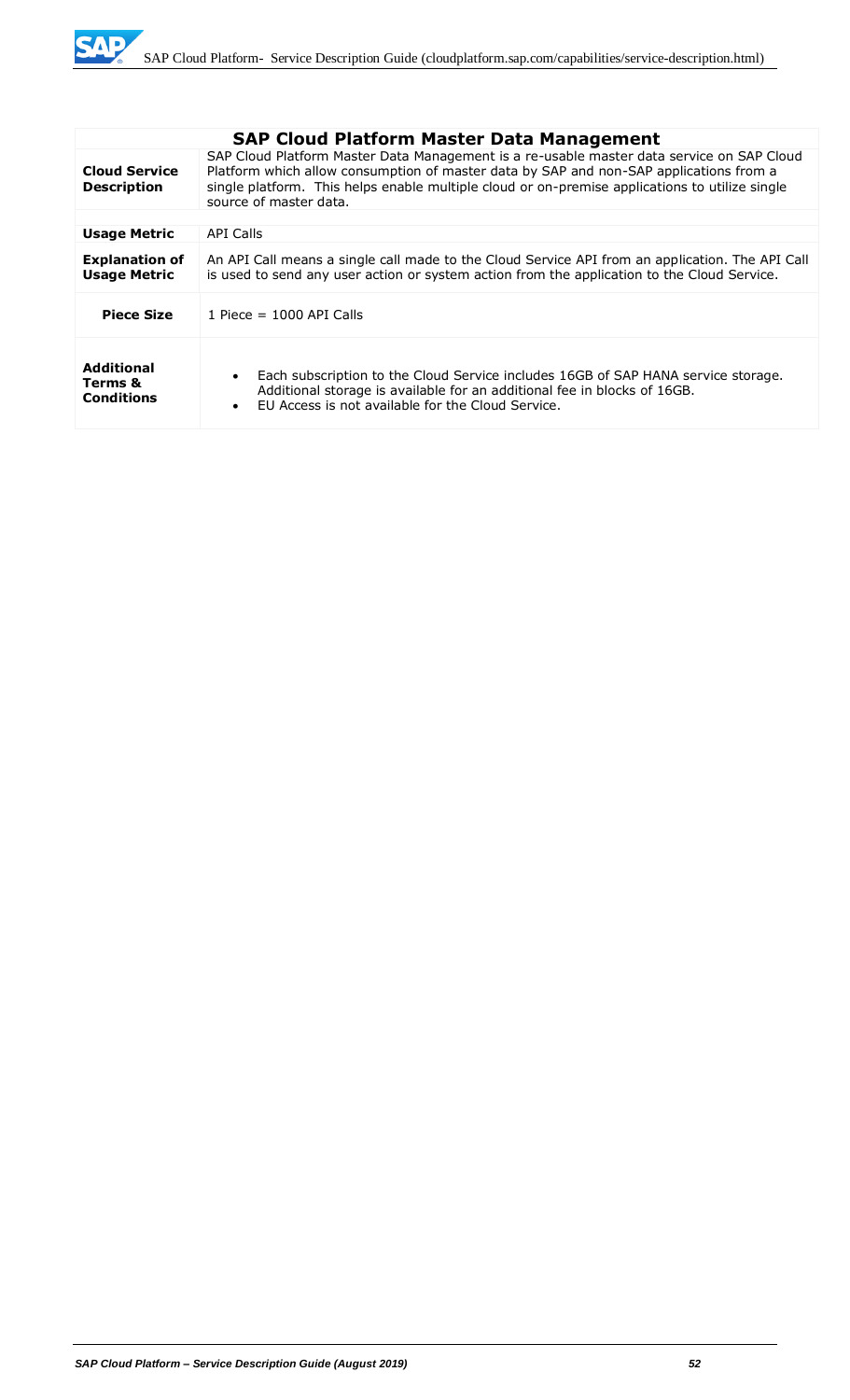# **Cloud Packages**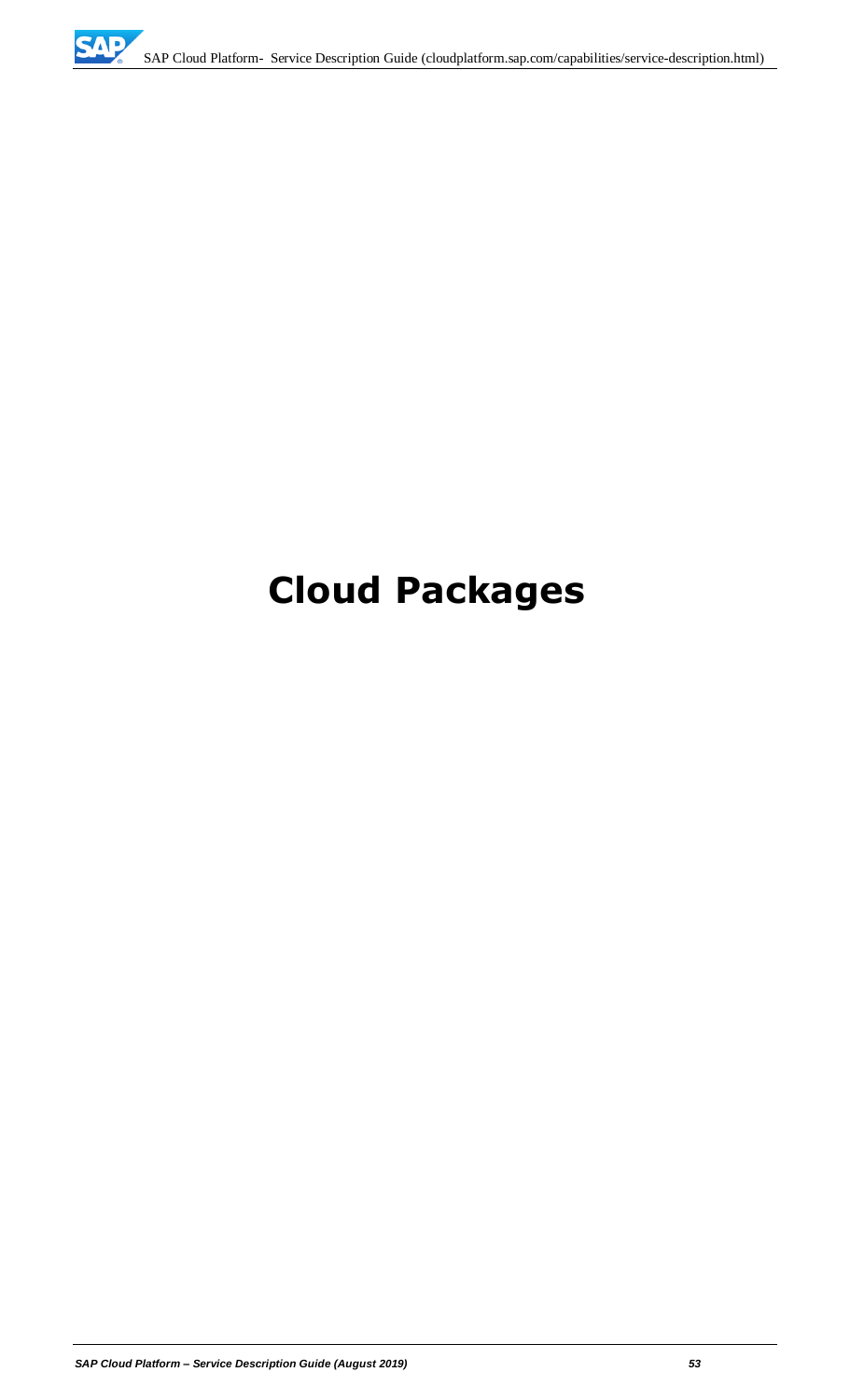|                                                                           | <b>SAP Cloud Platform, starter edition</b>                                                                                                                                                                                                             |  |
|---------------------------------------------------------------------------|--------------------------------------------------------------------------------------------------------------------------------------------------------------------------------------------------------------------------------------------------------|--|
| <b>Cloud Service Description</b>                                          | SAP Cloud Platform, starter edition is a Platform Cloud Service and includes<br>access to SAP Cloud Platform SAP HANA service.                                                                                                                         |  |
|                                                                           |                                                                                                                                                                                                                                                        |  |
|                                                                           |                                                                                                                                                                                                                                                        |  |
| <b>Usage Metric</b>                                                       | <b>Monthly Flat Fee</b>                                                                                                                                                                                                                                |  |
| <b>Explanation of Usage</b><br><b>Metric</b>                              | Flat fee means fixed monthly subscription fees                                                                                                                                                                                                         |  |
| <b>Piece Size</b>                                                         | 1 Piece $=$ 1 instance of a T-shirt size of the Cloud Service                                                                                                                                                                                          |  |
|                                                                           | The starter edition is comprised of the following resources and packaged SAP<br>products:                                                                                                                                                              |  |
|                                                                           | SAP Cloud Platform, starter edition (64 GB)                                                                                                                                                                                                            |  |
| <b>SAP Cloud Platform Java</b><br>server                                  | 3 x-small                                                                                                                                                                                                                                              |  |
| <b>SAP Cloud Platform SAP</b><br><b>HANA service, platform</b><br>edition | 64 GB of Memory                                                                                                                                                                                                                                        |  |
| <b>SAP Cloud Platform</b><br>Document service                             | 10 GB                                                                                                                                                                                                                                                  |  |
| <b>SAP Cloud Platform</b><br>bandwidth                                    | 10GB/month                                                                                                                                                                                                                                             |  |
| <b>SAP Cloud Platform custom</b><br>domain                                | 1                                                                                                                                                                                                                                                      |  |
| <b>SAP Cloud Platform Portal</b><br>(site visits)                         | 80 site visits per month                                                                                                                                                                                                                               |  |
| <b>SAP Cloud Platform Portal</b><br>portal administrator                  | 1                                                                                                                                                                                                                                                      |  |
| <b>SAP Cloud Platform Identity</b><br>Authentication (logons)             | 3,000 logon requests per month                                                                                                                                                                                                                         |  |
| <b>SAP Web IDE</b>                                                        | Included for unlimited Users                                                                                                                                                                                                                           |  |
| <b>Service Availability</b><br>"SLA"                                      | SAP provides no System Availability service level agreement for SAP Cloud<br>Platform, starter edition.                                                                                                                                                |  |
| <b>Support Terms &amp;</b><br><b>Conditions</b>                           | SAP does not provide support for SAP Cloud Platform, starter edition.<br>Customer may access SAP on-line communities to seek resolution to support<br>incidents and product questions, however SAP does not offer any response<br>time service levels. |  |
|                                                                           |                                                                                                                                                                                                                                                        |  |
| <b>Additional Terms &amp;</b><br><b>Conditions</b>                        | SAP Cloud Platform, starter edition may only be used for non-productive<br>testing and development of Platform Applications.<br>No productive use of a Platform Application running on the Platform is<br>permitted under this subscription.           |  |
|                                                                           |                                                                                                                                                                                                                                                        |  |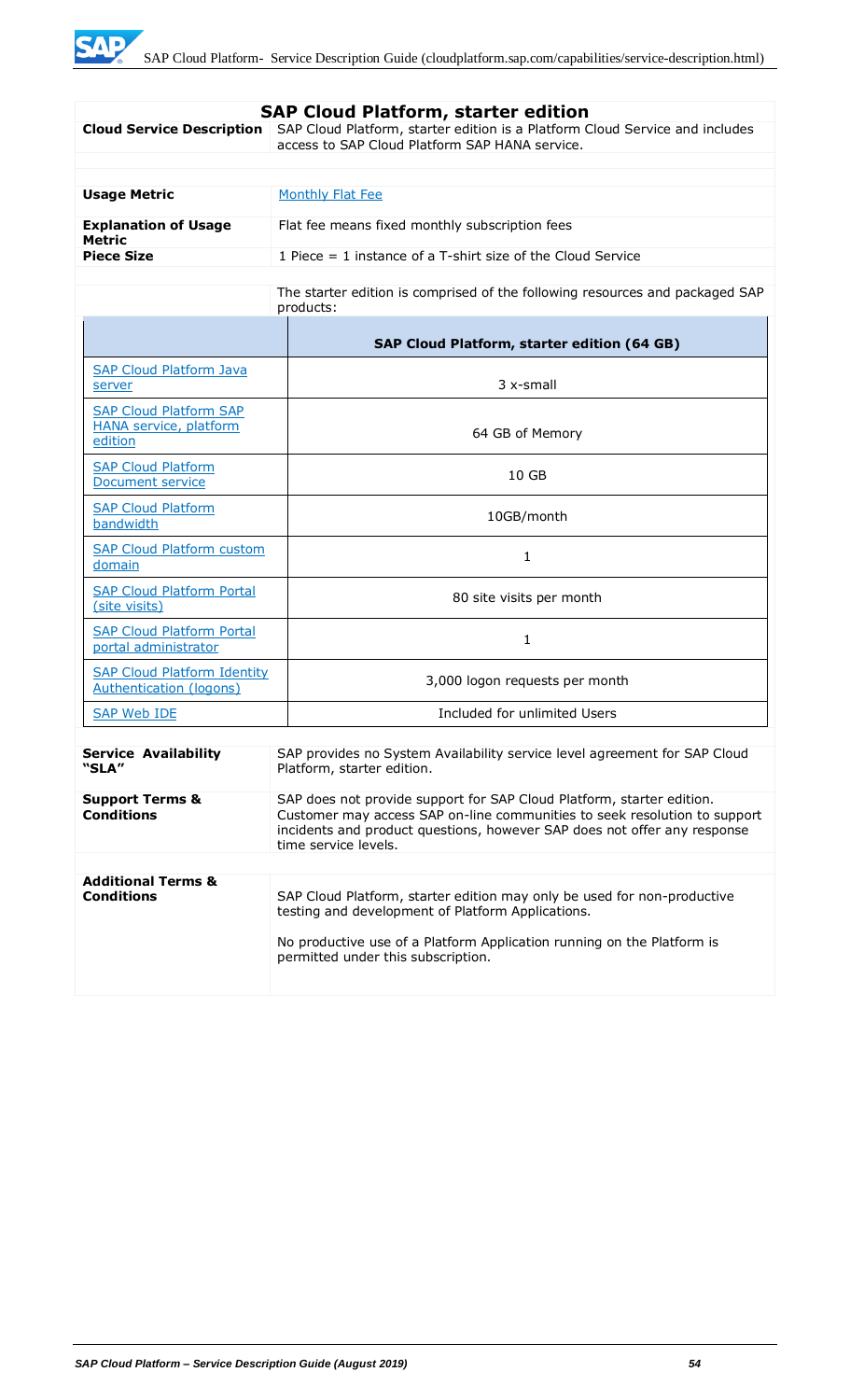# **SAP Cloud Platform, app services package, standard edition**

| <b>Cloud Service Description</b>      | SAP Cloud Platform, app services package, standard edition is a Platform<br>Cloud Service designed for creating light weight applications and extensions<br>to SAP and non-SAP applications. Additional resources for any of the Cloud<br>Services can be added to the subscription for an additional fee. |
|---------------------------------------|------------------------------------------------------------------------------------------------------------------------------------------------------------------------------------------------------------------------------------------------------------------------------------------------------------|
|                                       |                                                                                                                                                                                                                                                                                                            |
| <b>Usage Metric</b>                   | Monthly Flat Fee                                                                                                                                                                                                                                                                                           |
| <b>Explanation of Usage</b><br>Metric | Flat fee means fixed monthly subscription fees                                                                                                                                                                                                                                                             |
| <b>Piece Size</b>                     | 1 Piece $=$ 1 instance of standard edition                                                                                                                                                                                                                                                                 |
|                                       |                                                                                                                                                                                                                                                                                                            |

Available T-Shirt Sizes **The standard edition is comprised of the following resources and packaged** SAP products:

|                                                                      | standard edition                             |
|----------------------------------------------------------------------|----------------------------------------------|
| Number of Platform Applications<br>Permitted                         | Unlimited Number of Platform<br>Applications |
| <b>SAP Cloud Platform Java server</b>                                | 1 medium                                     |
| <b>SAP HANA, SAP ASE Service</b>                                     | $1x$ -small                                  |
| <b>SAP Cloud Platform SAP HANA</b><br>Service, base edition          | 64 GB                                        |
| <b>SAP Cloud Platform Document</b><br>service                        | 100 GB                                       |
| <b>SAP Cloud Platform custom</b><br>domain                           | Not included                                 |
| <b>SAP Cloud Platform Portal (site</b><br>visits)                    | 30,000 site visits per month                 |
| <b>SAP Cloud Platform Portal</b><br>administrator                    | 1.                                           |
| <b>SAP Cloud Platform Identity</b><br><b>Authentication (logons)</b> | 1,500 logon requests per<br>month            |
| <b>SAP Web IDE</b>                                                   | 5 users                                      |
| <b>SAP Cloud Platform Integration,</b><br>DI edition                 | Not Included                                 |
| <b>SAP Cloud Platform Integration,</b><br>PI edition                 | Not Included                                 |
| <b>SAP Cloud Platform API</b><br>Management                          | Not Included                                 |
| <b>SAP Cloud Platform Gamification</b>                               | Not Included                                 |
| <b>SAP Cloud Platform Build</b>                                      | 2 Users                                      |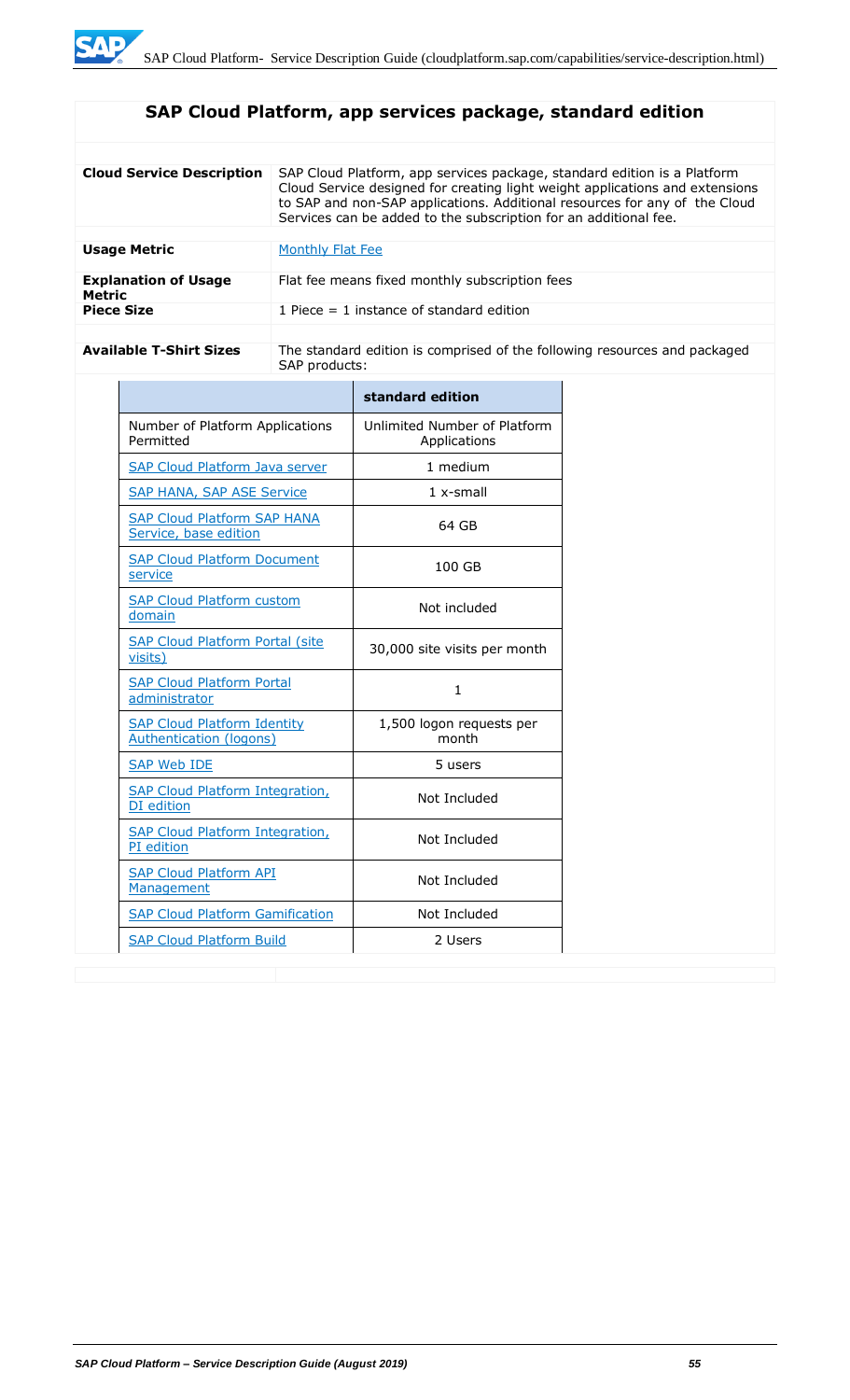| SAP Cloud Platform, app services package, professional edition |                                                                                                                                                                                                                                                                                                                |
|----------------------------------------------------------------|----------------------------------------------------------------------------------------------------------------------------------------------------------------------------------------------------------------------------------------------------------------------------------------------------------------|
| <b>Cloud Service Description</b>                               | SAP Cloud Platform, app services package, professional edition is a Platform<br>Cloud Service designed for creating light weight applications and extensions<br>to SAP and non-SAP applications. Additional resources for any of the Cloud<br>Services can be added to the subscription for an additional fee. |
|                                                                |                                                                                                                                                                                                                                                                                                                |
| <b>Usage Metric</b>                                            | Monthly Flat Fee                                                                                                                                                                                                                                                                                               |
| <b>Explanation of Usage</b><br><b>Metric</b>                   | Flat fee means fixed monthly subscription fees                                                                                                                                                                                                                                                                 |
| <b>Piece Size</b>                                              | 1 Piece $=$ 1 instance of professional edition                                                                                                                                                                                                                                                                 |
|                                                                |                                                                                                                                                                                                                                                                                                                |
| <b>Available T-Shirt Sizes</b>                                 | The professional edition is comprised of the following resources and<br>packaged SAP products:                                                                                                                                                                                                                 |

|                                                               | professional edition                                |
|---------------------------------------------------------------|-----------------------------------------------------|
| Number of Platform Applications<br>Permitted                  | Unlimited Number of<br><b>Platform Applications</b> |
| <b>SAP Cloud Platform Java server</b>                         | 2 medium                                            |
| <b>SAP HANA SAP ASE Service</b>                               | 1 small                                             |
| <b>SAP Cloud Platform SAP HANA</b><br>Service, base edition   | 64 GB                                               |
| <b>SAP Cloud Platform Document</b><br>service                 | 200 GB                                              |
| <b>SAP Cloud Platform custom</b><br>domain                    | 1                                                   |
| <b>SAP Cloud Platform Portal (site</b><br>visits)             | 60,000 site visits per month                        |
| <b>SAP Cloud Platform Portal</b><br>administrator             | 1                                                   |
| <b>SAP Cloud Platform Identity</b><br>Authentication (logons) | 3,000 logon requests per<br>month                   |
| <b>SAP Web IDE</b>                                            | 10 Users                                            |
| <b>SAP Cloud Platform Integration,</b><br>DI edition          | Included                                            |
| <b>SAP Cloud Platform Integration,</b><br>PI edition          | Included                                            |
| <b>SAP Cloud Platform OData</b><br>provisioning               | Included                                            |
| <b>SAP Cloud Platform API</b><br>Management                   | Not Included                                        |
| <b>SAP Cloud Platform Gamification</b>                        | Not Included                                        |
| <b>SAP Cloud Platform Build</b>                               | 5 Users                                             |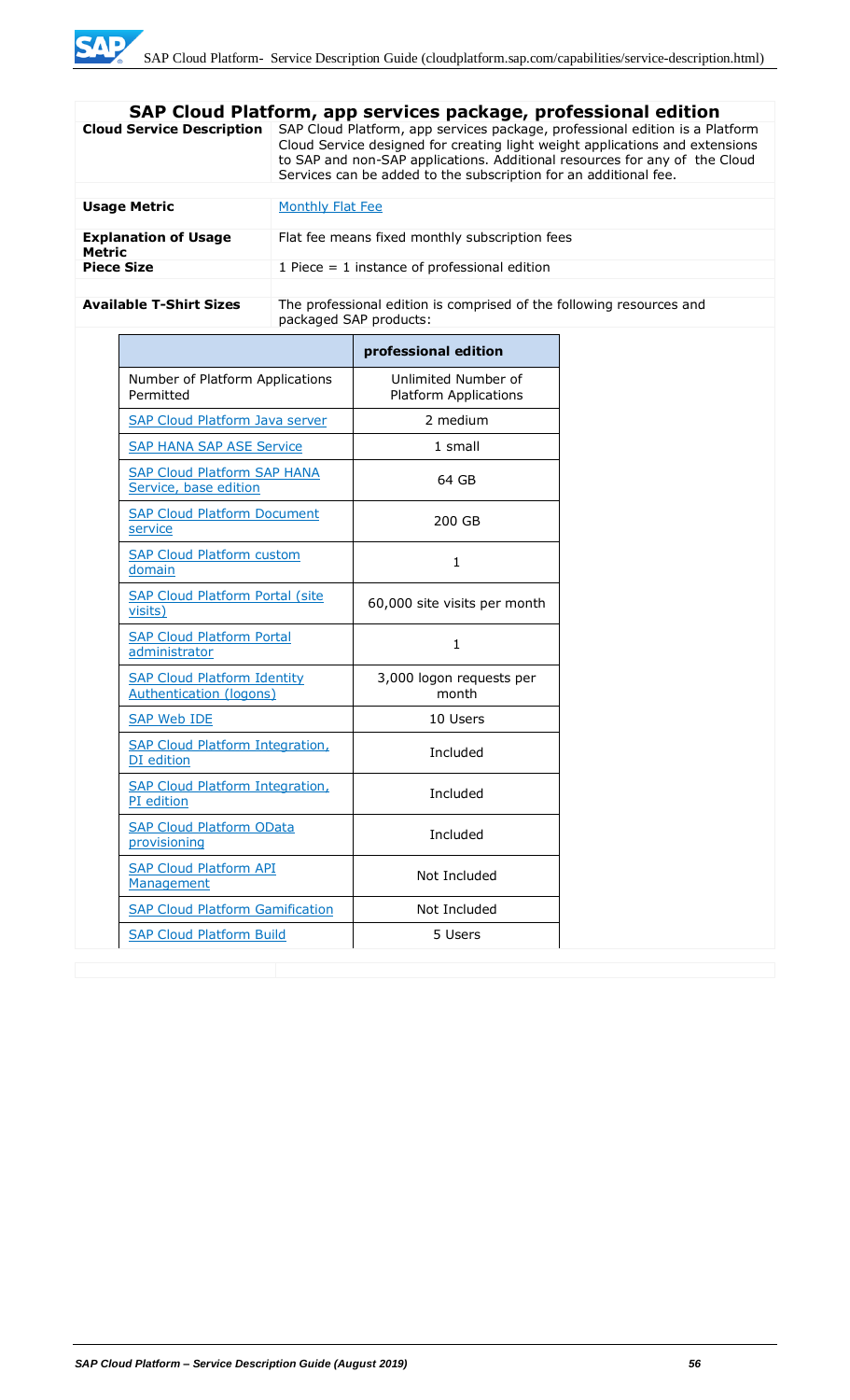| SAP Cloud Platform, app services package, premium edition |                                                                                                                                                                                                                                                                                                           |
|-----------------------------------------------------------|-----------------------------------------------------------------------------------------------------------------------------------------------------------------------------------------------------------------------------------------------------------------------------------------------------------|
| <b>Cloud Service Description</b>                          | SAP Cloud Platform, app services package, premium edition is a Platform<br>Cloud Service designed for creating light weight applications and extensions<br>to SAP and non-SAP applications. Additional resources for any of the Cloud<br>Services can be added to the subscription for an additional fee. |
|                                                           |                                                                                                                                                                                                                                                                                                           |
| <b>Usage Metric</b>                                       | Monthly Flat Fee                                                                                                                                                                                                                                                                                          |
| <b>Explanation of Usage</b><br><b>Metric</b>              | Flat fee means fixed monthly subscription fees                                                                                                                                                                                                                                                            |
| <b>Piece Size</b>                                         | 1 Piece $=$ 1 instance of premium edition                                                                                                                                                                                                                                                                 |
|                                                           |                                                                                                                                                                                                                                                                                                           |
| <b>Available T-Shirt Sizes</b>                            | The premium edition is comprised of the following resources and packaged<br>SAP products:                                                                                                                                                                                                                 |

|                                                                      | premium edition                                     |
|----------------------------------------------------------------------|-----------------------------------------------------|
| Number of Platform Applications<br>Permitted                         | Unlimited Number of<br><b>Platform Applications</b> |
| <b>SAP Cloud Platform Java server</b>                                | 4 medium                                            |
| <b>SAP HANA SAP ASE Service</b>                                      | 1 medium                                            |
| <b>SAP Cloud Platform SAP HANA</b><br>Service, platform edition      | 128 GB                                              |
| <b>SAP Cloud Platform Document</b><br>Service                        | 400 GB                                              |
| <b>SAP Cloud Platform bandwidth</b>                                  | 512 GB/month                                        |
| <b>SAP Cloud Platform custom</b><br>domain                           | $\mathbf{1}$                                        |
| <b>SAP Cloud Platform Portal (site</b><br>visits)                    | 120,000 site visits / month                         |
| <b>SAP Cloud Platform Portal</b><br>administrator                    | 1.                                                  |
| <b>SAP Cloud Platform Identity</b><br><b>Authentication (logons)</b> | 6,000 logon requests /<br>month                     |
| <b>SAP Web IDE</b>                                                   | 10 Users                                            |
| <b>SAP Cloud Platform Integration,</b><br>DI edition                 | Included                                            |
| <b>SAP Cloud Platform Integration,</b><br>PI edition                 | Included                                            |
| <b>SAP Cloud Platform OData</b><br>provisioning                      | Included                                            |
| <b>SAP Cloud Platform API</b><br>Management                          | 1 Million API Calls / month                         |
| <b>SAP Cloud Platform Gamification</b>                               | 50,000 API Calls / month                            |
| <b>SAP Cloud Platform Build</b>                                      | 10 Users                                            |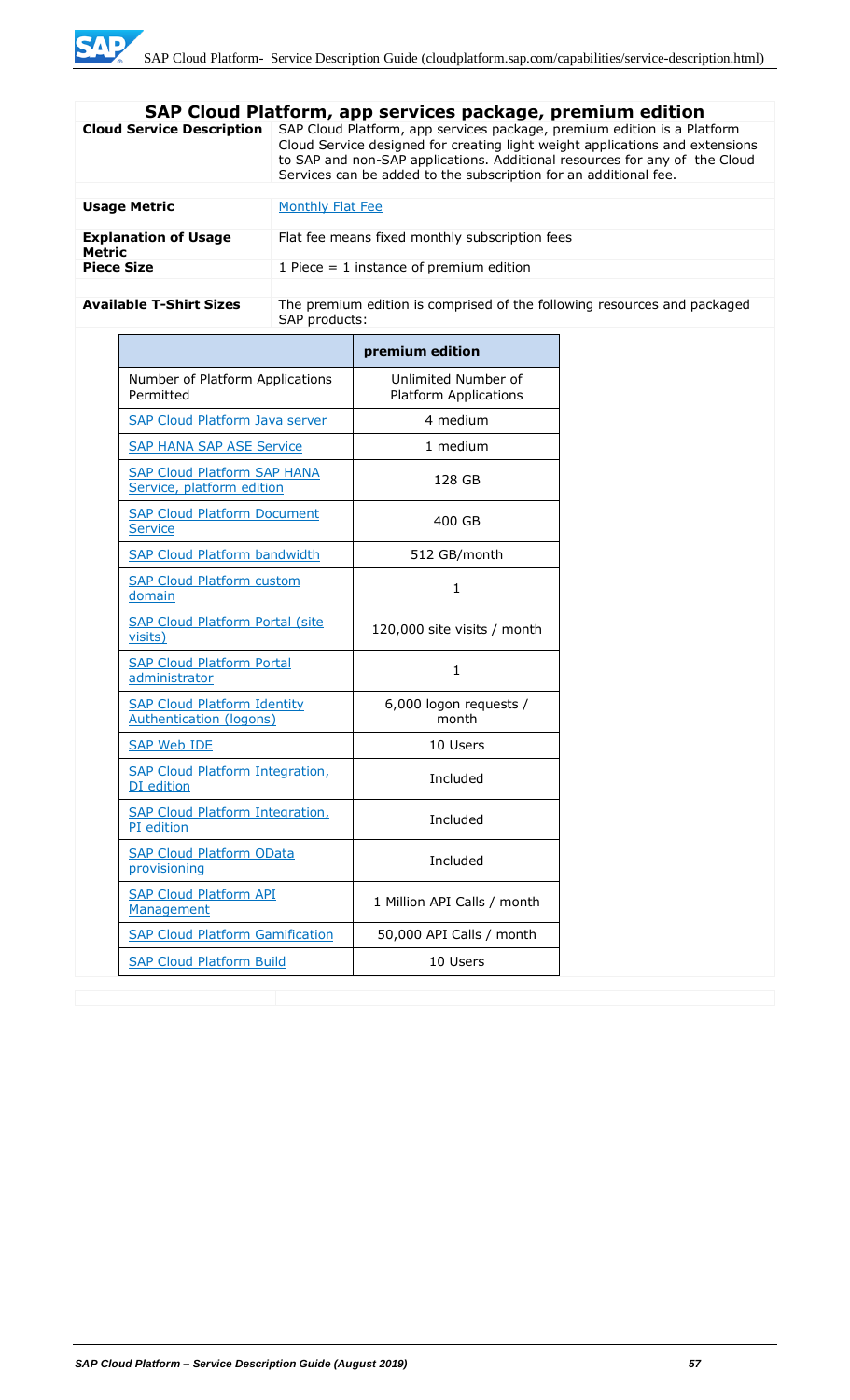

| <b>SAP Cloud Platform, free edition</b> |                                                                                                                                                                |
|-----------------------------------------|----------------------------------------------------------------------------------------------------------------------------------------------------------------|
| <b>Cloud Service Description</b>        | SAP Cloud Platform, free edition provides the resources required to<br>get started with SAP Cloud Platform and deploy a Platform<br>Application in production. |
|                                         |                                                                                                                                                                |
| <b>Usage Metric</b>                     | No subscription fee-limitations specified below                                                                                                                |
|                                         |                                                                                                                                                                |
|                                         |                                                                                                                                                                |
| <b>Included Cloud Services</b>          | The Cloud Package is comprised of the following Cloud Services:                                                                                                |

|                                                                      | <b>SAP Cloud Platform, free edition</b> |
|----------------------------------------------------------------------|-----------------------------------------|
| Number of Platform Applications Permitted                            | 1                                       |
| SAP Cloud Platform Java server                                       | 1 small                                 |
| <b>SAP Cloud Platform SAP ASE service</b>                            | 120 MB                                  |
| <b>SAP Cloud Platform Document service</b>                           | 10 <sub>GB</sub>                        |
| <b>SAP Cloud Platform bandwidth</b>                                  | $10$ GB / month                         |
| <b>SAP Cloud Platform custom domain</b>                              | 1                                       |
| <b>SAP Cloud Platform Integration</b>                                | Not included                            |
| <b>SAP Cloud Platform Portakl (site visits)</b>                      | 300 site visits / month                 |
| <b>SAP Cloud Platform Portal administrator</b>                       | 1                                       |
| <b>SAP Cloud Platform Identity Authentication</b><br>(logons)        | 30 logon requests per User / month      |
| SAP Cloud Platform, mobile service for<br>development and operations | subscription per User                   |
| <b>SAP Document Center</b>                                           | subscription per User                   |
| <b>SAP Jam Enterprise Edition</b>                                    | subscription per User                   |
| SAP Web IDE                                                          | <b>Unlimited Users</b>                  |

| <b>Service Availability "SLA"</b>        | SAP provides no System Availability service level agreement for<br>SAP Cloud Platform, free edition.                                                                                                                                                |
|------------------------------------------|-----------------------------------------------------------------------------------------------------------------------------------------------------------------------------------------------------------------------------------------------------|
| <b>Support Terms &amp; Conditions</b>    | SAP does not provide support for SAP Cloud Platform, free edition.<br>Customer may access SAP on-line communities to seek resolution<br>to support incidents and product questions, however SAP does not<br>offer any response time service levels. |
|                                          |                                                                                                                                                                                                                                                     |
| <b>Additional Terms &amp; Conditions</b> | Productive use of one (1) Platform Application running on the<br>$\bullet$<br>Platform is permitted for up to a maximum of 10 Users under<br>this subscription.                                                                                     |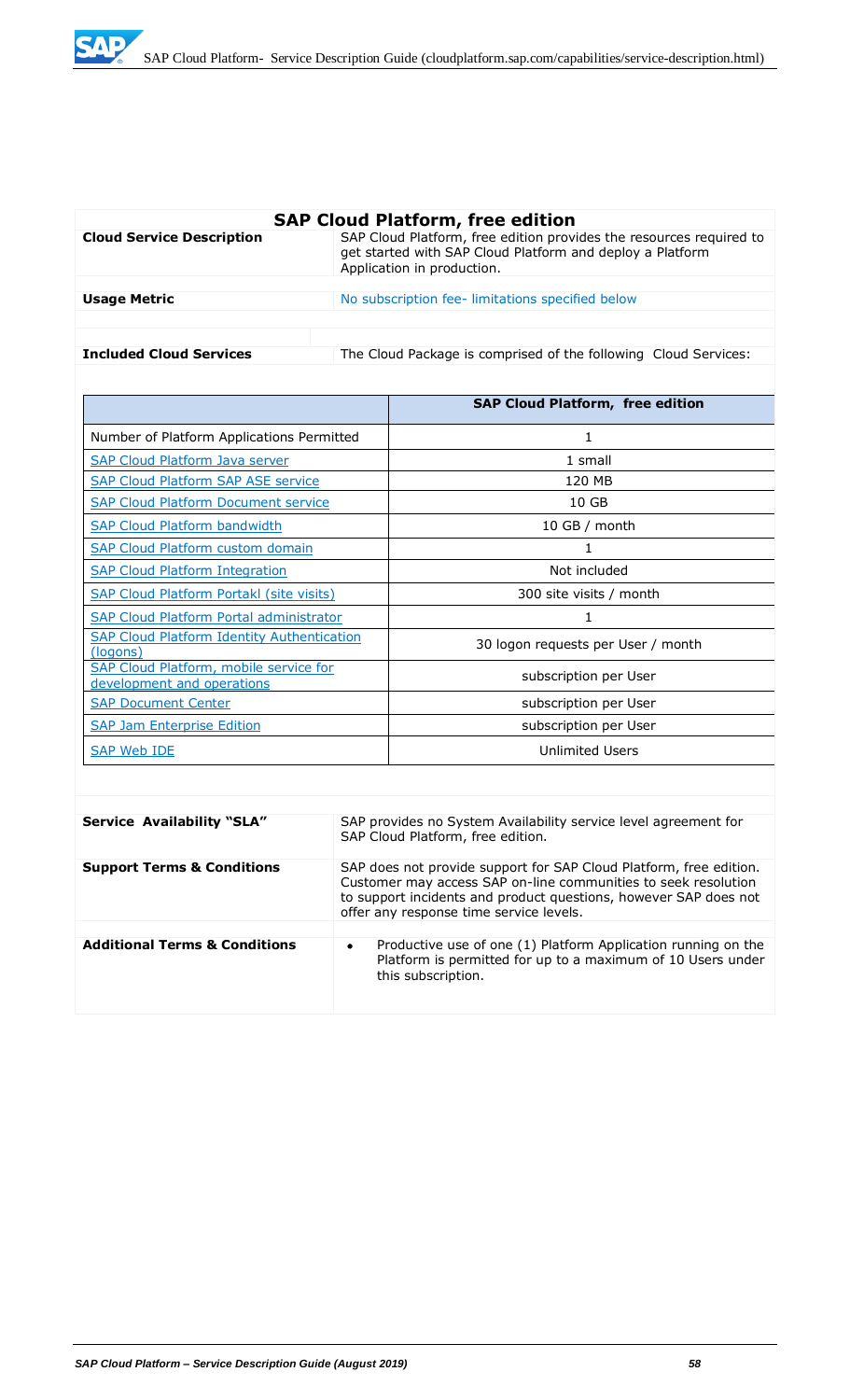

# **Cloud Credits Model Services**

The services listed here are available under Cloud Credits Model only.

| <b>SAP Fiori Cloud Foundation</b>  |                                                                                 |
|------------------------------------|---------------------------------------------------------------------------------|
| <b>Cloud Service Description</b>   | SAP Fiori Cloud Foundation provides access to<br>and support for Fiori content. |
| <b>Usage Metric</b>                | Monthly flat fee per piece                                                      |
| <b>Explanation of Usage Metric</b> | Flat fee means fixed monthly subscription fees                                  |

|                                                 | <b>SAP Cloud Platform Job Scheduler</b>                                                                                            |
|-------------------------------------------------|------------------------------------------------------------------------------------------------------------------------------------|
| Cloud<br><b>Service</b><br><b>Description</b>   | SAP Cloud Platform Job Scheduler service supports customers to define and<br>manage jobs that run once, or on recurring schedules. |
|                                                 |                                                                                                                                    |
| <b>Usage</b><br><b>Metric</b>                   | Job Executions                                                                                                                     |
| <b>Explanation</b><br>of Usage<br><b>Metric</b> | Job Executions are the number of jobs executed by the Cloud Service.                                                               |
| <b>Piece Size</b>                               | 1 Piece $= 10,000$ Job Executions                                                                                                  |
| <b>Additional</b><br>Terms &<br>Conditions      | FU Access is not available for the Cloud Service.<br>$\bullet$                                                                     |

|                                                   | <b>SAP Cloud Platform Transport Management</b>                                                                  |
|---------------------------------------------------|-----------------------------------------------------------------------------------------------------------------|
| Cloud<br><b>Service</b><br><b>Description</b>     | SAP Transport Management enables customers to manage the transports<br>between SAP Cloud Platform sub-accounts. |
|                                                   |                                                                                                                 |
| Usage<br><b>Metric</b>                            | GB                                                                                                              |
| <b>Explanation</b><br>of Usage<br><b>Metric</b>   | Gigabyte bandwidth of data uploaded to the Cloud Service per month                                              |
| <b>Piece Size</b>                                 | 1 Piece $=$ 1GB bandwidth                                                                                       |
| <b>Additional</b><br>Terms &<br><b>Conditions</b> | FU Access is not available for the Cloud Service.<br>$\bullet$                                                  |

# **SAP Cloud Platform Data Retention Manager**

| <b>Cloud Service Description</b>   | SAP Cloud Platform Data Retention Manager<br>helps the application manage the blocking and<br>deletion of data based on the residence and<br>retention rules of the data. |
|------------------------------------|---------------------------------------------------------------------------------------------------------------------------------------------------------------------------|
| <b>Usage Metric</b>                | Monthly flat fee                                                                                                                                                          |
| <b>Explanation of Usage Metric</b> | Flat fee means fixed monthly subscription fees                                                                                                                            |

|                                              | <b>Quorum on SAP Cloud Platform</b>                                                                                                                      |
|----------------------------------------------|----------------------------------------------------------------------------------------------------------------------------------------------------------|
| <b>Cloud Service</b><br><b>Description</b>   | Quorum on SAP Cloud Platform enables customers to establish or connect to<br>distributed ledger networks utilizing SAP Cloud Platform.                   |
|                                              |                                                                                                                                                          |
| <b>Usage Metric</b>                          | Monthly Flat Fee per Piece                                                                                                                               |
| <b>Explanation of</b><br><b>Usage Metric</b> | Flat Fee means fixed monthly subscription fees per Piece                                                                                                 |
| <b>Piece Size</b>                            | 1 Piece = 1 instance of a particular T-Shirt size of MultiChain on SAP Cloud<br>Platform or 1 Plan of Hyperledger Fabric or Quorum on SAP Cloud Platform |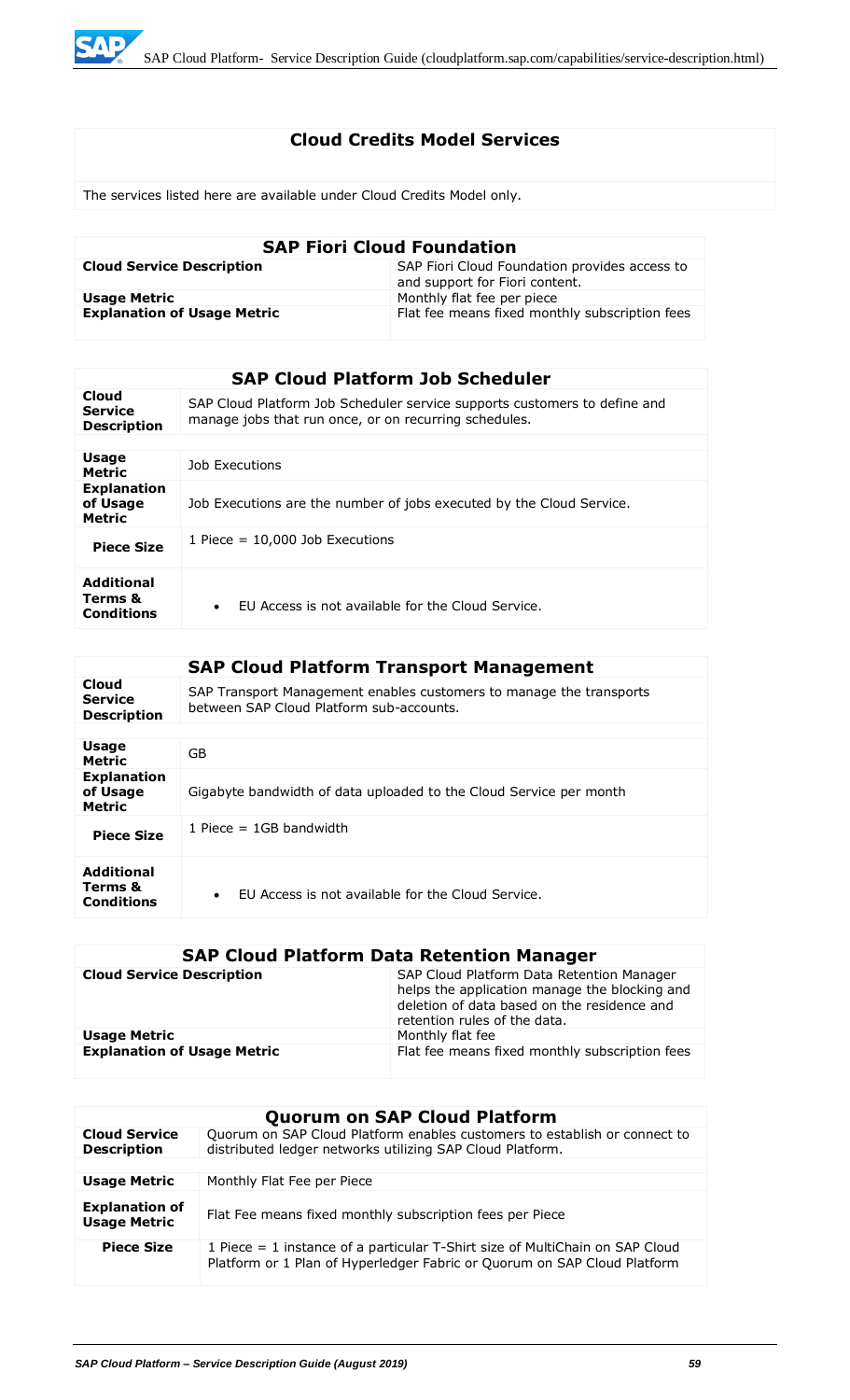

|                                                   | Available Plans                |                                                                                                                                                                                                                                                                                                                      |
|---------------------------------------------------|--------------------------------|----------------------------------------------------------------------------------------------------------------------------------------------------------------------------------------------------------------------------------------------------------------------------------------------------------------------|
|                                                   | Plan                           | <b>Description</b>                                                                                                                                                                                                                                                                                                   |
|                                                   | dev                            | A sandbox environment with all relevant APIs for developing<br>and testing Quorum.                                                                                                                                                                                                                                   |
|                                                   | testnet                        | A Quorum node which is part of a cross company testnet<br>network and available for developing and testing distributed<br>applications only.                                                                                                                                                                         |
|                                                   | connect<br>your own<br>network | Connect SAP business processes to a blockchain network<br>that is provisioned and operated externally.                                                                                                                                                                                                               |
|                                                   |                                |                                                                                                                                                                                                                                                                                                                      |
| <b>Additional</b><br>Terms &<br><b>Conditions</b> | data.<br>$\bullet$             | The Cloud Service should not be used to process or store personal<br>Customer Data is only backed up in Customer's wallet of the Cloud<br>Service. If Customer deletes Customer Data in its wallet, the data<br>will not be retrievable from the Cloud Service.<br>EU Access is not available for the Cloud Service. |

|                                              | <b>SAP Cloud Platform Credential Store</b>                                                                                                                         |
|----------------------------------------------|--------------------------------------------------------------------------------------------------------------------------------------------------------------------|
| <b>Cloud Service</b><br><b>Description</b>   | SAP Cloud Platform Credential Store provides a secure repository for<br>passwords, tokens, keys or files to the applications running on the SAP Cloud<br>Platform. |
|                                              |                                                                                                                                                                    |
| <b>Usage Metric</b>                          | Records                                                                                                                                                            |
| <b>Explanation of</b><br><b>Usage Metric</b> | Records are the number of objects processed by the Cloud Service each<br>month. For purposes of the Cloud Service, objects mean credentials.                       |
| <b>Piece Size</b>                            | 1 Piece $=$ 10 Records                                                                                                                                             |

# **SAP Web Analytics**

| Cloud<br><b>Service</b><br><b>Description</b>     | SAP Web Analytics is tool to enable Customer in the collection, reporting,<br>and analysis of website data for understanding and optimizing web usage to<br>measure organizational goals, drive strategy and help improve the user's<br>experience. |
|---------------------------------------------------|-----------------------------------------------------------------------------------------------------------------------------------------------------------------------------------------------------------------------------------------------------|
| <b>Usage</b><br><b>Metric</b>                     | Records                                                                                                                                                                                                                                             |
| <b>Explanation</b><br>of Usage<br><b>Metric</b>   | Records are records in the Cloud Service generated by a user interaction with a<br>web application. Each action on a web application generates a separate record.                                                                                   |
| <b>Piece Size</b>                                 | 1 Piece = $10,000,000$ Records                                                                                                                                                                                                                      |
| <b>Additional</b><br>Terms &<br><b>Conditions</b> | EU Access is not available for the Cloud Service.<br>$\bullet$                                                                                                                                                                                      |

|                                                   | <b>SAP Cloud Platform Application Logging</b>                                                                                                                                                                                                                                                                                                                                                                                                                                                             |
|---------------------------------------------------|-----------------------------------------------------------------------------------------------------------------------------------------------------------------------------------------------------------------------------------------------------------------------------------------------------------------------------------------------------------------------------------------------------------------------------------------------------------------------------------------------------------|
| Cloud<br><b>Service</b><br><b>Description</b>     | The Cloud Service enables Cloud Foundry developers to create, access, and<br>analyze application logs and container metrics in the Cloud Foundry environment.                                                                                                                                                                                                                                                                                                                                             |
|                                                   |                                                                                                                                                                                                                                                                                                                                                                                                                                                                                                           |
| <b>Usage Metric</b>                               | Instances per Month                                                                                                                                                                                                                                                                                                                                                                                                                                                                                       |
| <b>Piece Size</b>                                 | 1 Piece $=$ 1 Instance, metered for hourly usage                                                                                                                                                                                                                                                                                                                                                                                                                                                          |
| <b>Additional</b><br>Terms &<br><b>Conditions</b> | SAP Cloud Platform Application Logging, standard - Usage is limited to an<br>$\bullet$<br>ingestion rate of 250 Megabyte per hour; Maximum burst rate is 1000<br>Kilobyte per second; Data retention is for 7 days<br>SAP Cloud Platform Application Logging, large - Usage is limited to an<br>$\bullet$<br>ingestion rate of 1000 Megabyte per hour; Maximum burst rate is 2000<br>Kilobyte per second; Data retention is for 7 days.<br>EU Access is not available for the Cloud Service.<br>$\bullet$ |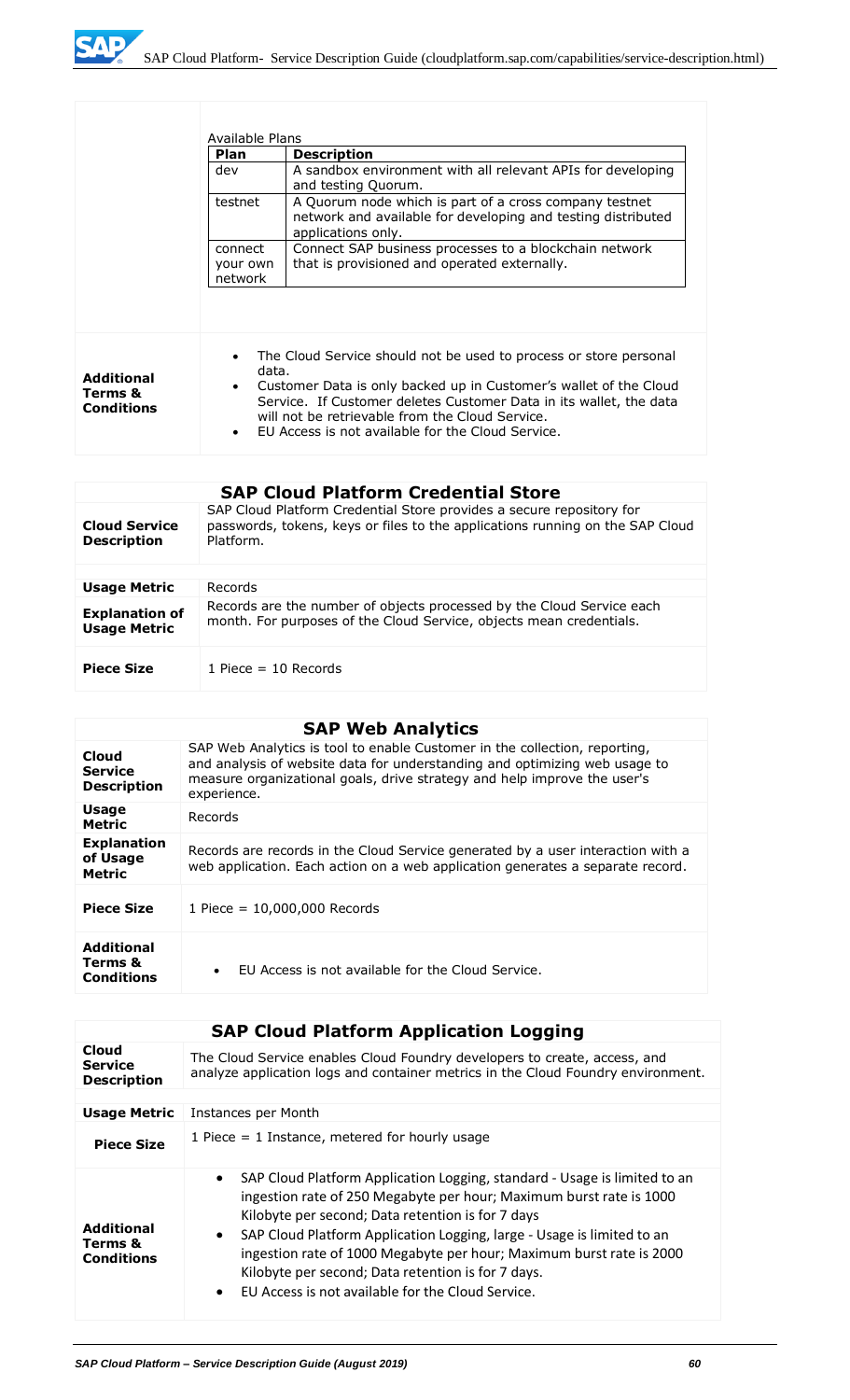| <b>SAP Cloud Platform Integration Advisor</b>              |                                                                                                                                                                                                                                                                                                                                                                                                                                                                                                                                                                                                                                                                                                                                                                                                                                                                                                                                                                                                                                                                                                                                                                                                        |
|------------------------------------------------------------|--------------------------------------------------------------------------------------------------------------------------------------------------------------------------------------------------------------------------------------------------------------------------------------------------------------------------------------------------------------------------------------------------------------------------------------------------------------------------------------------------------------------------------------------------------------------------------------------------------------------------------------------------------------------------------------------------------------------------------------------------------------------------------------------------------------------------------------------------------------------------------------------------------------------------------------------------------------------------------------------------------------------------------------------------------------------------------------------------------------------------------------------------------------------------------------------------------|
| <b>Cloud Service</b><br><b>Description</b>                 | SAP Cloud Platform Integration Advisor defines application interfaces for B2B<br>integration, using machine learning algorithms, B2B standards and<br>crowdsourced data from implementation projects.                                                                                                                                                                                                                                                                                                                                                                                                                                                                                                                                                                                                                                                                                                                                                                                                                                                                                                                                                                                                  |
| <b>Usage Metric</b>                                        | Monthly Flat Fee per Piece                                                                                                                                                                                                                                                                                                                                                                                                                                                                                                                                                                                                                                                                                                                                                                                                                                                                                                                                                                                                                                                                                                                                                                             |
| <b>Explanation of</b><br><b>Usage Metric</b>               | Flat fee means fixed monthly subscription fees                                                                                                                                                                                                                                                                                                                                                                                                                                                                                                                                                                                                                                                                                                                                                                                                                                                                                                                                                                                                                                                                                                                                                         |
| <b>Piece Size</b>                                          | 1 Piece $= 1$ instance                                                                                                                                                                                                                                                                                                                                                                                                                                                                                                                                                                                                                                                                                                                                                                                                                                                                                                                                                                                                                                                                                                                                                                                 |
| <b>Additional</b><br><b>Terms and</b><br><b>Conditions</b> | SAP will use the Integration Advisor specific integration content developed by<br>Customer in whole or in part to build an index that will be used to make<br>suggestions to other customers of the Cloud Service to help accelerate their<br>integration content development process. Any information that could be used to<br>identify Customer as the supplier of this content will be removed before being<br>shared with other customers as part of the index. Customer may use indexed<br>integration content solely for the purpose of accelerating Customer's integration<br>content development. In addition, SAP may perform technical quality assurance<br>and consistency checks on the content Customer provides. SAP may choose not<br>add or remove Customer's content from the database. Customer is responsible<br>for ensuring the correctness and quality of the suggestions and created<br>integration content by other customers. In case of termination of the<br>Agreement, all anonymized and indexed integration content will remain on the<br>index server of the Integration Advisor and SAP may continue to make such<br>integration content available to other customers. |

|                                                   | <b>SAP Cloud Platform Alert Notification</b>                                                                                                                                                                                                               |
|---------------------------------------------------|------------------------------------------------------------------------------------------------------------------------------------------------------------------------------------------------------------------------------------------------------------|
| <b>Cloud Service</b><br><b>Description</b>        | SAP Cloud Platform Alert Notification enables customers to configure SAP Cloud<br>Platform to send notifications for different services or customer apps via<br>different channels (like SAP Solution Manager or an alert management system<br>of choice). |
|                                                   |                                                                                                                                                                                                                                                            |
| <b>Usage Metric</b>                               | <b>API Calls</b>                                                                                                                                                                                                                                           |
| <b>Explanation of</b><br><b>Usage Metric</b>      | An API Call means a single call made to a Cloud Service API in a contract year.<br>A contract year is a 12-month period beginning on the first day of the<br>Subscription Term or its annual anniversary.                                                  |
| <b>Piece Size</b>                                 | 1 Piece $= 1000$ API Calls/month                                                                                                                                                                                                                           |
| <b>Additional</b><br>Terms &<br><b>Conditions</b> | EU Access is not available for the Cloud Service.<br>$\bullet$                                                                                                                                                                                             |

| <b>Service Ticket Intelligence</b>                |                                                                                                                                                                                                                                                                                                                                                                                                                                                                                                                               |  |
|---------------------------------------------------|-------------------------------------------------------------------------------------------------------------------------------------------------------------------------------------------------------------------------------------------------------------------------------------------------------------------------------------------------------------------------------------------------------------------------------------------------------------------------------------------------------------------------------|--|
| <b>Cloud Service</b><br><b>Description</b>        | Service Ticket Intelligence includes features for automating service ticket<br>classification and providing recommended solutions to the service agent<br>based on the unstructured text in service tickets.                                                                                                                                                                                                                                                                                                                  |  |
|                                                   |                                                                                                                                                                                                                                                                                                                                                                                                                                                                                                                               |  |
| <b>Usage Metric</b>                               | Records                                                                                                                                                                                                                                                                                                                                                                                                                                                                                                                       |  |
| <b>Explanation of</b><br><b>Usage Metric</b>      | Records are the number of objects processed by the Cloud Service each<br>month.                                                                                                                                                                                                                                                                                                                                                                                                                                               |  |
| <b>Piece Size</b>                                 | 1 Piece = $1000$ Records/month                                                                                                                                                                                                                                                                                                                                                                                                                                                                                                |  |
| <b>Additional</b><br>Terms &<br><b>Conditions</b> | The quality of the match provided by the Cloud Service is dependent, in<br>$\bullet$<br>part, on the quality of the ticket information provided by Customer.<br>Customer Data only persists in the Cloud Service for as long as required<br>$\bullet$<br>to perform the Customer-requested analysis per Record processed.<br>Therefore, Customer Data cannot be retrieved by Customer from the<br>Cloud Service during the Subscription Term or thereafter.<br>EU Access is not available for the Cloud Service.<br>$\bullet$ |  |

#### **SAP Process Visibility Cloud Service Description**  SAP Process Visibility Provides an embeddable, real-time, event-driven view on processes and process instances. **Usage Metric** GB **Explanation of**  Gigabyte of cloud storage